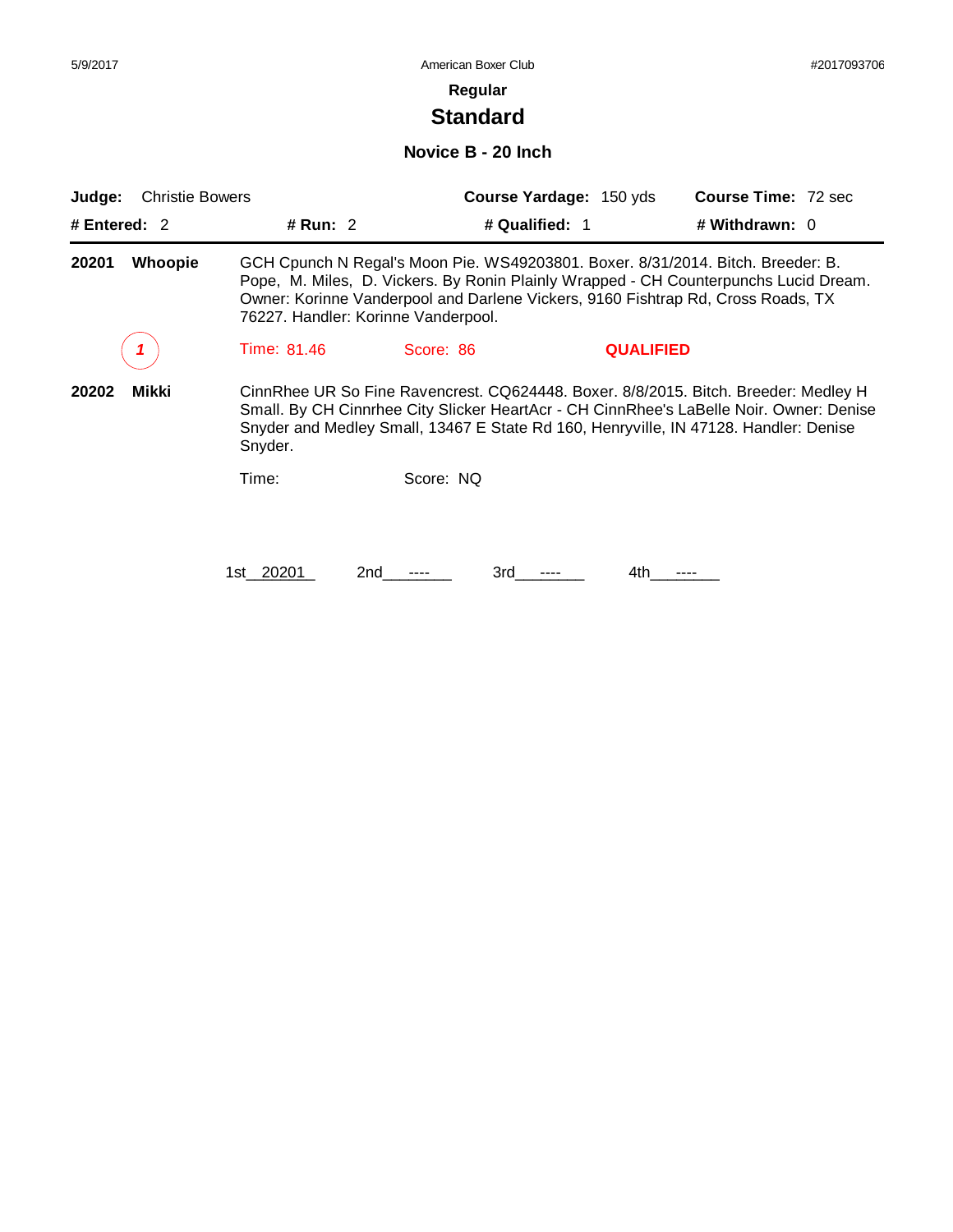# **Standard**

# **Novice B - 24 Inch**

| Judge:         | <b>Christie Bowers</b> |                         |                                                                                                                                                                                                                                  | Course Yardage: 150 yds | Course Time: 73 sec                                                                                                                                                                                                                                                      |
|----------------|------------------------|-------------------------|----------------------------------------------------------------------------------------------------------------------------------------------------------------------------------------------------------------------------------|-------------------------|--------------------------------------------------------------------------------------------------------------------------------------------------------------------------------------------------------------------------------------------------------------------------|
| # Entered: $8$ |                        | # Run: 8                | # Qualified: 3                                                                                                                                                                                                                   |                         | # Withdrawn: 0                                                                                                                                                                                                                                                           |
| 24201          | Titan                  |                         | Lombard, IL 60148. Handler: Tom Rezmer.                                                                                                                                                                                          |                         | Prairie Hill's Strong as Titanium RN CGC. WS50245502. Boxer. 4/29/2015. Dog. Breeder:<br>Alyson Essington & Amy Bieri. By GCH Windward & Happy Tail's Game Changer - Prairie<br>Hill's Lil Miss Jade CD RE. Owner: Erin Rezmer and Tom Rezmer, 419 S Highland Ave,       |
|                |                        | Time:                   | Score: NQ                                                                                                                                                                                                                        |                         |                                                                                                                                                                                                                                                                          |
| 24202          | Jeannie                | Handler: Tayla Shoultz. |                                                                                                                                                                                                                                  |                         | CinnRhee's Run for the Roses. WS43801901. Boxer. 8/13/2012. Bitch. Breeder: Medley<br>Small. By CinnRhee's Shoot EM UP - Heartacre's CinnRhee of Kadenza. Owner: Denise<br>Snyder and Medley Small & Brenda Vrooman, 13467 E State Rd 160, Henryville, IN 47128.         |
|                | 3                      | Time: 62.31             | Score: 90                                                                                                                                                                                                                        | <b>QUALIFIED</b>        |                                                                                                                                                                                                                                                                          |
| 24203          | <b>Mitchyll</b>        |                         | Arrow, OK 74012. Handler: Tracy Hendrickson.                                                                                                                                                                                     |                         | Sunchase's Trade Secret BN CGCA. WS49906102. Boxer. 3/3/2015. Dog. Breeder: Rhoda<br>Brouillette. By CH Happytails Kit Kat Saves the Day and Stealsaheart - Sunchase's Smoke<br>and Mirror's. Owner: Tracy Hendrickson and Rhoda Brouillette, 4412 W Kent Circle, Broken |
|                |                        | Time:                   | Score: NQ                                                                                                                                                                                                                        |                         |                                                                                                                                                                                                                                                                          |
| 24204          | <b>Brando</b>          |                         | 1556 Robert Young Rd, Starksboro, VT 05487. Handler: Owner.                                                                                                                                                                      |                         | Pheasant Hollow's Offer You Can't Refuse. WS49355804. Boxer. 7/5/2014. Dog. Breeder:<br>Kerry Jones, Allison Jones, Barbara Grizlo, Michael Hidlebrand. By GCH Irondale's Look<br>At Me Now - CH Pheasant Hollow's Keys to My Car-Ma NA NAJ. Owner: Nina A.B. Daniel,    |
|                |                        | Time:                   | Score: NQ                                                                                                                                                                                                                        |                         |                                                                                                                                                                                                                                                                          |
| 24205          | Rebel                  |                         | Lemko N' Salgray's River City Rebel Yell BN. WS45874802. Boxer. 10/21/2013. Dog.                                                                                                                                                 |                         | Breeder: Jessica Kozel & Jane Hamilburg-Guy. By Shadow's Nairobi - Lemko's Euro Star.<br>Owner: Jennifer L. Thomas, 8212 Jahnke Rd, N. Chesterfield, VA 23235. Handler: Owner.                                                                                           |
|                |                        | Time:                   | Score: NQ                                                                                                                                                                                                                        |                         |                                                                                                                                                                                                                                                                          |
| 24206          | <b>Blitz</b>           |                         | DebLyn Gotta Be A BlackNBlue BN RN CGC. WS45881507. Boxer. 12/2/2013. Dog.<br>Page - CH Peprhl Life's A Dance with DebLyn VCD1 CD BN GN TDX OA OAJ HT PT.<br>Owner: Caitlyn Owens, 508 2nd St, Luther, IA 50152. Handler: Owner. |                         | Breeder: Debra Owens, Caitlyn Owens & Sue Ann Thompson. By CH Storybook Page After                                                                                                                                                                                       |
|                |                        | Time:                   | Score: NQ                                                                                                                                                                                                                        |                         |                                                                                                                                                                                                                                                                          |
| 24207          | <b>SooiE</b>           |                         | By CH Breho No Holding Back CDX GN RA CAA - Dixe's South'rn Sunshine CD BN RA                                                                                                                                                    |                         | Dixie's Lil' Sweetheart RN. WS49433901. Boxer. 2/9/2015. Bitch. Breeder: Robin Vaughan.<br>CAA. Owner: Robin Vaughan, 24 Riverwood Ave, West Fork, AR 72774. Handler: Owner.                                                                                             |
|                |                        | Time: 58.66             | Score: 90                                                                                                                                                                                                                        | <b>QUALIFIED</b>        |                                                                                                                                                                                                                                                                          |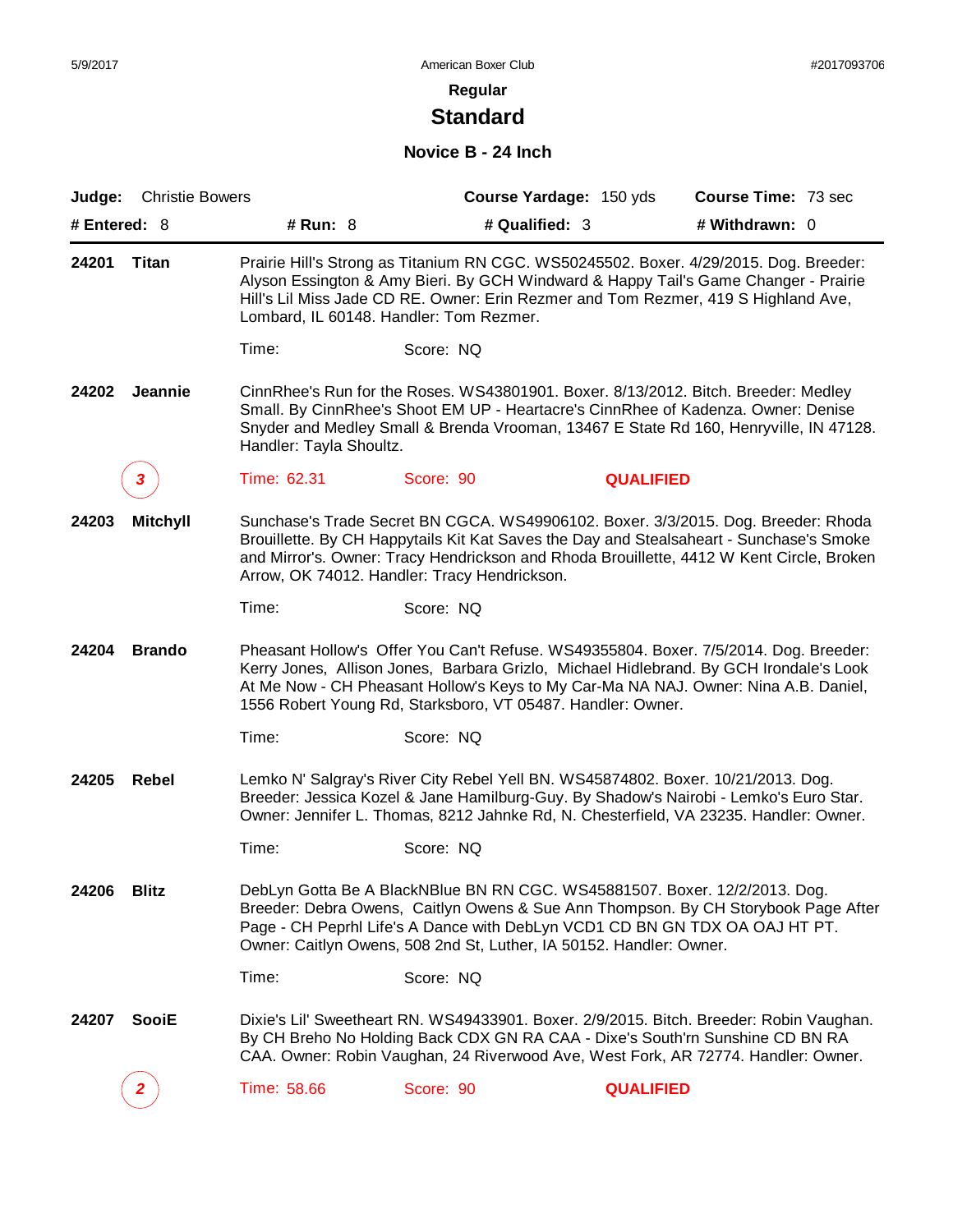# **Standard**

**24208 Sam** Sunchase's Man in Black CDX BN GN RE NAJ CA DN. WS35563704. Boxer. 10/14/2010. Dog. Breeder: Tracy Hendrickson & Rhoda Goselin Brouillette. By Breezewoods Lord of Wystmont - Sunchase's Little Black Dress. Owner: Shirley Williams, PO Box 789, Fort Smith, AR 72902. Handler: Owner.

|  | Time: 57.65 | Score: 100 | <b>QUALIFIED</b> |
|--|-------------|------------|------------------|
|--|-------------|------------|------------------|

1st\_24208 2nd\_24207 3rd\_24202 4th\_\_\_\_\_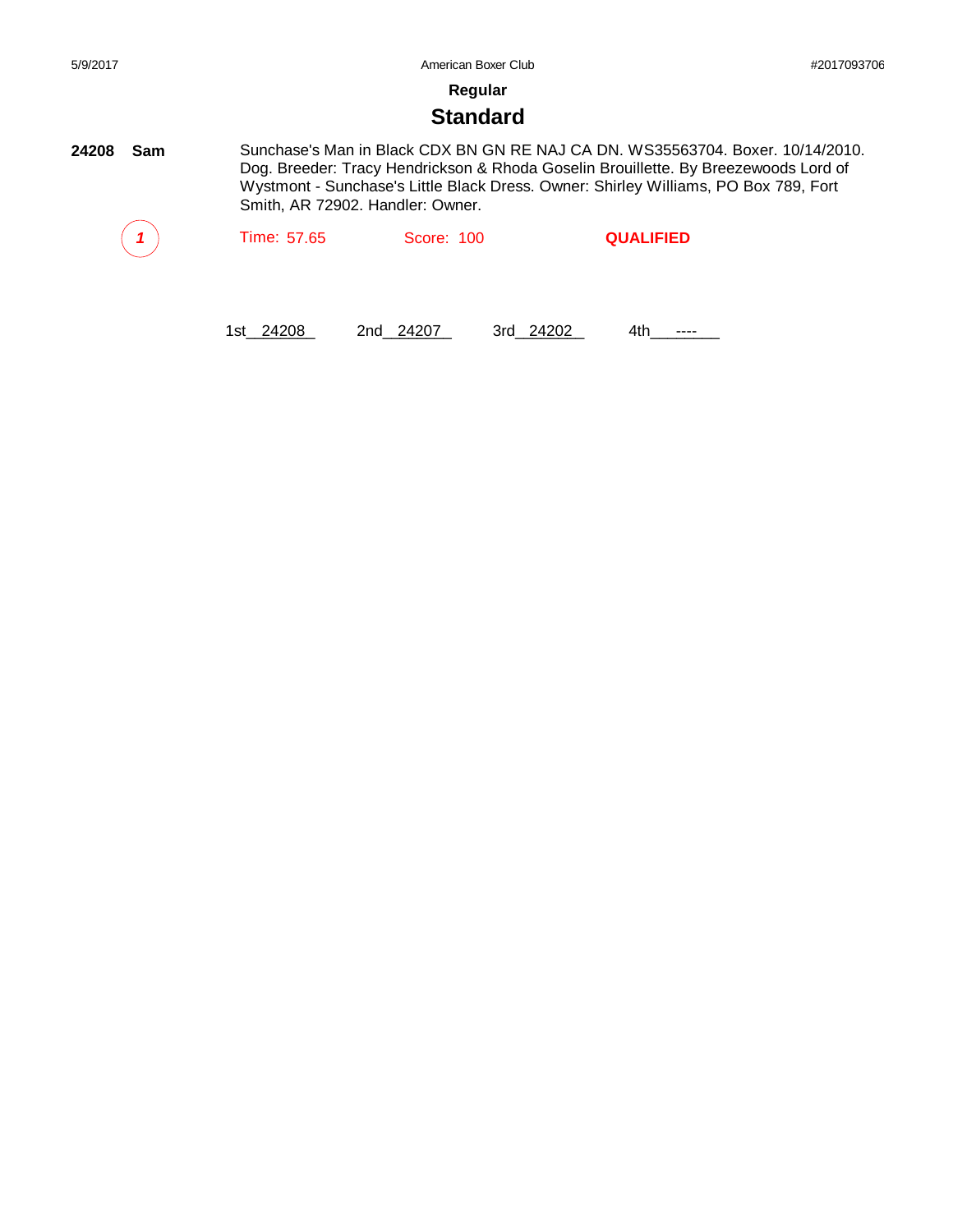# **Standard**

# **Open - 20 Inch**

| Judge:         | <b>Christie Bowers</b> |                 | <b>Course Yardage: 168 yds</b><br><b>Course Time: 68 sec</b>                                                                                                                                                                                                                                                  |  |
|----------------|------------------------|-----------------|---------------------------------------------------------------------------------------------------------------------------------------------------------------------------------------------------------------------------------------------------------------------------------------------------------------|--|
| # Entered: $2$ |                        | <b># Run: 1</b> | # Qualified: $0$<br># Withdrawn: $0$                                                                                                                                                                                                                                                                          |  |
| 20403          | <b>Bristol</b>         |                 | Westpaw's Rebel Without A Cause Bristol of Bon Air NA OAJ. WS23594105. Boxer.<br>10/6/2007. Bitch. Breeder: Jennifer West & Barry Hendley. By CH Jubar's Rebel Tank of<br>West Paw - Jubar Southpaw's Gonna Fly Now. Owner: Jennifer L. Thomas, 8212 Jahnke<br>Rd, N. Chesterfield, VA 23235. Handler: Owner. |  |
|                |                        | Time:           | Score: ABS                                                                                                                                                                                                                                                                                                    |  |
| 20404          | Dora                   |                 | Ellisa's Adorable by Design. WS47771604. Boxer. 8/10/2014. Bitch. Breeder: Lisa Lovasco.<br>By Cab-Cia's You Ain't Seen Nothin Yet - Ellisa's What Goes Around Comes Around.<br>Owner: Lisa Lundahl, 2582 N. Swede Rd, Midland, MI 48642. Handler: Owner.                                                     |  |
|                |                        | Time:           | Score: NQ                                                                                                                                                                                                                                                                                                     |  |
|                |                        |                 |                                                                                                                                                                                                                                                                                                               |  |
|                |                        | 2nd<br>1st      | 3rd<br>4th                                                                                                                                                                                                                                                                                                    |  |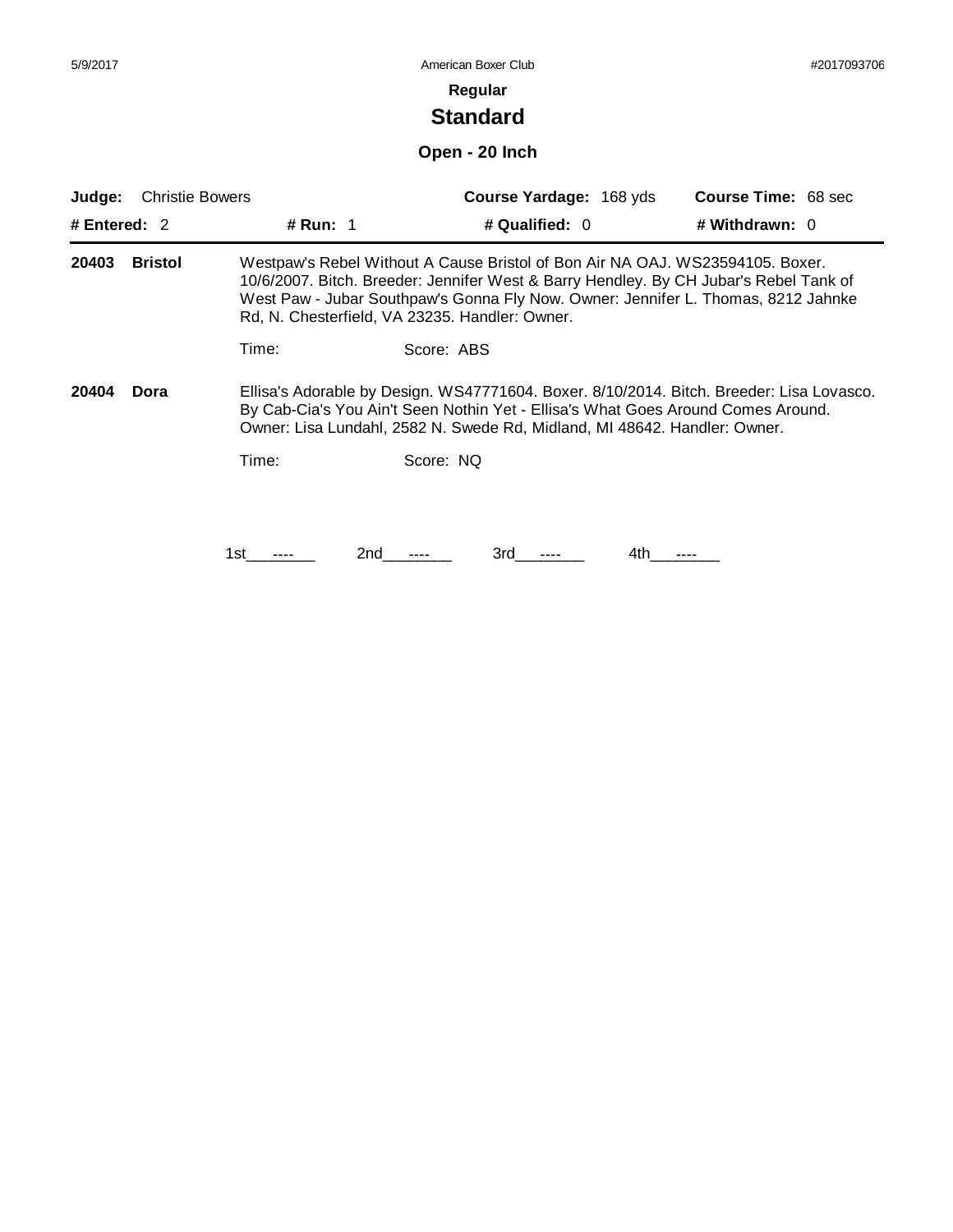# **Standard**

#### **Excellent - 20 Inch**

| Judge:       | <b>Christie Bowers</b> |                        | Course Yardage: 185 yds                                                                                                                                                                                                                                                                                                                 | Course Time: 65 sec |
|--------------|------------------------|------------------------|-----------------------------------------------------------------------------------------------------------------------------------------------------------------------------------------------------------------------------------------------------------------------------------------------------------------------------------------|---------------------|
| # Entered: 6 |                        | # Run: 6               | # Qualified: 1                                                                                                                                                                                                                                                                                                                          | # Withdrawn: 0      |
| 20601        | <b>Maddie</b>          |                        | CH Ruby Glen's Made of Honor At Kelly OA AXJ NF CAA RATM CGC. WS38006301.<br>Boxer. 5/6/2011. Bitch. Breeder: Susan Kelly, Cheryl Matlock DVM, Chris Downs, Lise<br>Chaplin. By Shalsade's Handyman SOM - CH Parasol Moonwind Halleujah DOM. Owner:<br>Susan Kelly, 201 Alliance St, Kenner, LA 70062. Handler: Owner.                  |                     |
|              |                        | Time:                  | Score: NQ                                                                                                                                                                                                                                                                                                                               |                     |
| 20603        | Izzy                   | Owner.                 | Indigo's Wynning Iz Ez CDX GN RE NA NAJ CA. WS34020401. Boxer. 5/28/2010. Bitch.<br>Breeder: Dinae Monson & Lynn M Cooch. By CH Storybook Page After Page - Indigo's Luck<br>be A Lady VTuro. Owner: Shirley Williams, PO Box 789, Fort Smith, AR 72902. Handler:                                                                       |                     |
|              |                        | Time:                  | Score: NQ                                                                                                                                                                                                                                                                                                                               |                     |
| 20604        | <b>Emmie</b>           | Handler: Owner.        | GCH Regal's Midnight Madness OA OAJ CA. WS35958303. Boxer. 11/19/2010. Bitch.<br>Breeder: Korinne Vanderpool. By CH Pearlisle Standing-O for Bix-L SOM - CH Regal's Rot<br>Ten Miss Van Pelt. Owner: Korinne Vanderpool, 9160 Fishtrap Rd, Cross Roads, TX 76227.                                                                       |                     |
|              |                        | Time:                  | Score: NQ                                                                                                                                                                                                                                                                                                                               |                     |
| 20605        | <b>Addie</b>           | 61107. Handler: Owner. | My Sweet Adeline CD RN NA NAJ NF. PAL257783. Boxer. 12/27/2010. Bitch. Breeder:<br>Unknown. By Unknown - Unknown. Owner: Janis Foor, 1931 Wisteria Rd, Rockford, IL                                                                                                                                                                     |                     |
|              |                        | Time:                  | Score: NQ                                                                                                                                                                                                                                                                                                                               |                     |
| 20606        | <b>Thor</b>            | Handler: Owner.        | Venician's A & Valley's Fire Storm of Bold Knight CD BN RA OA NAJ NF. WS43887405.<br>Boxer. 1/16/2013. Dog. Breeder: Janice Solas. By Valley's Bold Knight - Valley N RNB<br>Honor Our Heroes. Owner: Barbara Palmer, 3618 La MAncha Drive, Janesville, WI 53546.                                                                       |                     |
|              |                        | Time:                  | Score: NQ                                                                                                                                                                                                                                                                                                                               |                     |
| 20607        | <b>COZETTE</b>         |                        | Terdan Goin Topless at Codack CD BN RE NA OAJ CAX BCAT RATO. WS30140701.<br>Boxer. 4/23/2009. Bitch. Breeder: Danny Phillips & Terri Phillips & Darlene Vickers. By CH<br>Breho I Bee Shinin - Terdan & Darvicks Perfect Storm. Owner: Connie Back and Brenda<br>Stuckey, 8921 Camille Ct, River Ridge, LA 70123. Handler: Susan Kelly. |                     |
|              | -7                     | Time: 51.34            | <b>Score: 100</b>                                                                                                                                                                                                                                                                                                                       | <b>QUALIFIED</b>    |
|              |                        |                        |                                                                                                                                                                                                                                                                                                                                         |                     |
|              |                        |                        |                                                                                                                                                                                                                                                                                                                                         |                     |

1st\_20607 2nd\_\_\_\_\_\_ 3rd\_\_\_\_\_ 4th\_\_\_\_\_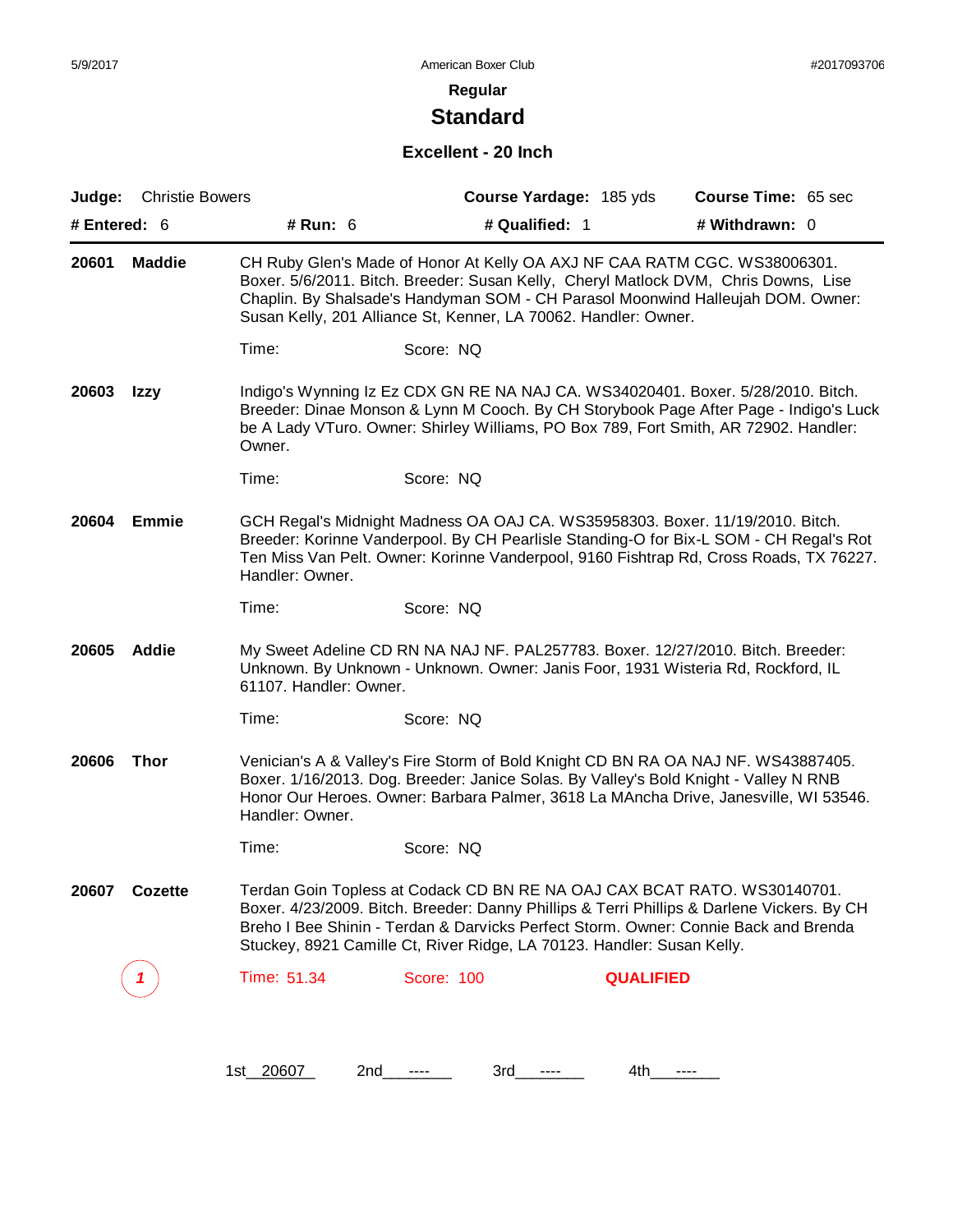# **Standard**

### **Excellent - 24 Inch**

| # Qualified: 0<br># Withdrawn: 0<br>Cinnarhee's By A Nose CD BN RA OA OAJ NAP NJP. WS43801902. Boxer. 6/13/2012.                                                                                                                                                                                                                              |
|-----------------------------------------------------------------------------------------------------------------------------------------------------------------------------------------------------------------------------------------------------------------------------------------------------------------------------------------------|
|                                                                                                                                                                                                                                                                                                                                               |
| Dog. Breeder: H Medley Small. By Cinnrhee's Shoot Em Up - Heartacres Cinnrhee of<br>Kadenza. Owner: Ellen M. Gruber and H Medley Small, 227 Morris Dr, Niles, MI 49120.                                                                                                                                                                       |
|                                                                                                                                                                                                                                                                                                                                               |
| CH Peprhl's Life's a Dance with DebLyn VCD2 CDX BN GN RE TDX OA OAJ HT PT.<br>WS30844201. Boxer. 6/29/2009. Bitch. Breeder: Sue Ann Thompsn. By CH OTCH Regal's<br>Heeeere's Johnny - CH Peprhl's Will You Dance Marbo CDX RE AX AXJ NAP NJP. Owner:<br>Debra L Owens and Caitlyn Owens, 508 2nd Ave, Luther, IA 50152-0357. Handler: Debra L |
|                                                                                                                                                                                                                                                                                                                                               |
| 3rd<br>4th                                                                                                                                                                                                                                                                                                                                    |
|                                                                                                                                                                                                                                                                                                                                               |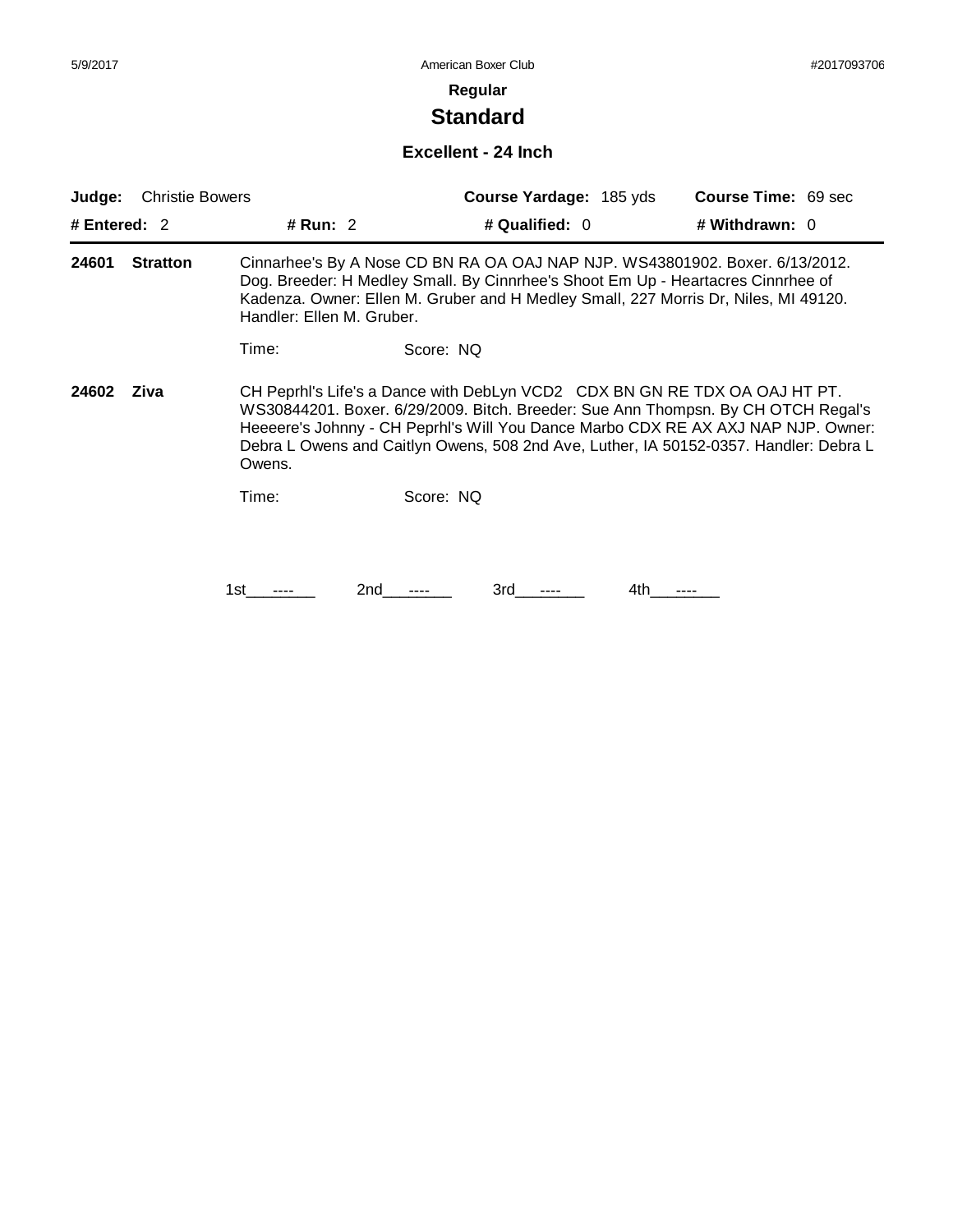# **Standard**

## **Master - 20 Inch**

| Judge:        | <b>Christie Bowers</b> |                                                                                                                                                                                                                                       |                   | Course Yardage: 185 yds | Course Time: 65 sec                                                                                                                                                                                                                                                   |
|---------------|------------------------|---------------------------------------------------------------------------------------------------------------------------------------------------------------------------------------------------------------------------------------|-------------------|-------------------------|-----------------------------------------------------------------------------------------------------------------------------------------------------------------------------------------------------------------------------------------------------------------------|
| # Entered: 12 |                        | # Run: 12                                                                                                                                                                                                                             | # Qualified: 6    |                         | # Withdrawn: 0                                                                                                                                                                                                                                                        |
| 20801         | Jyllie                 | Hendrickson, 4412 W Kent Circle, Broken Arrow, OK 74012. Handler: Owner.                                                                                                                                                              |                   |                         | Sunchase's Running the Red UDX BN RAE MXB MXJB OF CGCA CA. WS35563706.<br>Boxer. 10/14/2010. Bitch. Breeder: Owner. By CH Breezewood's Lord of Wystmont CDX -<br>Sunchase's Little Black Dress UDX OM1 RA AX AXJ OF CA CGC CGCA. Owner: Tracy                         |
|               |                        | Time:                                                                                                                                                                                                                                 | Score: NQ         |                         |                                                                                                                                                                                                                                                                       |
| 20803         | <b>Violet</b>          | Swede Rd, Midland, MI 48642. Handler: Owner.                                                                                                                                                                                          |                   |                         | Violet Sophies Karmen. WS35351503. Boxer. 9/19/2010. Bitch. Breeder: Rachel Lundahl.<br>By Schmidts Moose A Moose - Sophie Karmen Electra. Owner: Lisa Lundahl, 2582 N.                                                                                               |
|               |                        | Time: 55.95                                                                                                                                                                                                                           | Score: 100        | <b>QUALIFIED</b>        |                                                                                                                                                                                                                                                                       |
| 20806         | <b>Sparkles</b>        | PA 18088. Handler: Robyn Ginther.                                                                                                                                                                                                     |                   |                         | Venecian's A Valley's Knight of Fire RN MX MXJ T2B XF. WS43887403. Boxer. 1/16/2013.<br>Bitch. Breeder: Janice Solas. By Valley's Bold Knight RE MX MXJ OF - RnB and Valley's<br>Honor Our Heroes. Owner: Robyn Ginther and Rose Right, 4764 Steven Lane, Walnutport, |
|               |                        | Time: 44.34                                                                                                                                                                                                                           | <b>Score: 100</b> | <b>QUALIFIED</b>        |                                                                                                                                                                                                                                                                       |
| 20809         | Dara                   | GCH MACH5 Windwood's Daring Soul Of Sherwood CDX RE MXF TQX T2B.<br>WS26916702. Boxer. 7/7/2008. Bitch. Breeder: Shirley Stanton. By CH Breho I Bee<br>70458. Handler: Owner.                                                         |                   |                         | Shinin' - Windwood's Heart N Soul. Owner: Colleen Fleury, 37589 Gayoso ST, Slidell, LA                                                                                                                                                                                |
|               |                        | Time: 48.35                                                                                                                                                                                                                           | Score: 100        | <b>QUALIFIED</b>        |                                                                                                                                                                                                                                                                       |
| 20810         | <b>Brice</b>           | Tealcrest's Beck and Call UDX MX MXJ RN. WS40917801. Boxer. 3/12/2012. Bitch.<br>5300 Pontiac Drive, Fairview Heights, IL 62208-3521. Handler: Jill Hootman.                                                                          |                   |                         | Breeder: Jill Hootman & Robin Kennedy. By CH Tealcrest's Luck of the Irish CD RA OA<br>OAJ CA - Miro-Tealcrests What's UR Name RN CA. Owner: Mary Nee and Jill Hootman,                                                                                               |
|               |                        | Time:                                                                                                                                                                                                                                 | Score: NQ         |                         |                                                                                                                                                                                                                                                                       |
| 20811         | Carly                  | CopperMyst Bring Back the Magic MX MXJ OF CAX CGC. WS34770904. Boxer.<br>7/26/2010. Bitch. Breeder: Margaret Magoffin & Donna Schaefer. By CH Belco's<br>Hillrise Dr, Penfield, NY 14526. Handler: Owner.                             |                   |                         | Coppertone RN - DC's Little Miss Magic OA AXJ OF CA. Owner: Margaret Magoffin, 15                                                                                                                                                                                     |
|               | 3                      | Time: 52.33                                                                                                                                                                                                                           | Score: 100        | <b>QUALIFIED</b>        |                                                                                                                                                                                                                                                                       |
| 20813         | <b>Prymme</b>          | 10/14/2010. Bitch. Breeder: Owner. By CH Breezewood's Lord of Wystmont CDX -<br>Sunchase's Little Black Dress UDX OM1 RA AX AXJ OF CGC CGCA. Owner: Tracy<br>Hendrickson, 4412 W Kent Circle, Broken Arrow, OK 74012. Handler: Owner. |                   |                         | Sunchase's Little Pink Ribbon UD BN RAE MX MXJ OF CA CGCA, WS35563707, Boxer,                                                                                                                                                                                         |
|               |                        | Time:                                                                                                                                                                                                                                 | Score: NQ         |                         |                                                                                                                                                                                                                                                                       |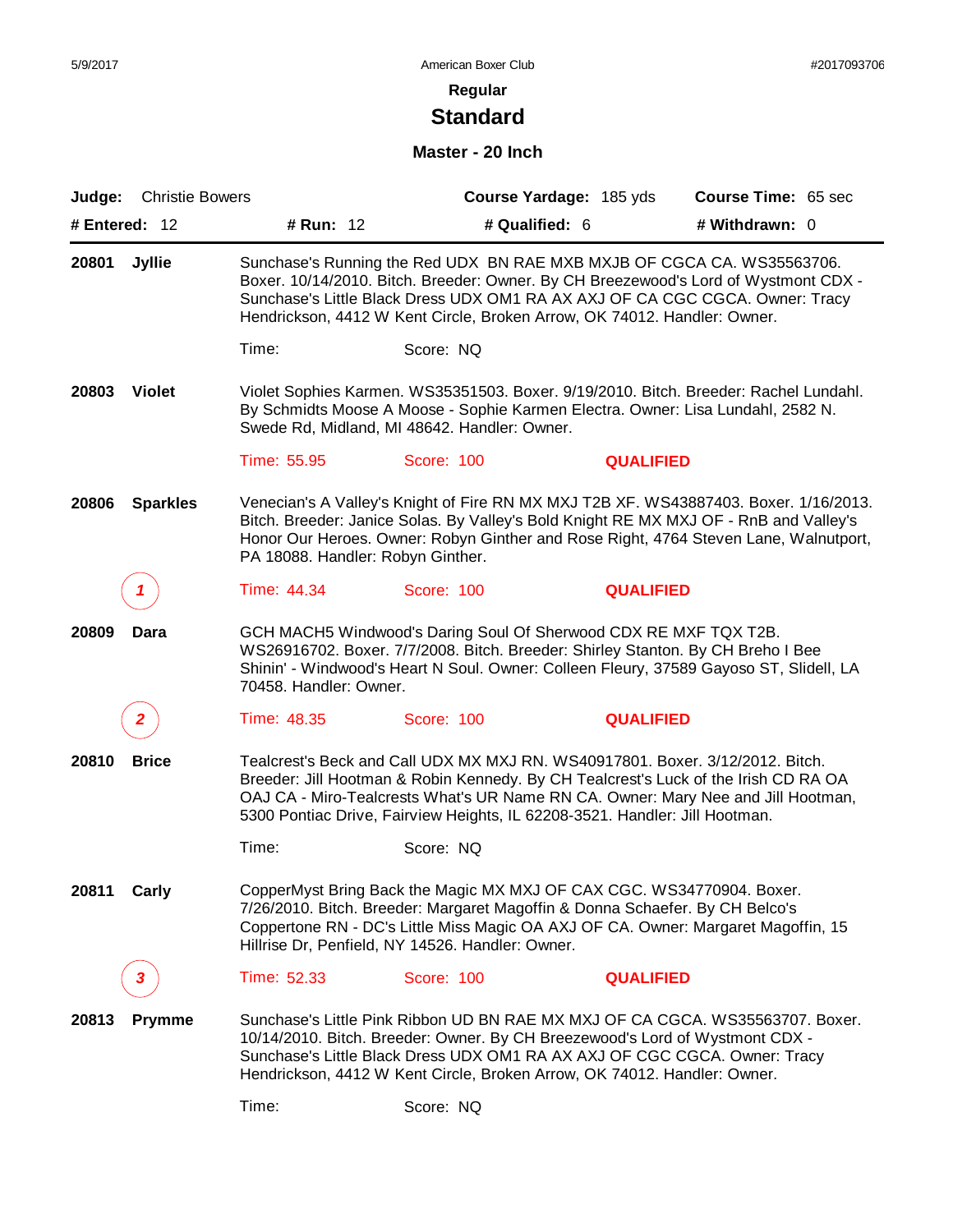**Regular**

#### **Standard**

- **20814 Leia** Rocket N' Focal Point's Written in the Stars CD AX AXJ AF. WS41415505. Boxer. 7/2/2012. Bitch. Breeder: Jennifer Hitt, Carolyn Jowell & Kerry Rodgers. By CH Lemke Shootin' Star at Rocket CD RA MX MXJ XF - Rocket's Walk 'N the Clouds. Owner: Kerry Rodgers, 4101 CR 239, Georgetown, TX 78633. Handler: Owner.
	- Time: Score: NQ
- **20818 Sprite** CH DebLyn's Peprhl Wicked CD BN RE OA OAJ CGC. WS45881505. Boxer. 12/2/2013. Bitch. Breeder: Deb & Caitlyn Owens and Sue Ann Thompson. By CH Storybook Page After Page - CH Peprhl Life's A Dance with DebLyn VCD2 RE OA OAJ HT PT. Owner: Sue Ann Thompson, 1858 Curtis Bridge Rd NE, North Liberty, IA 52317. Handler: Owner.
	- Time: Score: NQ
- **20819 KizzE** Sunchase's Smack Me Black CDX RE BN GN AX AXJCAA DN. WS35563702. Boxer. 10/14/2010. Bitch. Breeder: Tracy Hendrickson, Rhoda Goselin-Brouillette. By CH Breezewoods Lord of Wystmont CDX RE - Sunchases Little Black Dress UDX OM1 RA AX AXJ. Owner: Robin Vaughan and Tracy Hendrickson & Rhoda Goselin-Brouillette, 24 Riverwood Ave, West Fork, AR 72774. Handler: Robin Vaughan.

Time: 60.95 Score: 100 **QUALIFIED**

**20823 Karma** Ellisa's What Goes Around Comes Around. WS40107508. Boxer. 3/1/2012. Bitch. Breeder: Lisa Lovasco, Karen Mott, Gladys Kanwischer. By GCH Can-Cia's You Ain't Seen Nothin' Yet AX AXJ PAX MXP3 MJP3 MXPB MJPB NF XFP - West Shore's Cobbie Cuddler. Owner: Lisa Lundahl, 2582 N. Swede Rd, Midland, MI 48642. Handler: Owner.

Time: Score: NQ

**20825 Ravynne** Sunchase's Lightnng Strikes Twice UDX RAE MXJB MXB CA OF CGCA. WS2877707. Boxer. 12/3/2008. Bitch. Breeder: Rhoda Brouillette. By CH Halycon Fire King - Simply Eclipsed RN. Owner: Tracy Hendrickson and Rhoda Brouillette, 4412 W Kent Circle, Broken Arrow, OK 74012. Handler: Tracy Hendrickson.

*4* Time: 55.77 Score: 100 **QUALIFIED**

1st\_\_\_\_\_\_\_\_ 20806 2nd\_\_\_\_\_\_\_\_ 20809 3rd\_\_\_\_\_\_\_\_ 20811 4th\_\_\_\_\_\_\_\_ 20825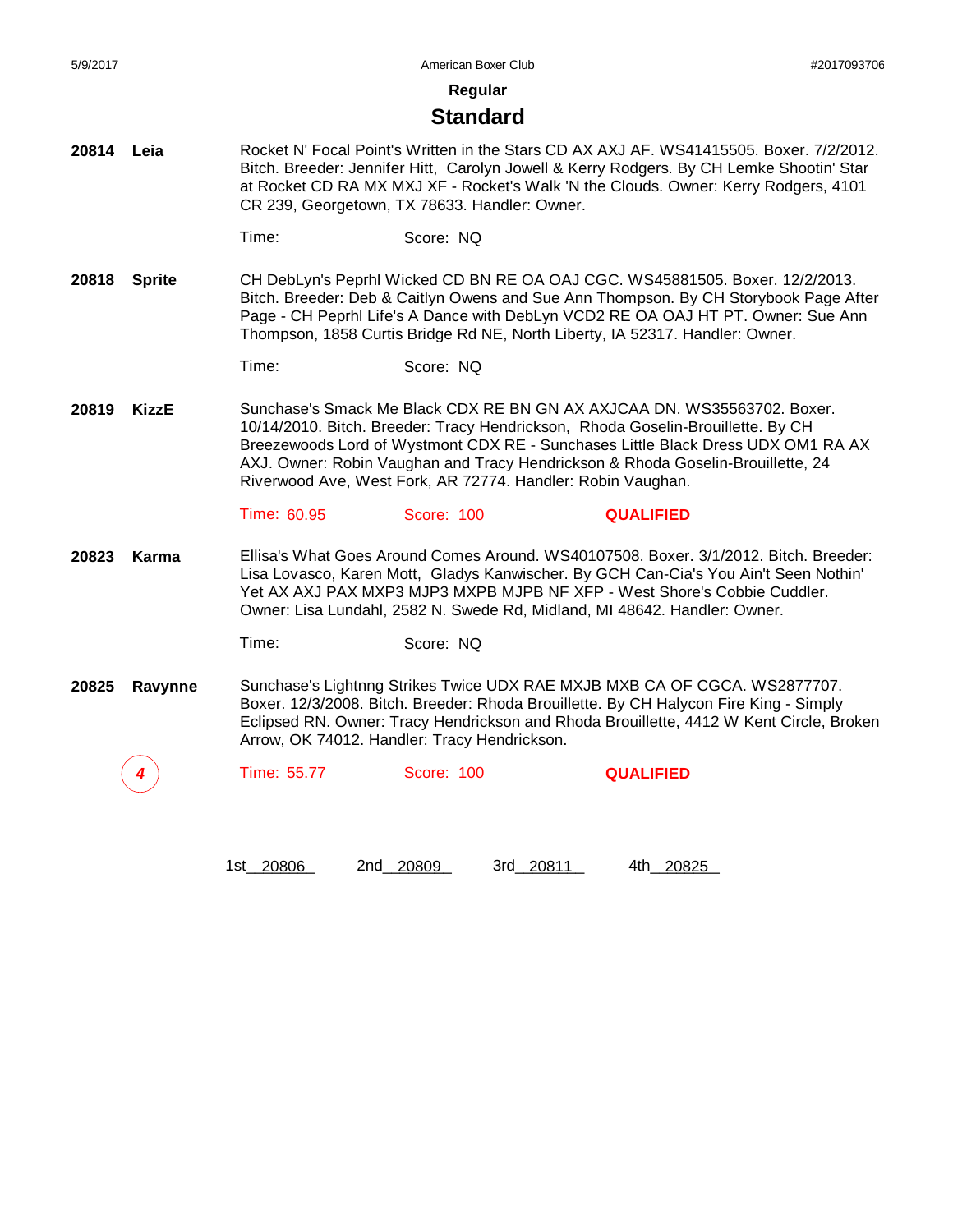# **Standard**

#### **Master - 24 Inch**

| Judge:       | <b>Christie Bowers</b> |                        | Course Yardage: 185 yds                                                                                                                                                                                                                                                                                                                                                                           |                  | Course Time: 69 sec |
|--------------|------------------------|------------------------|---------------------------------------------------------------------------------------------------------------------------------------------------------------------------------------------------------------------------------------------------------------------------------------------------------------------------------------------------------------------------------------------------|------------------|---------------------|
| # Entered: 9 |                        | # Run: $9$             | # Qualified: 5                                                                                                                                                                                                                                                                                                                                                                                    |                  | # Withdrawn: 0      |
| 24801        | <b>Saber</b>           |                        | Xcalibur Von Bachbett. WS41461305. Boxer. 5/24/2012. Dog. Breeder: Cathy & George<br>Markos. By Adonis Vom Grand Kevch - Icke Vom Silvertbach. Owner: Jan Blevins, 1006<br>Oxfordshire, Carrollton, TX 75007. Handler: Owner.                                                                                                                                                                     |                  |                     |
|              | 3                      | Time: 52.84            | Score: 100                                                                                                                                                                                                                                                                                                                                                                                        | <b>QUALIFIED</b> |                     |
| 24802        | Prim                   |                        | MACH3 Schmidt's-GC Primrose of Wolfcreek RN MX MXJ XF. WS40544202. Boxer.<br>3/20/2012. Bitch. Breeder: Julie Schmidt & Cindy Yaeger. By CH GC's N Jazz Know When<br>to Hold'em - Schmidt's GC For Your Entertainment. Owner: Leslie Myers, PO Box 330,<br>Sharon Center, OH 44274. Handler: Owner.                                                                                               |                  |                     |
|              |                        | Time: 58.09            | Score: 100                                                                                                                                                                                                                                                                                                                                                                                        | <b>QUALIFIED</b> |                     |
| 24803        | <b>Jack Daniel</b>     |                        | Pheasant Hollow's Jack Daniel CD RN AX AXJ MXP5 MJP5 MXPS MJPS XFP T2BP<br>CGCA. WS38474908. Boxer. 7/20/2011. Dog. Breeder: Kerry Jones, Robert Detoro,<br>Allison Jones, Patricia Detoro. By CH Pheasant Hollow's ASUREBET - CH Pheasant<br>Hollow's Hot Dam Here I Am. Owner: Nina A.B. Daniel and Truman W. Daniel, 1556 Robert<br>Young Rd, Starksboro, VT 05487. Handler: Nina A.B. Daniel. |                  |                     |
|              |                        | Time: 51.56            | Score: 100                                                                                                                                                                                                                                                                                                                                                                                        | <b>QUALIFIED</b> |                     |
| 24806        | <b>Shane</b>           | 70458. Handler: Owner. | CH Sherwood Shananigans RN MX MXJ MXF. WS38244301. Boxer. 6/16/2011. Dog.<br>Breeder: Colleen Fleury. By CH Rockett's Red Glare - GCH MACH Windwood's Daring Soul<br>of Sherwood CD RE MX MXJ XF. Owner: Colleen Fleury, 37589 Gayoso ST, Slidell, LA                                                                                                                                             |                  |                     |
|              |                        | Time: 49.43            | Score: 100                                                                                                                                                                                                                                                                                                                                                                                        | <b>QUALIFIED</b> |                     |
| 24807        | <b>Blayke</b>          |                        | Sunchase's Spin the Bottle UD PCD BN PN RN AX MXJ CGCA. WS45539505. Boxer.<br>10/23/2013. Dog. Breeder: Rhoda Brouillette. By CH Sunchase's Zero to Hero UDX RA MX<br>MXJ - Sunchase's Smoke and Mirrors. Owner: Tracy Hendrickson and Rhoda Brouillette,<br>4412 W Kent Circle, Broken Arrow, OK 74012. Handler: Tracy Hendrickson.                                                              |                  |                     |
|              |                        | Time:                  | Score: NQ                                                                                                                                                                                                                                                                                                                                                                                         |                  |                     |
| 24808        | <b>Tommy</b>           |                        | Boxnen's Overdrive. WS48715207. Boxer. 10/24/2014. Dog. Breeder: Minna Nousiainen-<br>Becher. By B-Tanoni Vipera Box - Boxnen's Jwoww. Owner: Renee Fulcer, 10170<br>Dickenson Rd, Winnebago, IL 61088. Handler: Owner.                                                                                                                                                                           |                  |                     |
|              |                        | Time:                  | Score: NQ                                                                                                                                                                                                                                                                                                                                                                                         |                  |                     |
| 24810        | <b>Rock</b>            |                        | GC-Schmidt's One Foundation at Lemac. WS45750302. Boxer. 11/22/2013. Dog. Breeder: .<br>By - . Owner: Leta McCulla and Julie Schmidt, Glen & Cindy Yaeger, 110 N Heck Hill Rd,<br>St Paris, OH 43072. Handler: Leta McCulla.                                                                                                                                                                      |                  |                     |
|              |                        | Time:                  | Score: NQ                                                                                                                                                                                                                                                                                                                                                                                         |                  |                     |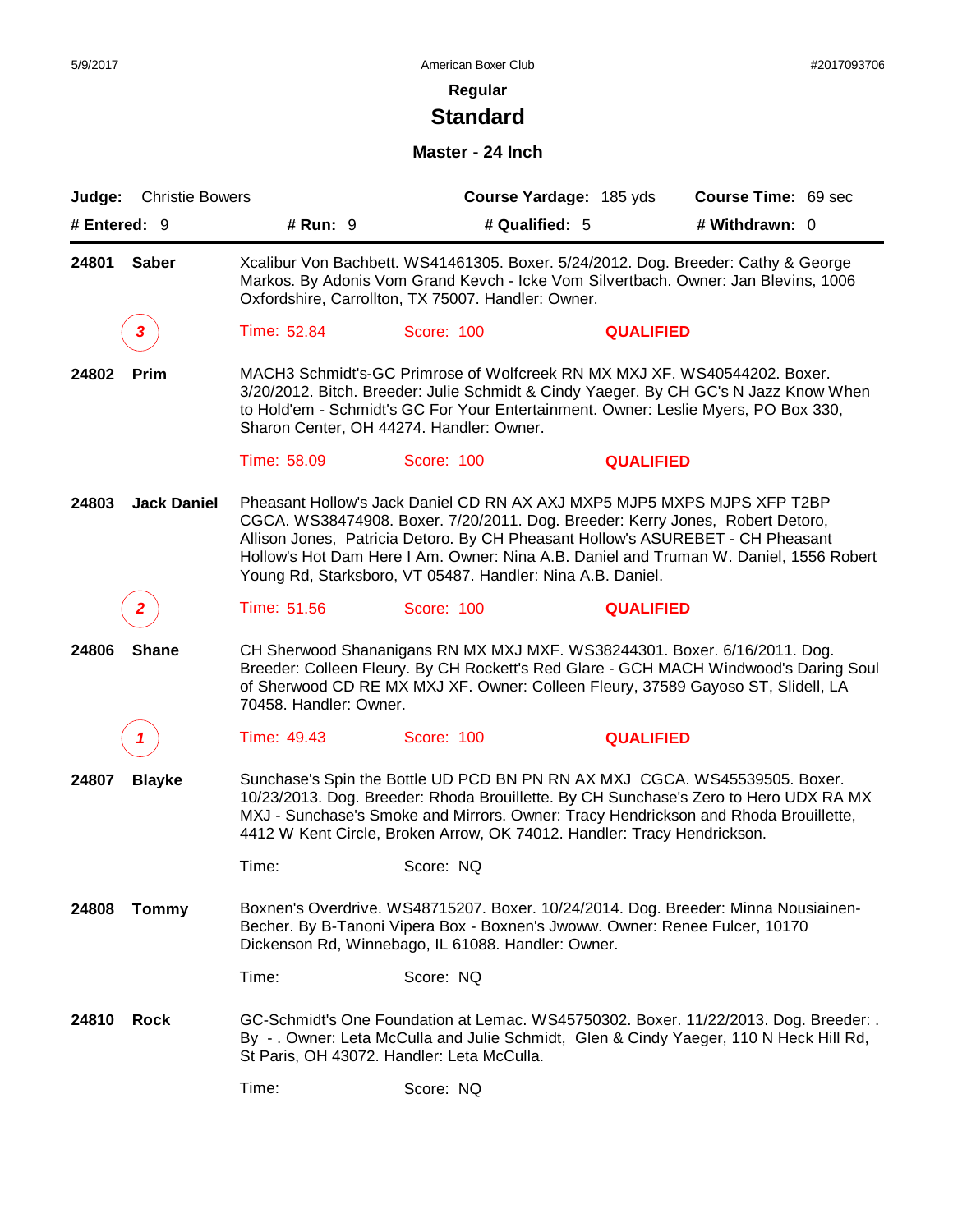| 5/9/2017             |                           | American Boxer Club |                                                                                                                                                                                                                                                   | #2017093706 |
|----------------------|---------------------------|---------------------|---------------------------------------------------------------------------------------------------------------------------------------------------------------------------------------------------------------------------------------------------|-------------|
|                      |                           | Regular             |                                                                                                                                                                                                                                                   |             |
|                      |                           | <b>Standard</b>     |                                                                                                                                                                                                                                                   |             |
| 24813<br><b>Brie</b> | Owner: Patrick LaFond and |                     | Brie. PAL261556. Boxer. 6/25/2011. Dog. Breeder: Carie L. Basler. By Brodie - Hopper.<br>Marine LaFond, 1319 Snapdragon Ct, Saint Louis, MO 63146. Handler: Patrick LaFond.                                                                       |             |
|                      | Time:                     | Score: NQ           |                                                                                                                                                                                                                                                   |             |
| 24814<br><b>Duke</b> | Handler: Owner.           |                     | MACH2 Grandbois' Duke MXG MJS XF T2B2. WS35351509. Boxer. 9/19/2010. Dog.<br>Breeder: Rachel Lundahl & Andrew Lundahl. By GCH Schmidts-GC Moose A Moose -<br>Spohie Karmen Electra. Owner: Lisa Lovasco, 1071 S Mackinaw Rd, Kawkawlin, MI 48631. |             |
|                      | Time: 53.15               | Score: 100          | <b>QUALIFIED</b>                                                                                                                                                                                                                                  |             |
|                      |                           |                     |                                                                                                                                                                                                                                                   |             |

1st\_\_24806 2nd\_\_24803 3rd\_\_24801 4th\_\_24814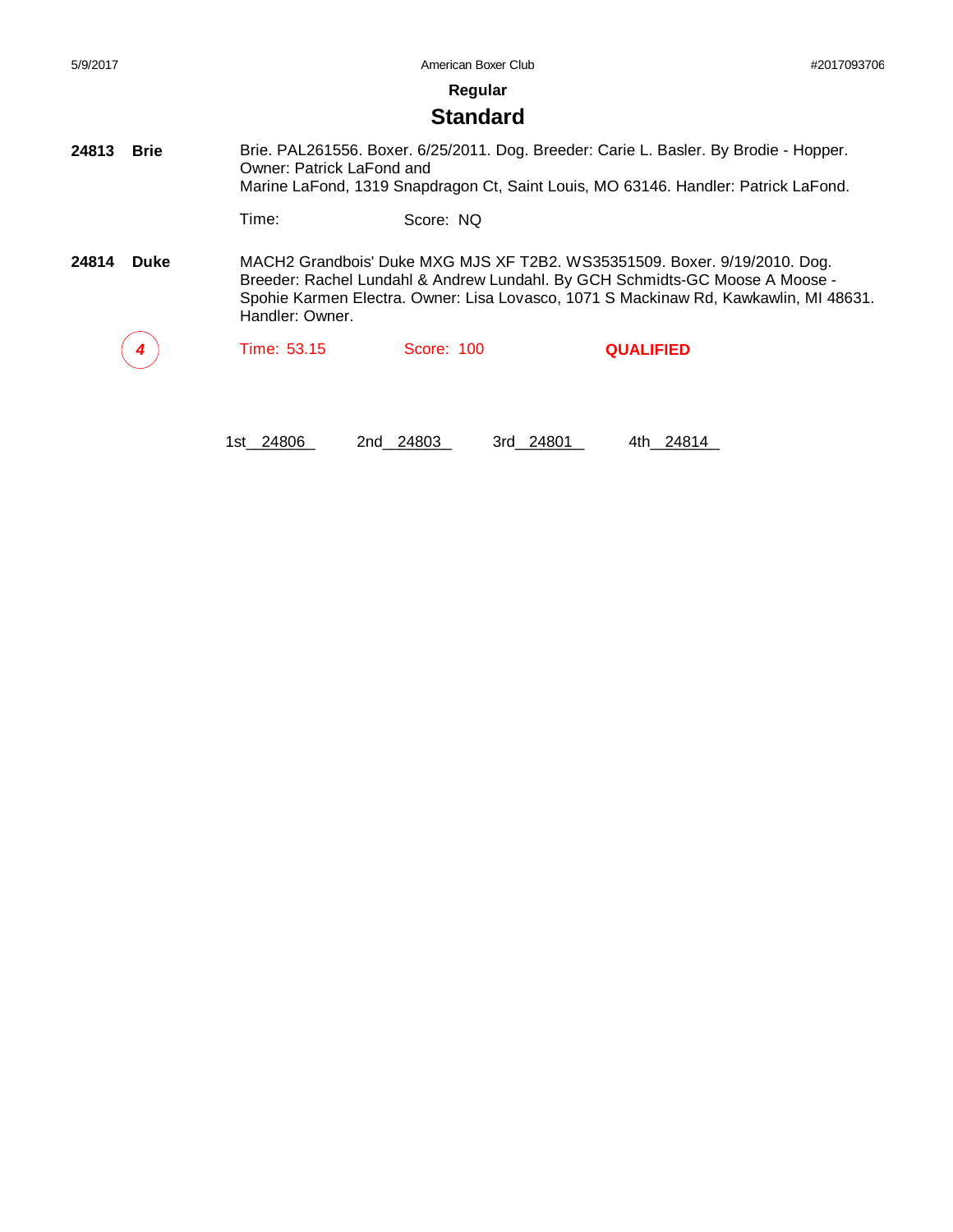# **Standard**

#### **Novice - 16 Inch**

| <b>Christie Bowers</b><br>Judge: |              |                        | <b>Course Time: 77 sec</b><br>Course Yardage: 150 yds                                                                                                                                                                                                  |  |
|----------------------------------|--------------|------------------------|--------------------------------------------------------------------------------------------------------------------------------------------------------------------------------------------------------------------------------------------------------|--|
| # Entered: $2$                   |              | # Run: $2$             | # Qualified: $0$<br># Withdrawn: 0                                                                                                                                                                                                                     |  |
| 16204                            | Lexi         | 45377. Handler: Owner. | Schmidt's-GC You Are the One That I Want. WS51535604. Boxer. 9/1/2015. Bitch.<br>Breeder: Cindy Yaeger & Juli Schmidt. By GCH Schmidt's-GC Moose A Moose - GC-<br>Schmidt's Betcha By Golly Wow. Owner: Sandra Kistler, 214 Ranchview Dr, Vandalia, OH |  |
|                                  |              | Time:                  | Score: NQ                                                                                                                                                                                                                                              |  |
| 16205                            | <b>Robin</b> |                        | Winmere Early Bird. WS29627002. Boxer. 3/8/2009. Bitch. Breeder: Owner. By CH<br>Strawberry N Reo Gold Country - CH Winmere Indian Paint Brush OA AXJ AXP AJP RE.<br>Owner: Theresa Garton, P.O. 13068, Oklahoma City, OK 73131. Handler: Owner.       |  |
|                                  |              | Time:                  | Score: NQ                                                                                                                                                                                                                                              |  |
|                                  |              |                        |                                                                                                                                                                                                                                                        |  |
|                                  |              | 2nd<br>1st             | 3rd<br>4th                                                                                                                                                                                                                                             |  |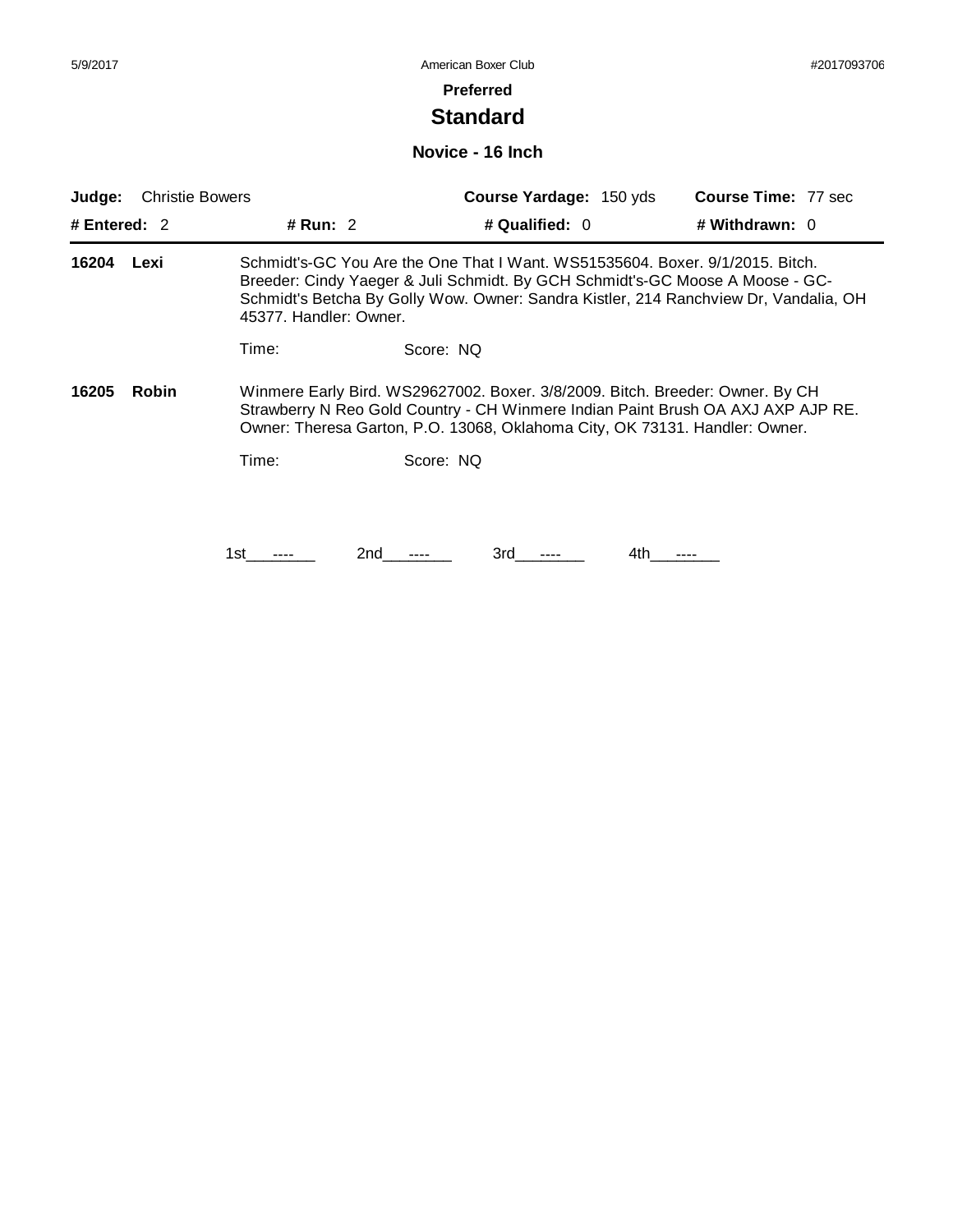# **Standard**

#### **Novice - 20 Inch**

| Judge:       | <b>Christie Bowers</b> |             |                                                                     | Course Yardage: 150 yds | <b>Course Time: 78 sec</b>                                                                                                                                                                                                                                     |
|--------------|------------------------|-------------|---------------------------------------------------------------------|-------------------------|----------------------------------------------------------------------------------------------------------------------------------------------------------------------------------------------------------------------------------------------------------------|
| # Entered: 4 |                        | # Run: $4$  |                                                                     | # Qualified: 2          | # Withdrawn: 0                                                                                                                                                                                                                                                 |
| 20205        | <b>Toby</b>            |             |                                                                     |                         | CH TealCrest's Circle of Life BN RN. WS45945501. Boxer. 12/17/2013. Dog. Breeder: Jill<br>Hootman. By CH Storybook Page After Page - GCH TealCrest's Spitfire BN RN CAA<br>RATO. Owner: Jill Hootman, 171 Tylertown Rd, Clarksville, TN 37040. Handler: Owner. |
|              |                        | Time: 74.24 | Score: 100                                                          | <b>QUALIFIED</b>        |                                                                                                                                                                                                                                                                |
| 20206        | <b>Bruno</b>           |             | Button, 531 Longview Drive, Antioch, IL 60002. Handler: Owner.      |                         | Die Krieger Der Cinemas Sweet Sensation. WS51119501. Boxer. 7/19/2015. Dog. Breeder:<br>Brooke Lambert. By Cinema's Darkly Dreaming - Sinda Sweet Sensation. Owner: Nancy                                                                                      |
|              |                        | Time:       | Score: NQ                                                           |                         |                                                                                                                                                                                                                                                                |
| 20207        | <b>Spencer</b>         |             | 76227. Handler: Korinne Vanderpool.                                 |                         | GCH Regal's N Kmbee Master of Suspense. WS38493302. Boxer. 6/7/2011. Dog. Breeder:<br>K. Warren 7 K. Vanderpool. By CH Breho Hot Wheels - CH Regal's Best Kept Secret.<br>Owner: Korinne Vanderpool and Darlene Vickers, 9160 Fishtrap Rd, Cross Roads, TX     |
|              | 2                      | Time: 69.48 | Score: 95                                                           | <b>QUALIFIED</b>        |                                                                                                                                                                                                                                                                |
| 20208        | <b>Smokey</b>          |             | John Senne, 1N515 Center Ave, West Chicago, IL. Handler: Pat Senne. |                         | Prairie Hills It's All About The Smoke BN RN CGC. WS50520403. Boxer. 5/23/2015. Dog.<br>Breeder: J. Gassel. By CH Prairie Hill's No Doubt About It - Vesta. Owner: Pat Senne and                                                                               |
|              |                        | Time:       | Score: NQ                                                           |                         |                                                                                                                                                                                                                                                                |
|              |                        | 1st_20205   | 2nd 20207<br>3rd                                                    | 4th                     |                                                                                                                                                                                                                                                                |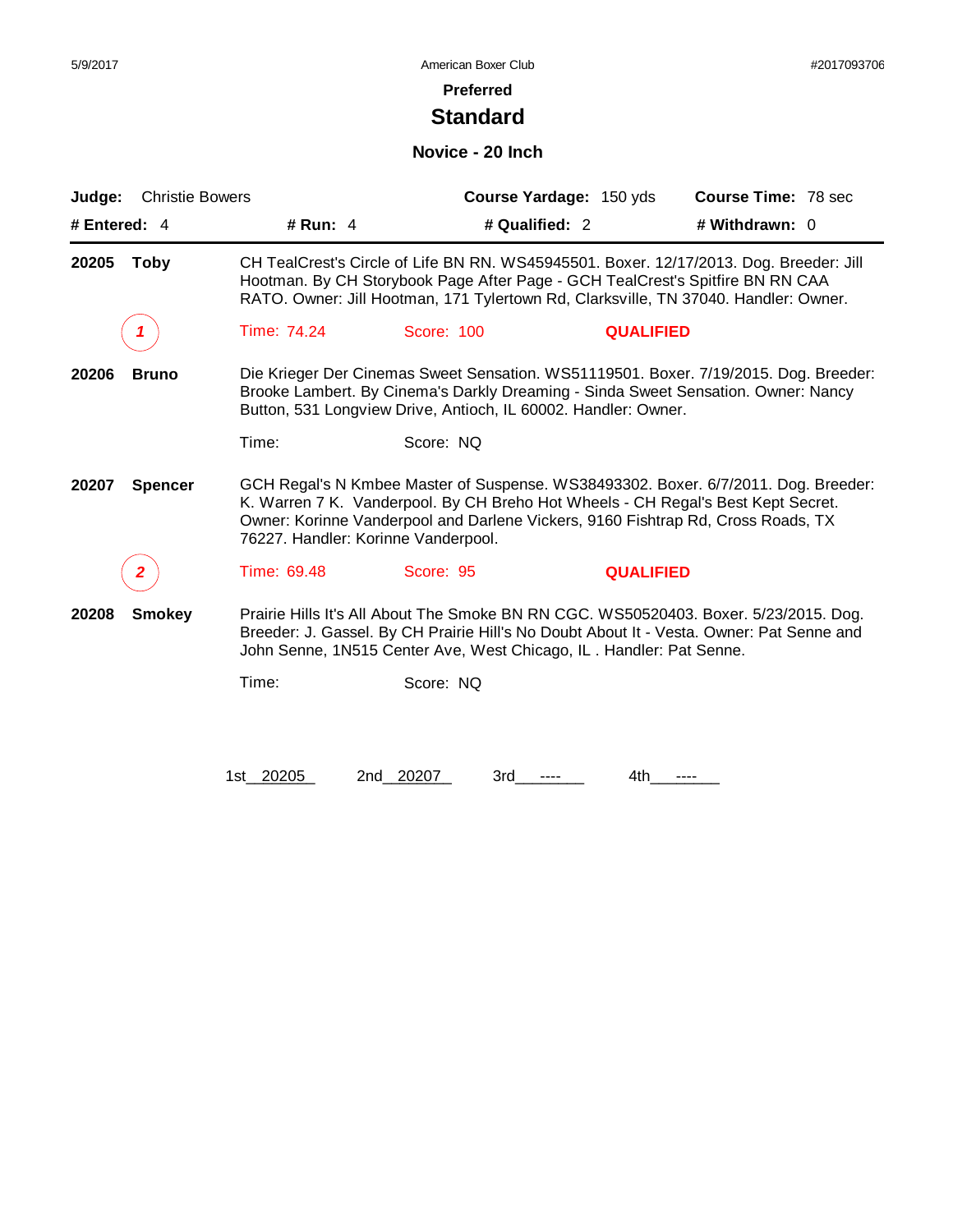| 5/9/2017                         |            | American Boxer Club                                                                                                                                                                                                                           |                            |  |  |
|----------------------------------|------------|-----------------------------------------------------------------------------------------------------------------------------------------------------------------------------------------------------------------------------------------------|----------------------------|--|--|
|                                  |            | <b>Preferred</b>                                                                                                                                                                                                                              |                            |  |  |
|                                  |            | <b>Standard</b>                                                                                                                                                                                                                               |                            |  |  |
|                                  |            | Open - 16 Inch                                                                                                                                                                                                                                |                            |  |  |
| <b>Christie Bowers</b><br>Judge: |            | <b>Course Yardage: 168 yds</b>                                                                                                                                                                                                                | <b>Course Time: 73 sec</b> |  |  |
| # Entered: $1$                   | # Run: 1   | # Qualified: $0$                                                                                                                                                                                                                              | # Withdrawn: 0             |  |  |
| 16403<br>Jazz                    |            | Ellisa's Pretty in Pink. WS40107505. Boxer. 3/1/2012. Bitch. Breeder: Lisa Lovasco. By<br>Can-Cia's You Ain't Seen Nothin Yet - West Shore's Cubbie Cuddler. Owner: Rachel<br>Lundahl, 6513 W Wackerly ST, Midland, WI 48642. Handler: Owner. |                            |  |  |
|                                  | Time:      | Score: NQ                                                                                                                                                                                                                                     |                            |  |  |
|                                  | 2nd<br>1st | 3rd<br>4th                                                                                                                                                                                                                                    |                            |  |  |
|                                  |            |                                                                                                                                                                                                                                               |                            |  |  |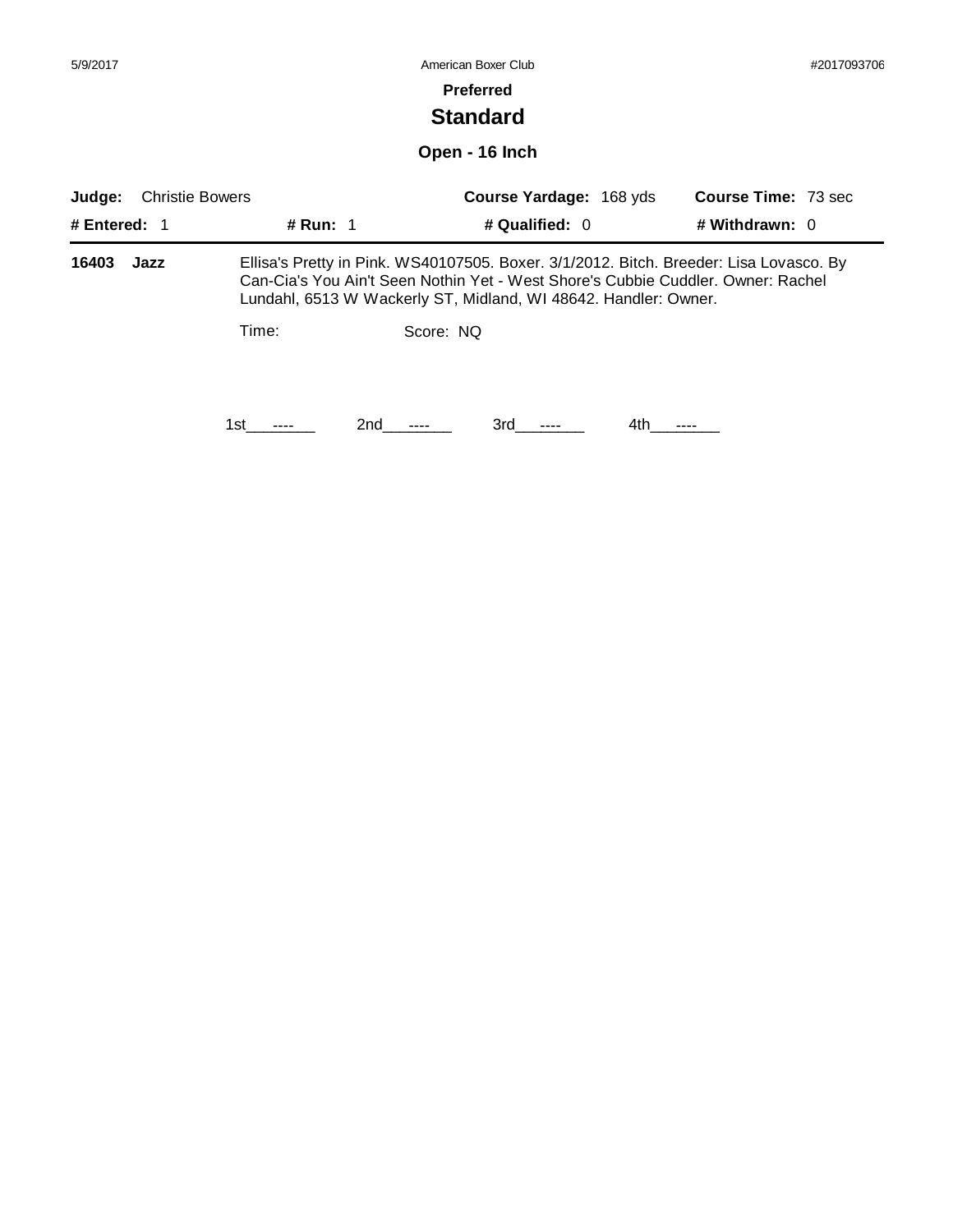#### **Preferred**

# **Standard**

**Open - 20 Inch**

| <b>Christie Bowers</b><br>Judge:                                                                                                                                                                                                                                   |       |                      | <b>Course Yardage: 168 yds</b> |                                                                                                                                                                                                                                                             | Course Time: 76 sec |                |  |
|--------------------------------------------------------------------------------------------------------------------------------------------------------------------------------------------------------------------------------------------------------------------|-------|----------------------|--------------------------------|-------------------------------------------------------------------------------------------------------------------------------------------------------------------------------------------------------------------------------------------------------------|---------------------|----------------|--|
| # Entered: $2$                                                                                                                                                                                                                                                     |       | # Run: 2             |                                | # Qualified: 0                                                                                                                                                                                                                                              |                     | # Withdrawn: 0 |  |
| 20405                                                                                                                                                                                                                                                              | Topaz | Handler: Lynn Cooch. |                                | GCH Indigo's Wynning the Gold. WS34020403. Boxer. 5/28/2010. Bitch. Breeder: Lynn<br>Cooch & Diane Monson. By CH Storybook Page After Page - CH Indigo's The Luck Be A<br>Lady V Turo. Owner: Lynn Cooch and Diane Monson, 312 McCann Ave, Anoka, MN 55303. |                     |                |  |
|                                                                                                                                                                                                                                                                    |       | Time:                | Score: NQ                      |                                                                                                                                                                                                                                                             |                     |                |  |
| Xcellent Adventure von Bachbett NAJ NAP CGC. WS41461301. Boxer. 5/24/2012. Dog.<br>20406<br>Ted<br>Breeder: Cathy & George Markos. By Adonis vom Grand Kevin - Eicke vom Silvertbach.<br>Owner: Elisabeth Lonergan, 1465 Y Avenue, Ames, IA 50014. Handler: Owner. |       |                      |                                |                                                                                                                                                                                                                                                             |                     |                |  |
|                                                                                                                                                                                                                                                                    |       | Time:                | Score: NQ                      |                                                                                                                                                                                                                                                             |                     |                |  |
|                                                                                                                                                                                                                                                                    |       |                      |                                |                                                                                                                                                                                                                                                             |                     |                |  |
|                                                                                                                                                                                                                                                                    |       | 1st.                 | 2nd                            | 3rd                                                                                                                                                                                                                                                         | 4th.                |                |  |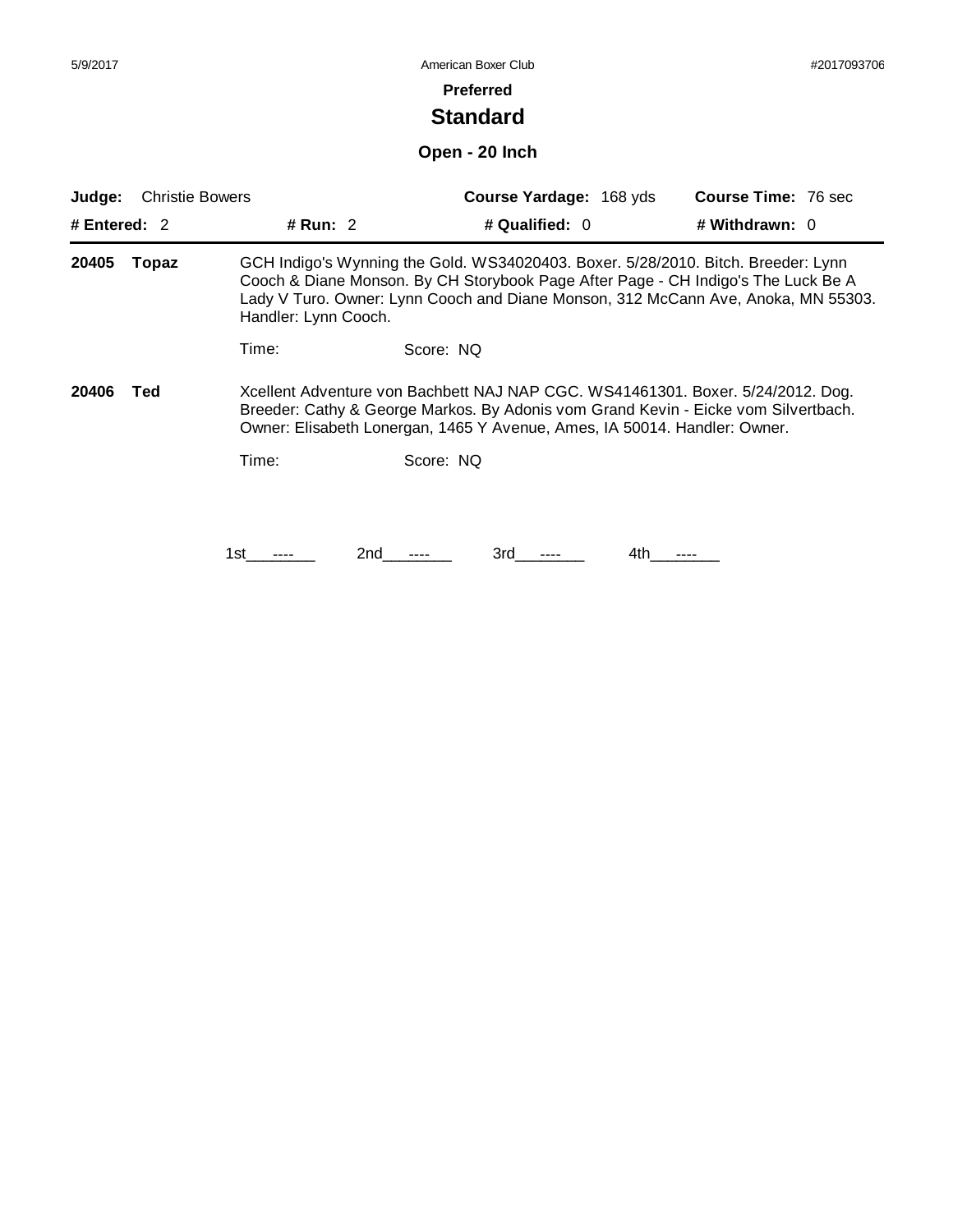# **Standard**

#### **Excellent - 16 Inch**

| Judge:         | <b>Christie Bowers</b> |            |           | Course Yardage: 185 yds                                                           |     | <b>Course Time: 70 sec</b>                                                                                                                                                                                                                                 |
|----------------|------------------------|------------|-----------|-----------------------------------------------------------------------------------|-----|------------------------------------------------------------------------------------------------------------------------------------------------------------------------------------------------------------------------------------------------------------|
| # Entered: $2$ |                        | # Run: $2$ |           | # Qualified: 0                                                                    |     | # Withdrawn: 0                                                                                                                                                                                                                                             |
| 16603          | Celia                  |            |           | Gilchrist, 210 Hackberry St, North Liberty, IA 52317. Handler: Rebecca Gilchrist. |     | Cedarlin's Graceful Beginnings OAP AJP. WS30892103. Boxer. 6/15/2009. Bitch. Breeder:<br>Rebecca Gilchrist and Korinne Vanderpool. By CH Naja's Enterprise of Summer - CH<br>Regal.s Full of TenDer Grace CD RE NFP AJP. Owner: Rebecca Gilchrist and Eric |
|                |                        | Time:      | Score: NQ |                                                                                   |     |                                                                                                                                                                                                                                                            |
| 16404          | Sansa                  |            |           |                                                                                   |     | Sansa NAP OJP NFP CA CGC. PAL265564. Boxer. 10/4/2011. Bitch. Breeder: . By -.<br>Owner: Ameerah Skandarani, 30 Edith Rd, Framingham, MA 01701. Handler: Owner.                                                                                            |
|                |                        | Time:      | Score: NQ |                                                                                   |     |                                                                                                                                                                                                                                                            |
|                |                        |            |           |                                                                                   |     |                                                                                                                                                                                                                                                            |
|                |                        |            |           |                                                                                   |     |                                                                                                                                                                                                                                                            |
|                |                        | 1st        | 2nd       | 3rd                                                                               | 4th |                                                                                                                                                                                                                                                            |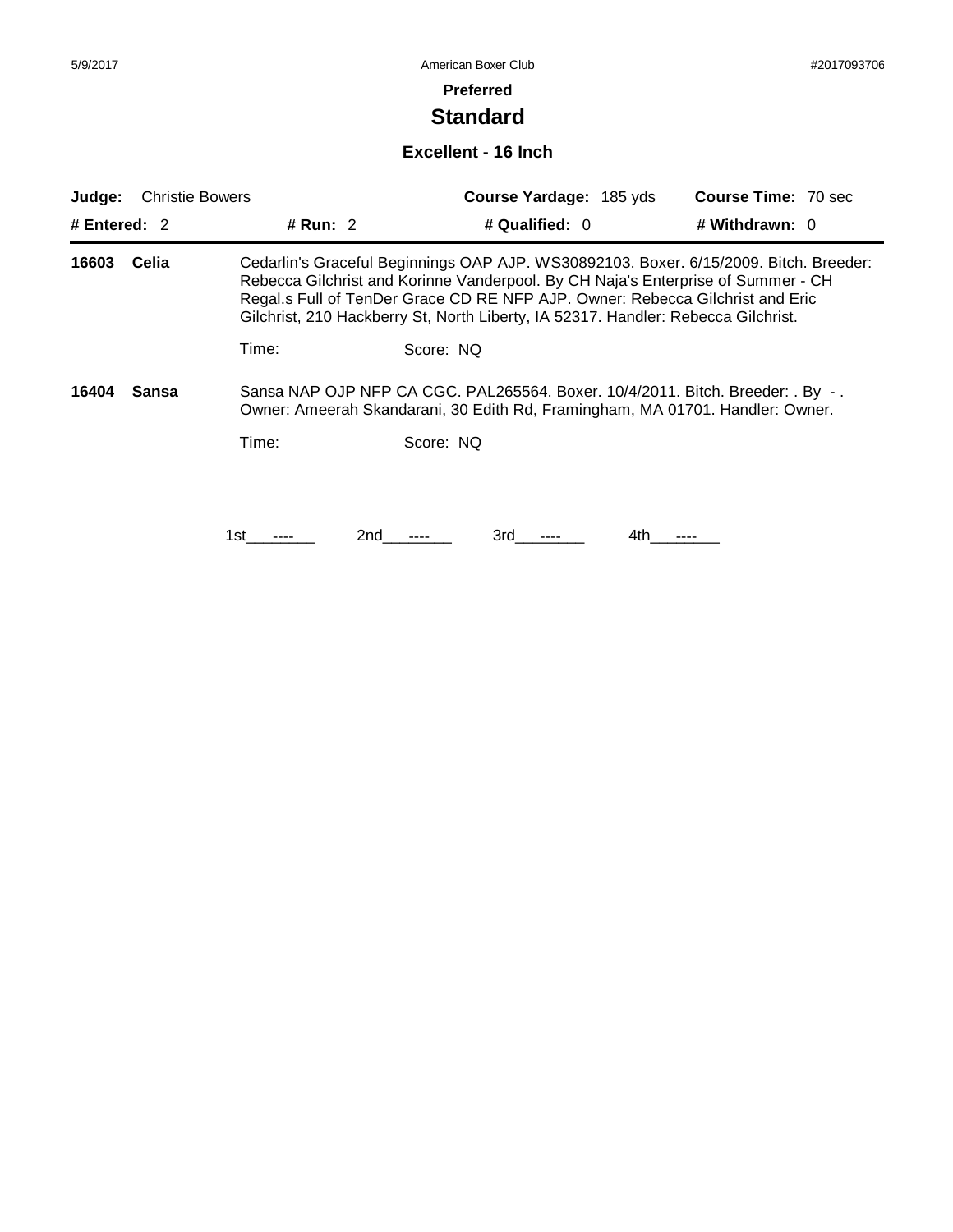# **Standard**

#### **Master - 16 Inch**

| <b>Christie Bowers</b><br>Judge: |                        |                                                                                                                                                                                                                                                                                                    | Course Yardage: 185 yds | <b>Course Time: 70 sec</b>                                                                                                                                                                                                                                |  |  |
|----------------------------------|------------------------|----------------------------------------------------------------------------------------------------------------------------------------------------------------------------------------------------------------------------------------------------------------------------------------------------|-------------------------|-----------------------------------------------------------------------------------------------------------------------------------------------------------------------------------------------------------------------------------------------------------|--|--|
| # Entered: 3                     | # Run: 3               |                                                                                                                                                                                                                                                                                                    | # Qualified: 3          | # Withdrawn: 0                                                                                                                                                                                                                                            |  |  |
| <b>Maddie</b><br>16809           | 49120. Handler: Owner. |                                                                                                                                                                                                                                                                                                    |                         | Carlyn Oaks Midnight Charm CDX BN RE MXB MXJ NAP NJP. WS28415702. Boxer.<br>10/1/2008. Bitch. Breeder: Carol L. Herman. By CH Heart Acres Stingray of Cinnrhee - CH<br>Heart Acres Charisma of Cinnrhee. Owner: Ellen M. Gruber, 227 Morris Dr, Niles, MI |  |  |
| 3                                | Time: 62.09            | Score: 100                                                                                                                                                                                                                                                                                         | <b>QUALIFIED</b>        |                                                                                                                                                                                                                                                           |  |  |
| 16811<br><b>Daphne</b>           | Handler: Owner.        |                                                                                                                                                                                                                                                                                                    |                         | Daphne Mae Lundahl. WS26162404. Boxer. 5/12/2008. Bitch. Breeder: Jeni Alexander. By<br>Ares Ross - Daisy Alexander. Owner: Lisa Lundahl, 2582 N. Swede Rd, Midland, MI 48642.                                                                            |  |  |
| 2                                | Time: 57.27            | Score: 100                                                                                                                                                                                                                                                                                         | <b>QUALIFIED</b>        |                                                                                                                                                                                                                                                           |  |  |
| Kahlua<br>16812                  |                        | Shira's Kahlua She's So Freakin Cute CDX GN RAE MXB MJB MXF, WS23774602, Boxer,<br>11/3/2007. Bitch. Breeder: Kim Northcutt & Rose Northcutt. By Can-Cia's Hard Days Night -<br>Remy Leadoo RN. Owner: Erin Rezmer and Tom Rezmer, 419 S Highland Ave, Lombard,<br>IL 60148. Handler: Erin Rezmer. |                         |                                                                                                                                                                                                                                                           |  |  |
|                                  | Time: 50.06            | Score: 100                                                                                                                                                                                                                                                                                         | <b>QUALIFIED</b>        |                                                                                                                                                                                                                                                           |  |  |
|                                  | 1st 16812<br>2nd       | 16811<br>3rd 16809                                                                                                                                                                                                                                                                                 | 4th                     |                                                                                                                                                                                                                                                           |  |  |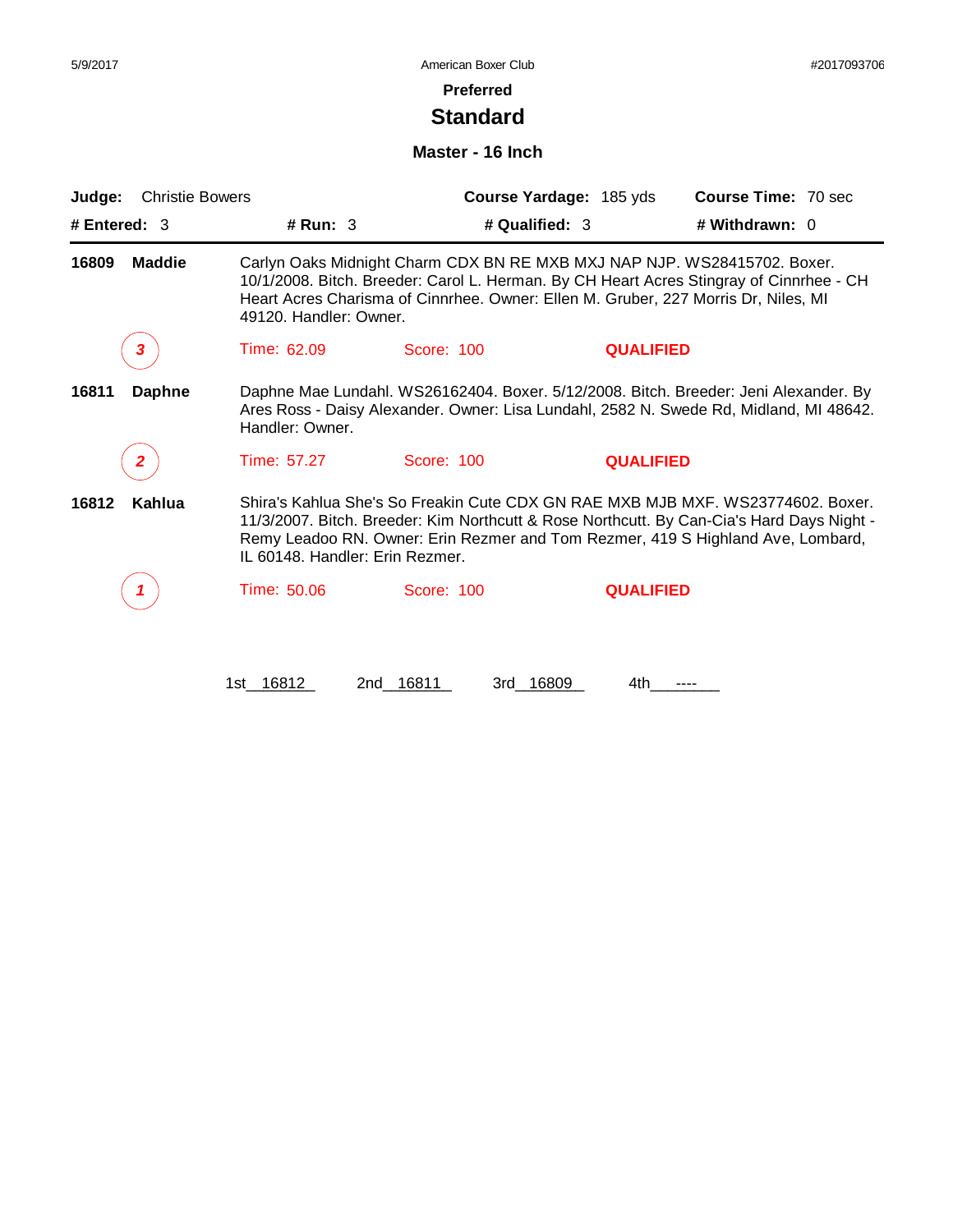# **Preferred**

# **Standard**

#### **Master - 20 Inch**

| Judge:       | <b>Christie Bowers</b> |             |                                                                                                                                                                                                                                                                                            | Course Yardage: 185 yds | Course Time: 74 sec                                                                                                                                                                                                                                                   |  |
|--------------|------------------------|-------------|--------------------------------------------------------------------------------------------------------------------------------------------------------------------------------------------------------------------------------------------------------------------------------------------|-------------------------|-----------------------------------------------------------------------------------------------------------------------------------------------------------------------------------------------------------------------------------------------------------------------|--|
| # Entered: 5 |                        | # Run: 4    |                                                                                                                                                                                                                                                                                            | # Qualified: 2          | # Withdrawn: 0                                                                                                                                                                                                                                                        |  |
| 20827        | <b>Oscar</b>           |             | Button, 531 Longview Drive, Antioch, IL 60002. Handler: Owner.                                                                                                                                                                                                                             |                         | Caballero Vargas El Brujo NAP OJP NFP CGC. WS44460211. Boxer. 7/8/2013. Dog.<br>Breeder: Walter Vargas & Natalie Chaykina. By Sherlock - Miss Hudson. Owner: Nancy                                                                                                    |  |
|              | 1                      | Time: 51.91 | Score: 100                                                                                                                                                                                                                                                                                 | <b>QUALIFIED</b>        |                                                                                                                                                                                                                                                                       |  |
| 20828        | <b>Zeus</b>            |             | Yaeger, 110 N Heck Hill Rd, St Paris, OH 43072. Handler: Leta McCulla.                                                                                                                                                                                                                     |                         | CH MACH2 Schmidt's GC Catch A Falling Star at LeMac CD OF. WS25892105. Boxer.<br>4/12/2008. Dog. Breeder: Julia Schmidt & Cindy Yaeger. By Twinkle Star v. Eurozone -<br>Schmidt's Mystic Run at Heart Acre. Owner: Leta McCulla and Julia Schmidt, Cindy             |  |
|              | 2                      | Time: 53.71 | Score: 100                                                                                                                                                                                                                                                                                 | <b>QUALIFIED</b>        |                                                                                                                                                                                                                                                                       |  |
| 20829        | Whiskey                |             | Kenner, LA 70062. Handler: Susan Kelly.                                                                                                                                                                                                                                                    |                         | CH Kelly's Time In A Bottle AX MXJ XF T2B RATO CGC. WS35741001. Boxer. 8/19/2010.<br>Dog. Breeder: Susan Kelly, Connie Back, Ike Liotto. By Shalsade's Handyman - CH Kelly's<br>In the Nick of Time. Owner: Susan Kelly and Connie Back, Ike Liotto, 201 Alliance St, |  |
|              |                        | Time:       | Score: ABS                                                                                                                                                                                                                                                                                 |                         |                                                                                                                                                                                                                                                                       |  |
| 20832        | Jim                    |             | Owner: Sandra Kistler, 214 Ranchview Dr, Vandalia, OH 45377. Handler: Owner.                                                                                                                                                                                                               |                         | TealCrest's Bucnuts on Fire. WS32322502. Boxer. 10/27/2009. Dog. Breeder: Jill Hootman<br>& Robin Kennedy. By CH TealCrest's Luck of the Irish - Miro-TealCrest's Whats Ur Name.                                                                                      |  |
|              |                        | Time:       | Score: NQ                                                                                                                                                                                                                                                                                  |                         |                                                                                                                                                                                                                                                                       |  |
| 20833        | Jet                    |             | Boxnen's Jet von Waldstat CDX BN RE MX MXB MXJ MJB AXP OJP. WS38247401.<br>Boxer. 7/22/2011. Dog. Breeder: Minna Nousianinen-Becher & Ann Flegel. By Boxmann<br>Star Trek - Caelon Du Champ'Des Legendes. Owner: Renee Fulcer, 10170 Dickenson Rd,<br>Winnebago, IL 61088. Handler: Owner. |                         |                                                                                                                                                                                                                                                                       |  |
|              |                        | Time:       | Score: NQ                                                                                                                                                                                                                                                                                  |                         |                                                                                                                                                                                                                                                                       |  |
|              |                        |             |                                                                                                                                                                                                                                                                                            |                         |                                                                                                                                                                                                                                                                       |  |
|              |                        | 1st 20827   | 2nd 20828<br>3rd                                                                                                                                                                                                                                                                           | 4th                     | $---$                                                                                                                                                                                                                                                                 |  |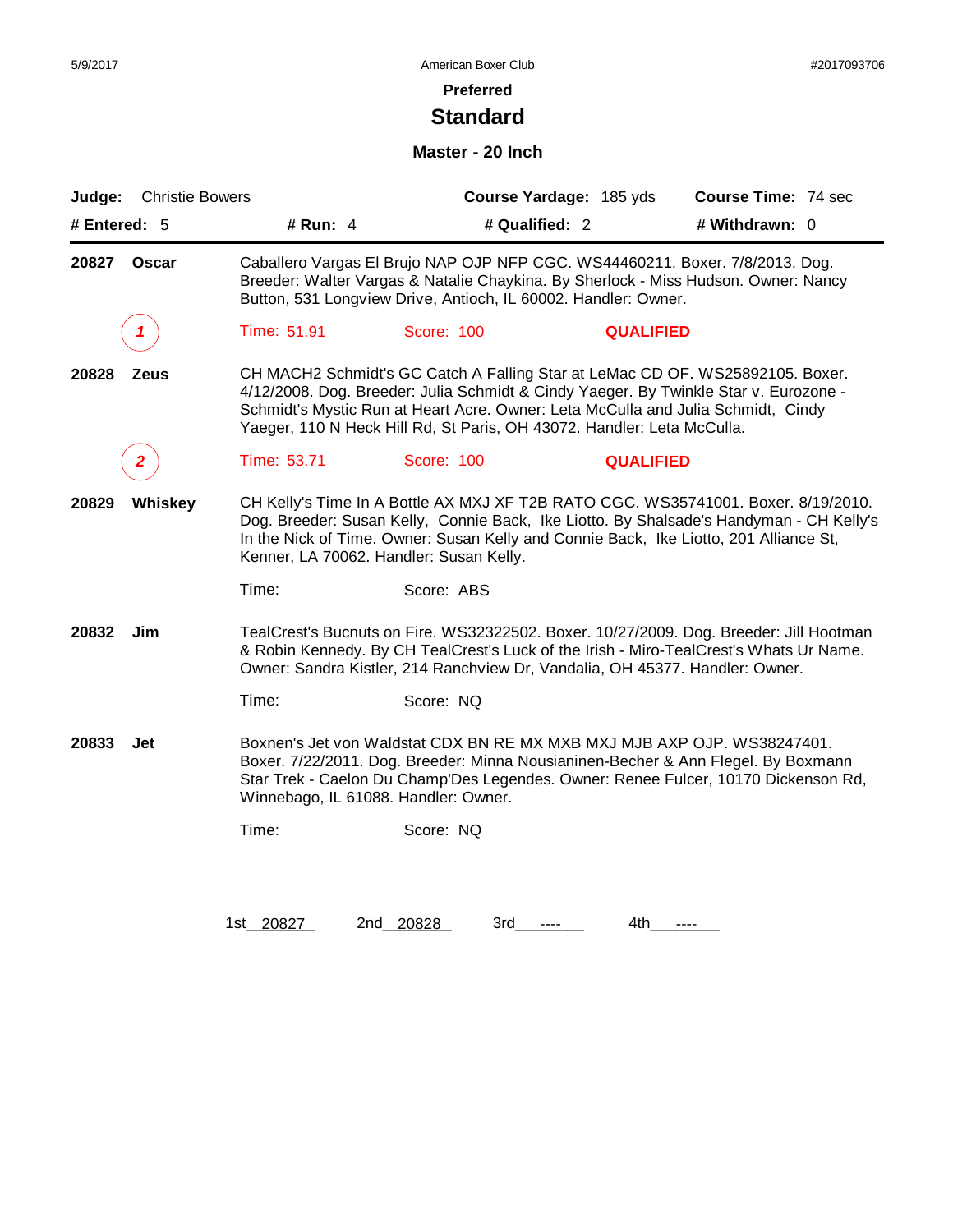**JWW**

**Novice B - 20 Inch**

| <b>Christie Bowers</b><br>Judge: |             |                                                                                                                                                                                                                                                                        | Course Yardage: 103 yds | <b>Course Time: 34 sec</b>                                                                                                                                              |  |  |  |
|----------------------------------|-------------|------------------------------------------------------------------------------------------------------------------------------------------------------------------------------------------------------------------------------------------------------------------------|-------------------------|-------------------------------------------------------------------------------------------------------------------------------------------------------------------------|--|--|--|
| # Entered: $2$                   | # Run: $2$  |                                                                                                                                                                                                                                                                        | # Qualified: 1          | # Withdrawn: 0                                                                                                                                                          |  |  |  |
| 20201<br><b>Whoopie</b>          |             | Owner: Korinne Vanderpool and Darlene Vickers, 9160 Fishtrap Rd, Cross Roads, TX<br>76227. Handler: Korinne Vanderpool.                                                                                                                                                |                         | GCH Cpunch N Regal's Moon Pie. WS49203801. Boxer. 8/31/2014. Bitch. Breeder: B.<br>Pope, M. Miles, D. Vickers. By Ronin Plainly Wrapped - CH Counterpunchs Lucid Dream. |  |  |  |
|                                  | Time:       | Score: NQ                                                                                                                                                                                                                                                              |                         |                                                                                                                                                                         |  |  |  |
| Mikki<br>20202                   | Snyder.     | CinnRhee UR So Fine Ravencrest. CQ624448. Boxer. 8/8/2015. Bitch. Breeder: Medley H<br>Small. By CH Cinnrhee City Slicker HeartAcr - CH CinnRhee's LaBelle Noir. Owner: Denise<br>Snyder and Medley Small, 13467 E State Rd 160, Henryville, IN 47128. Handler: Denise |                         |                                                                                                                                                                         |  |  |  |
|                                  | Time: 26.17 | Score: 95                                                                                                                                                                                                                                                              | <b>QUALIFIED</b>        |                                                                                                                                                                         |  |  |  |
|                                  | 1st 20202   | 3rd<br>2nd                                                                                                                                                                                                                                                             | 4th.                    |                                                                                                                                                                         |  |  |  |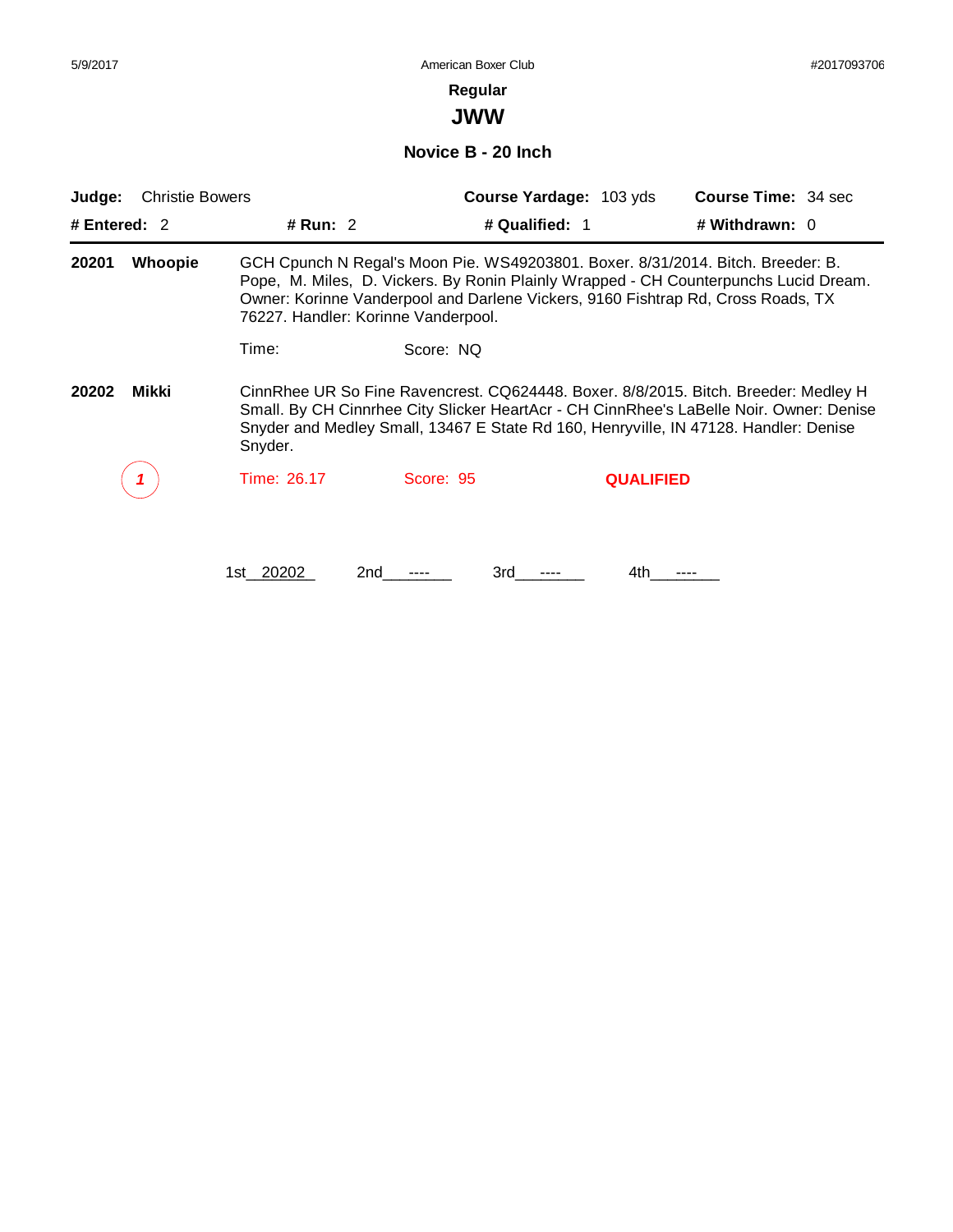**JWW**

**Novice B - 24 Inch**

| Judge:       | <b>Christie Bowers</b> |                         |                                                                                  | Course Yardage: 103 yds | Course Time: 37 sec                                                                                                                                                                                                                                                      |
|--------------|------------------------|-------------------------|----------------------------------------------------------------------------------|-------------------------|--------------------------------------------------------------------------------------------------------------------------------------------------------------------------------------------------------------------------------------------------------------------------|
| # Entered: 6 |                        | # Run: 6                | # Qualified: 3                                                                   |                         | # Withdrawn: 0                                                                                                                                                                                                                                                           |
| 24201        | Titan                  |                         | Lombard, IL 60148. Handler: Tom Rezmer.                                          |                         | Prairie Hill's Strong as Titanium RN CGC. WS50245502. Boxer. 4/29/2015. Dog. Breeder:<br>Alyson Essington & Amy Bieri. By GCH Windward & Happy Tail's Game Changer - Prairie<br>Hill's Lil Miss Jade CD RE. Owner: Erin Rezmer and Tom Rezmer, 419 S Highland Ave,       |
|              |                        | Time:                   | Score: NQ                                                                        |                         |                                                                                                                                                                                                                                                                          |
| 24202        | Jeannie                | Handler: Tayla Shoultz. |                                                                                  |                         | CinnRhee's Run for the Roses. WS43801901. Boxer. 8/13/2012. Bitch. Breeder: Medley<br>Small. By CinnRhee's Shoot EM UP - Heartacre's CinnRhee of Kadenza. Owner: Denise<br>Snyder and Medley Small & Brenda Vrooman, 13467 E State Rd 160, Henryville, IN 47128.         |
|              |                        | Time:                   | Score: NQ                                                                        |                         |                                                                                                                                                                                                                                                                          |
| 24203        | <b>Mitchyll</b>        |                         | Arrow, OK 74012. Handler: Tracy Hendrickson.                                     |                         | Sunchase's Trade Secret BN CGCA. WS49906102. Boxer. 3/3/2015. Dog. Breeder: Rhoda<br>Brouillette. By CH Happytails Kit Kat Saves the Day and Stealsaheart - Sunchase's Smoke<br>and Mirror's. Owner: Tracy Hendrickson and Rhoda Brouillette, 4412 W Kent Circle, Broken |
|              | 2                      | Time: 26.71             | Score: 100                                                                       | <b>QUALIFIED</b>        |                                                                                                                                                                                                                                                                          |
| 24204        | <b>Brando</b>          |                         | 1556 Robert Young Rd, Starksboro, VT 05487. Handler: Owner.                      |                         | Pheasant Hollow's Offer You Can't Refuse. WS49355804. Boxer. 7/5/2014. Dog. Breeder:<br>Kerry Jones, Allison Jones, Barbara Grizlo, Michael Hidlebrand. By GCH Irondale's Look<br>At Me Now - CH Pheasant Hollow's Keys to My Car-Ma NA NAJ. Owner: Nina A.B. Daniel,    |
|              | 3                      | Time: 31.86             | Score: 100                                                                       | <b>QUALIFIED</b>        |                                                                                                                                                                                                                                                                          |
| 24205        | <b>Rebel</b>           |                         | Lemko N' Salgray's River City Rebel Yell BN. WS45874802. Boxer. 10/21/2013. Dog. |                         | Breeder: Jessica Kozel & Jane Hamilburg-Guy. By Shadow's Nairobi - Lemko's Euro Star.<br>Owner: Jennifer L. Thomas, 8212 Jahnke Rd, N. Chesterfield, VA 23235. Handler: Owner.                                                                                           |
|              |                        | Time: 22.29             | Score: 100                                                                       | <b>QUALIFIED</b>        |                                                                                                                                                                                                                                                                          |
| 24207        | <b>SooiE</b>           |                         |                                                                                  |                         | Dixie's Lil' Sweetheart RN. WS49433901. Boxer. 2/9/2015. Bitch. Breeder: Robin Vaughan.<br>By CH Breho No Holding Back CDX GN RA CAA - Dixe's South'rn Sunshine CD BN RA<br>CAA. Owner: Robin Vaughan, 24 Riverwood Ave, West Fork, AR 72774. Handler: Owner.            |
|              |                        | Time:                   | Score: NQ                                                                        |                         |                                                                                                                                                                                                                                                                          |
|              |                        |                         |                                                                                  |                         |                                                                                                                                                                                                                                                                          |
|              |                        | 1st_24205               | 2nd 24203<br>3rd 24204                                                           | 4th                     | ----                                                                                                                                                                                                                                                                     |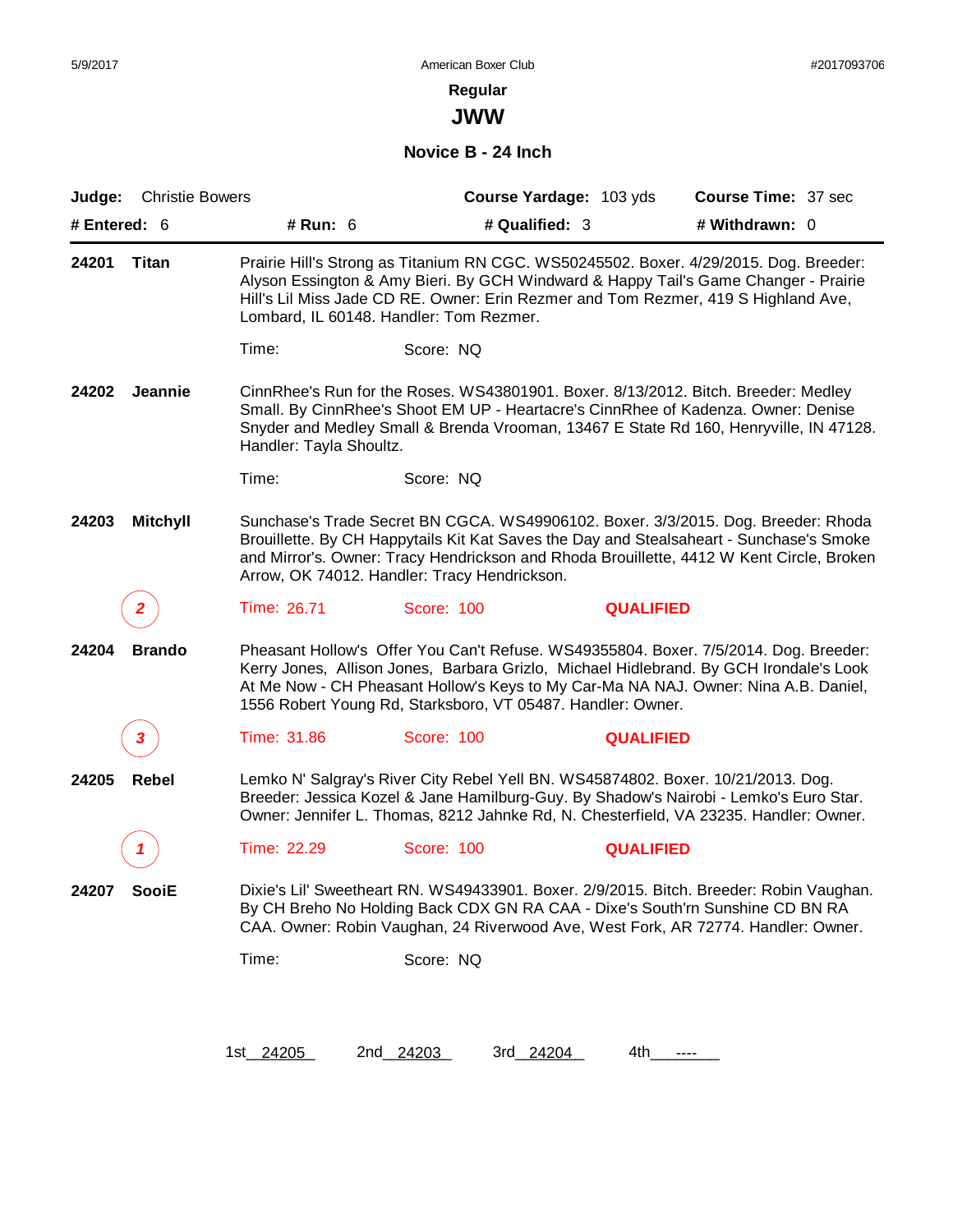**JWW**

# **Open - 20 Inch**

| Judge:         | <b>Christie Bowers</b> |                 | Course Yardage: 142 yds                                                                                                                                                                                                                                           | Course Time: 41 sec |
|----------------|------------------------|-----------------|-------------------------------------------------------------------------------------------------------------------------------------------------------------------------------------------------------------------------------------------------------------------|---------------------|
| # Entered: $3$ |                        | # Run: 3        | # Qualified: 0                                                                                                                                                                                                                                                    | # Withdrawn: 0      |
| 20404          | Dora                   |                 | Ellisa's Adorable by Design. WS47771604. Boxer. 8/10/2014. Bitch. Breeder: Lisa Lovasco.<br>By Cab-Cia's You Ain't Seen Nothin Yet - Ellisa's What Goes Around Comes Around.<br>Owner: Lisa Lundahl, 2582 N. Swede Rd, Midland, MI 48642. Handler: Owner.         |                     |
|                |                        | Time:           | Score: NQ                                                                                                                                                                                                                                                         |                     |
| 20603          | Izzy                   | Owner.          | Indigo's Wynning Iz Ez CDX GN RE NA NAJ CA. WS34020401. Boxer. 5/28/2010. Bitch.<br>Breeder: Dinae Monson & Lynn M Cooch. By CH Storybook Page After Page - Indigo's Luck<br>be A Lady VTuro. Owner: Shirley Williams, PO Box 789, Fort Smith, AR 72902. Handler: |                     |
|                |                        | Time:           | Score: NQ                                                                                                                                                                                                                                                         |                     |
| 20606          | Thor                   | Handler: Owner. | Venician's A & Valley's Fire Storm of Bold Knight CD BN RA OA NAJ NF. WS43887405.<br>Boxer. 1/16/2013. Dog. Breeder: Janice Solas. By Valley's Bold Knight - Valley N RNB<br>Honor Our Heroes. Owner: Barbara Palmer, 3618 La MAncha Drive, Janesville, WI 53546. |                     |
|                |                        | Time:           | Score: NQ                                                                                                                                                                                                                                                         |                     |
|                |                        |                 |                                                                                                                                                                                                                                                                   |                     |
|                |                        | 2nd<br>1st      | 3rd<br>4th                                                                                                                                                                                                                                                        |                     |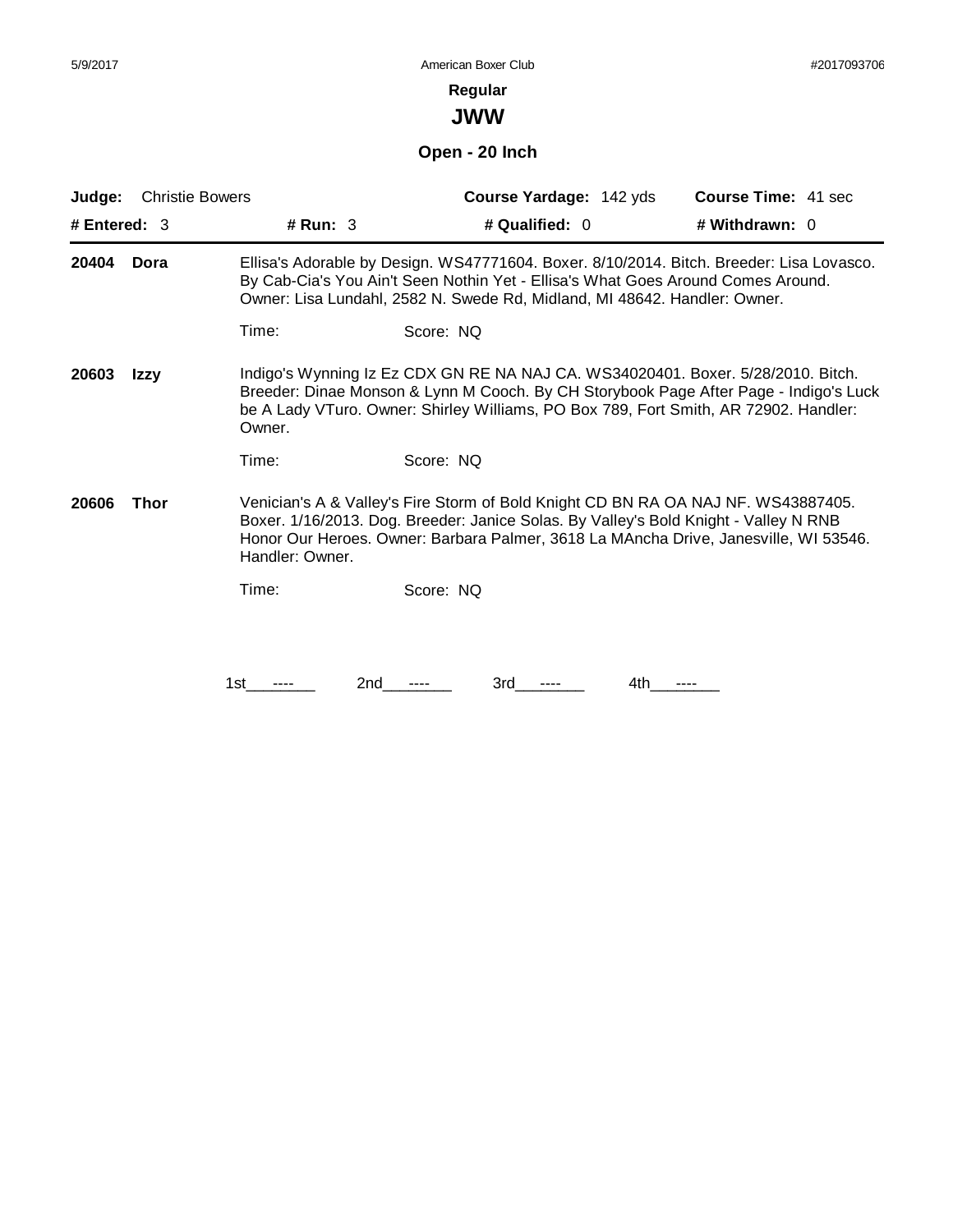# **Regular**

**JWW**

**Open - 24 Inch**

| Judge:         | <b>Christie Bowers</b>                                                                                                                                                                                                                                                                                                                 |            |                                  | <b>Course Yardage: 142 yds</b>                                                                                                                                                                                                                               |     | <b>Course Time: 43 sec</b> |  |
|----------------|----------------------------------------------------------------------------------------------------------------------------------------------------------------------------------------------------------------------------------------------------------------------------------------------------------------------------------------|------------|----------------------------------|--------------------------------------------------------------------------------------------------------------------------------------------------------------------------------------------------------------------------------------------------------------|-----|----------------------------|--|
| # Entered: $2$ |                                                                                                                                                                                                                                                                                                                                        | # Run: $2$ |                                  | # Qualified: $0$                                                                                                                                                                                                                                             |     | # Withdrawn: $0$           |  |
| 24208          | Sam                                                                                                                                                                                                                                                                                                                                    |            | Smith, AR 72902. Handler: Owner. | Sunchase's Man in Black CDX BN GN RE NAJ CA DN. WS35563704. Boxer. 10/14/2010.<br>Dog. Breeder: Tracy Hendrickson & Rhoda Goselin Brouillette. By Breezewoods Lord of<br>Wystmont - Sunchase's Little Black Dress. Owner: Shirley Williams, PO Box 789, Fort |     |                            |  |
|                |                                                                                                                                                                                                                                                                                                                                        | Time:      | Score: NQ                        |                                                                                                                                                                                                                                                              |     |                            |  |
| 24206          | DebLyn Gotta Be A BlackNBlue BN RN CGC. WS45881507. Boxer. 12/2/2013. Dog.<br><b>Blitz</b><br>Breeder: Debra Owens, Caitlyn Owens & Sue Ann Thompson. By CH Storybook Page After<br>Page - CH Peprhl Life's A Dance with DebLyn VCD1 CD BN GN TDX OA OAJ HT PT.<br>Owner: Caitlyn Owens, 508 2nd St, Luther, IA 50152. Handler: Owner. |            |                                  |                                                                                                                                                                                                                                                              |     |                            |  |
|                |                                                                                                                                                                                                                                                                                                                                        | Time:      | Score: NQ                        |                                                                                                                                                                                                                                                              |     |                            |  |
|                |                                                                                                                                                                                                                                                                                                                                        |            |                                  |                                                                                                                                                                                                                                                              |     |                            |  |
|                |                                                                                                                                                                                                                                                                                                                                        | 1st        | 2nd                              | 3rd                                                                                                                                                                                                                                                          | 4th |                            |  |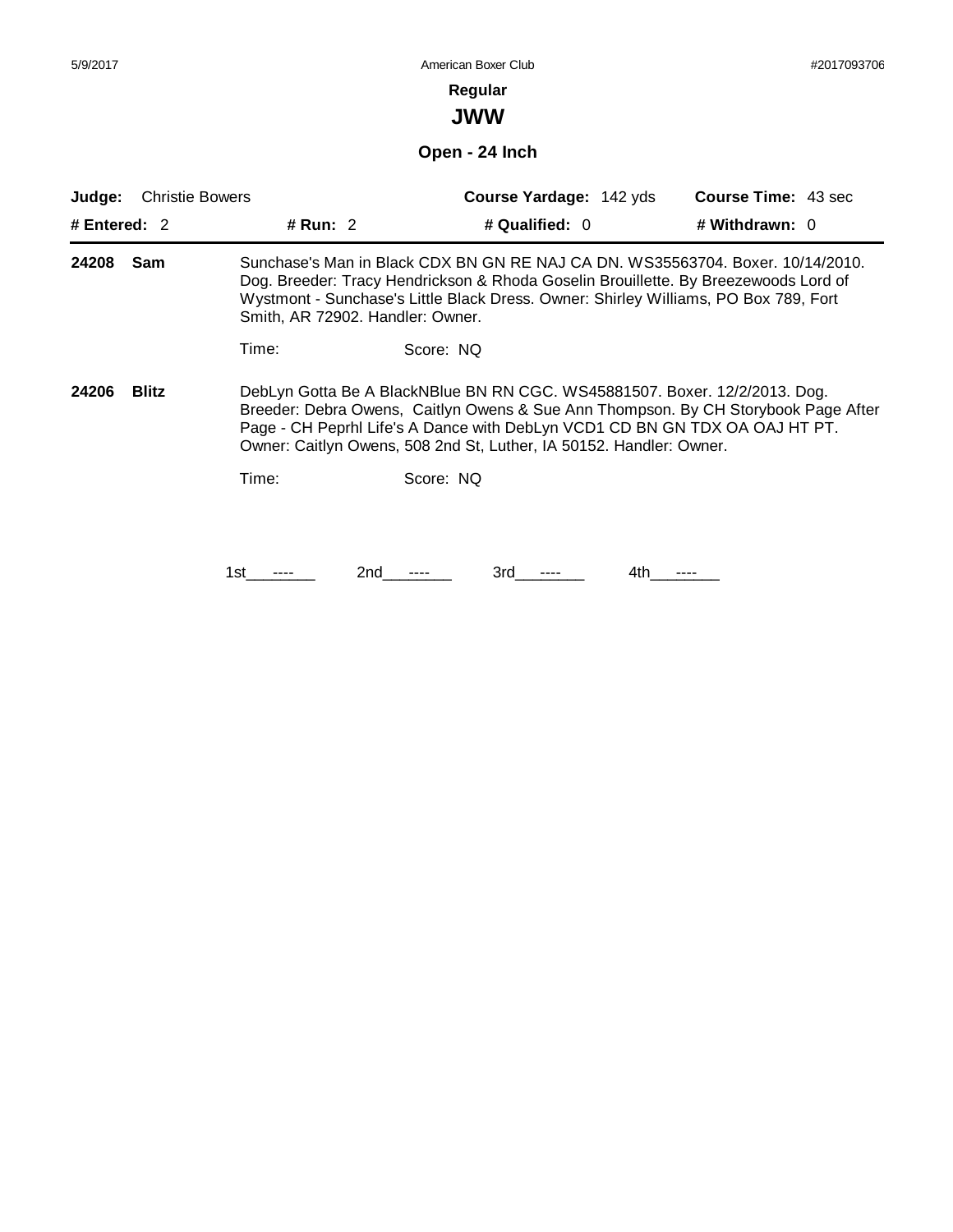**JWW**

### **Excellent - 20 Inch**

| Judge:                                                                                                                                                                                                                                                                                                                                                      | <b>Christie Bowers</b> |                                                                                                                                 |           | Course Yardage: 168 yds | Course Time: 45 sec                                                                                                                                                                                                                                               |
|-------------------------------------------------------------------------------------------------------------------------------------------------------------------------------------------------------------------------------------------------------------------------------------------------------------------------------------------------------------|------------------------|---------------------------------------------------------------------------------------------------------------------------------|-----------|-------------------------|-------------------------------------------------------------------------------------------------------------------------------------------------------------------------------------------------------------------------------------------------------------------|
| # Entered: $4$                                                                                                                                                                                                                                                                                                                                              |                        | # Run: 4                                                                                                                        |           | # Qualified: 0          | # Withdrawn: 0                                                                                                                                                                                                                                                    |
| 20403                                                                                                                                                                                                                                                                                                                                                       | <b>Bristol</b>         | Westpaw's Rebel Without A Cause Bristol of Bon Air NA OAJ. WS23594105. Boxer.<br>Rd, N. Chesterfield, VA 23235. Handler: Owner. |           |                         | 10/6/2007. Bitch. Breeder: Jennifer West & Barry Hendley. By CH Jubar's Rebel Tank of<br>West Paw - Jubar Southpaw's Gonna Fly Now. Owner: Jennifer L. Thomas, 8212 Jahnke                                                                                        |
|                                                                                                                                                                                                                                                                                                                                                             |                        | Time:                                                                                                                           | Score: NQ |                         |                                                                                                                                                                                                                                                                   |
| 20604                                                                                                                                                                                                                                                                                                                                                       | <b>Emmie</b>           | Handler: Owner.                                                                                                                 |           |                         | GCH Regal's Midnight Madness OA OAJ CA. WS35958303. Boxer. 11/19/2010. Bitch.<br>Breeder: Korinne Vanderpool. By CH Pearlisle Standing-O for Bix-L SOM - CH Regal's Rot<br>Ten Miss Van Pelt. Owner: Korinne Vanderpool, 9160 Fishtrap Rd, Cross Roads, TX 76227. |
|                                                                                                                                                                                                                                                                                                                                                             |                        | Time:                                                                                                                           | Score: NQ |                         |                                                                                                                                                                                                                                                                   |
| 20605                                                                                                                                                                                                                                                                                                                                                       | <b>Addie</b>           | 61107. Handler: Owner.                                                                                                          |           |                         | My Sweet Adeline CD RN NA NAJ NF. PAL257783. Boxer. 12/27/2010. Bitch. Breeder:<br>Unknown. By Unknown - Unknown. Owner: Janis Foor, 1931 Wisteria Rd, Rockford, IL                                                                                               |
|                                                                                                                                                                                                                                                                                                                                                             |                        | Time:                                                                                                                           | Score: NQ |                         |                                                                                                                                                                                                                                                                   |
| Terdan Goin Topless at Codack CD BN RE NA OAJ CAX BCAT RATO. WS30140701.<br>20607<br>Cozette<br>Boxer. 4/23/2009. Bitch. Breeder: Danny Phillips & Terri Phillips & Darlene Vickers. By CH<br>Breho I Bee Shinin - Terdan & Darvicks Perfect Storm. Owner: Connie Back and Brenda<br>Stuckey, 8921 Camille Ct, River Ridge, LA 70123. Handler: Susan Kelly. |                        |                                                                                                                                 |           |                         |                                                                                                                                                                                                                                                                   |
|                                                                                                                                                                                                                                                                                                                                                             |                        | Time:                                                                                                                           | Score: NQ |                         |                                                                                                                                                                                                                                                                   |
|                                                                                                                                                                                                                                                                                                                                                             |                        |                                                                                                                                 |           |                         |                                                                                                                                                                                                                                                                   |
|                                                                                                                                                                                                                                                                                                                                                             |                        | 2nd<br>1st                                                                                                                      | 3rd       | 4th                     |                                                                                                                                                                                                                                                                   |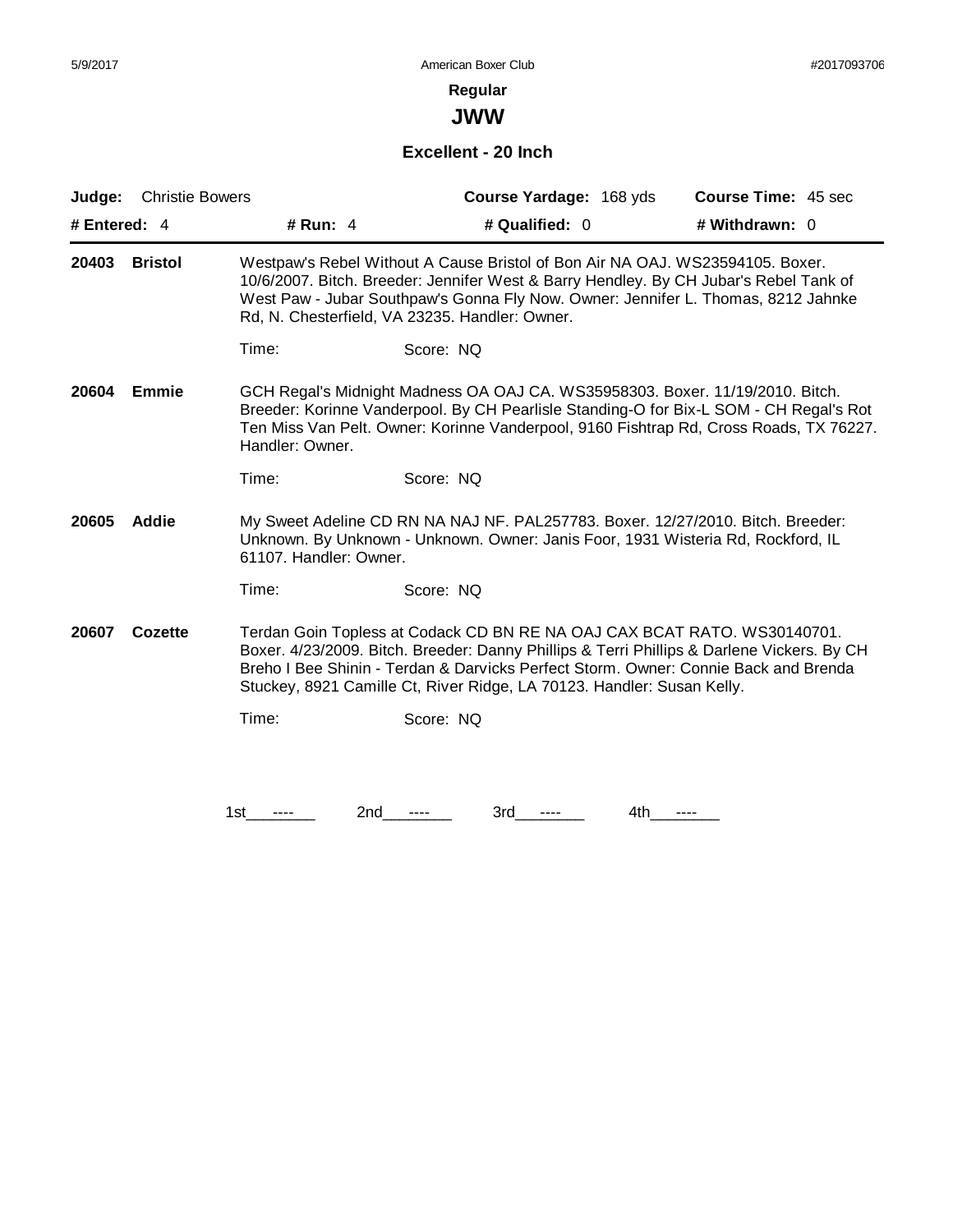# **Regular**

**JWW**

### **Excellent - 24 Inch**

| Judge:       | <b>Christie Bowers</b> |                           |           | Course Yardage: 168 yds |      | <b>Course Time: 47 sec</b>                                                                                                                                                                                                                                                                                                                    |
|--------------|------------------------|---------------------------|-----------|-------------------------|------|-----------------------------------------------------------------------------------------------------------------------------------------------------------------------------------------------------------------------------------------------------------------------------------------------------------------------------------------------|
| # Entered: 2 |                        | # Run: $2$                |           | # Qualified: 0          |      | # Withdrawn: 0                                                                                                                                                                                                                                                                                                                                |
| 24601        | <b>Stratton</b>        | Handler: Ellen M. Gruber. |           |                         |      | Cinnarhee's By A Nose CD BN RA OA OAJ NAP NJP. WS43801902. Boxer. 6/13/2012.<br>Dog. Breeder: H Medley Small. By Cinnrhee's Shoot Em Up - Heartacres Cinnrhee of<br>Kadenza. Owner: Ellen M. Gruber and H Medley Small, 227 Morris Dr, Niles, MI 49120.                                                                                       |
|              |                        | Time:                     | Score: NQ |                         |      |                                                                                                                                                                                                                                                                                                                                               |
| 24602        | Ziva                   | Owens.                    |           |                         |      | CH Peprhl's Life's a Dance with DebLyn VCD2 CDX BN GN RE TDX OA OAJ HT PT.<br>WS30844201. Boxer. 6/29/2009. Bitch. Breeder: Sue Ann Thompsn. By CH OTCH Regal's<br>Heeeere's Johnny - CH Peprhl's Will You Dance Marbo CDX RE AX AXJ NAP NJP. Owner:<br>Debra L Owens and Caitlyn Owens, 508 2nd Ave, Luther, IA 50152-0357. Handler: Debra L |
|              |                        | Time:                     | Score: NO |                         |      |                                                                                                                                                                                                                                                                                                                                               |
|              |                        |                           |           |                         |      |                                                                                                                                                                                                                                                                                                                                               |
|              |                        | 1st                       | 2nd       | 3rd                     | 4th. |                                                                                                                                                                                                                                                                                                                                               |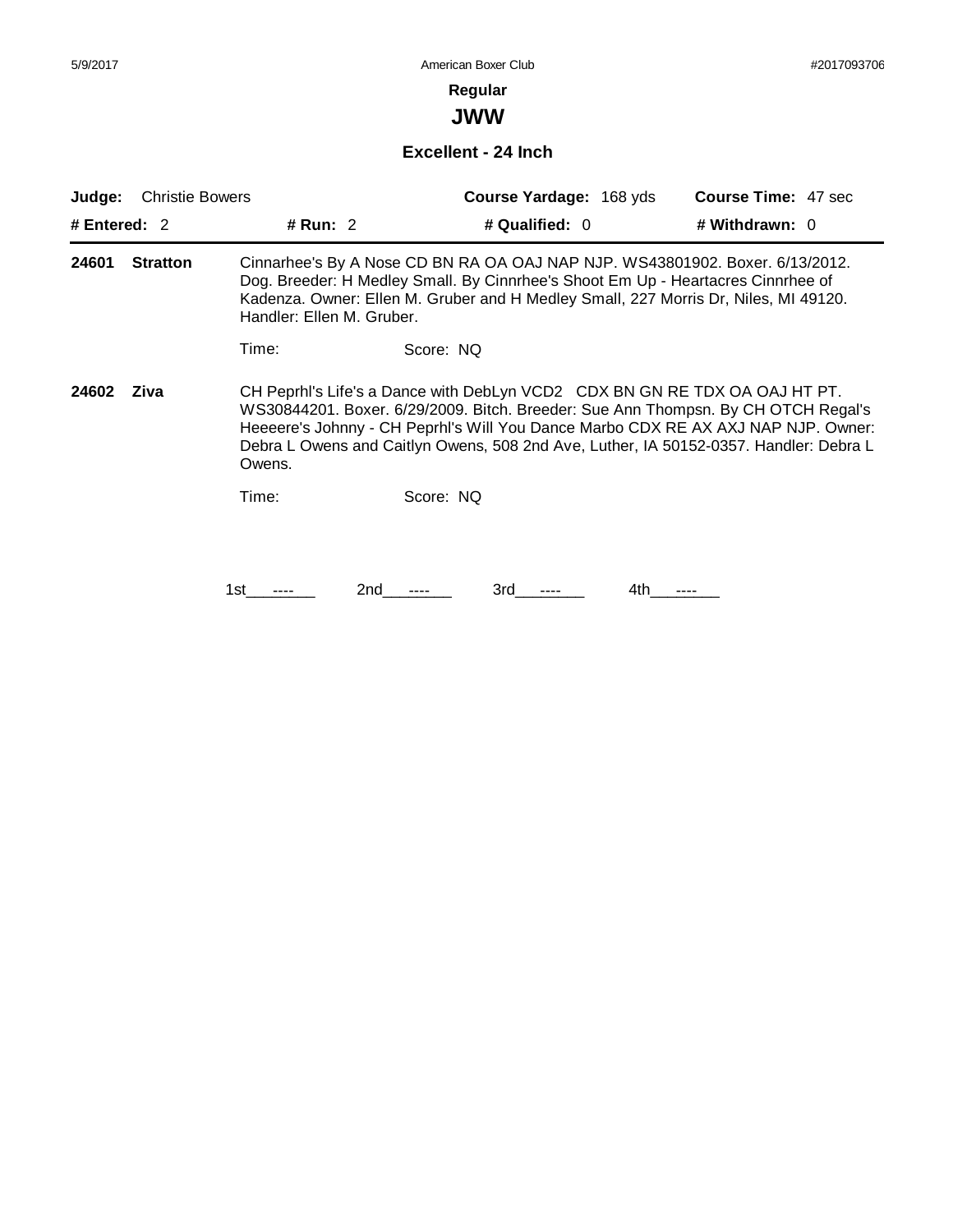**JWW**

## **Master - 20 Inch**

| Judge: Christie Bowers   |                                   | Course Yardage: 168 yds                                                                                                                                                                                                                                                                                                                 |                  | <b>Course Time: 45 sec</b>                                                                                                                                                   |
|--------------------------|-----------------------------------|-----------------------------------------------------------------------------------------------------------------------------------------------------------------------------------------------------------------------------------------------------------------------------------------------------------------------------------------|------------------|------------------------------------------------------------------------------------------------------------------------------------------------------------------------------|
| # Entered: $13$          | # Run: 13                         | # Qualified: 5                                                                                                                                                                                                                                                                                                                          |                  | # Withdrawn: 0                                                                                                                                                               |
| 20601<br><b>Maddie</b>   |                                   | CH Ruby Glen's Made of Honor At Kelly OA AXJ NF CAA RATM CGC. WS38006301.<br>Boxer. 5/6/2011. Bitch. Breeder: Susan Kelly, Cheryl Matlock DVM, Chris Downs, Lise<br>Susan Kelly, 201 Alliance St, Kenner, LA 70062. Handler: Owner.                                                                                                     |                  | Chaplin. By Shalsade's Handyman SOM - CH Parasol Moonwind Halleujah DOM. Owner:                                                                                              |
| 3                        | Time: 36.37                       | Score: 100                                                                                                                                                                                                                                                                                                                              | <b>QUALIFIED</b> |                                                                                                                                                                              |
| 20801<br><b>Jyllie</b>   |                                   | Sunchase's Running the Red UDX BN RAE MXB MXJB OF CGCA CA. WS35563706.<br>Sunchase's Little Black Dress UDX OM1 RA AX AXJ OF CA CGC CGCA. Owner: Tracy<br>Hendrickson, 4412 W Kent Circle, Broken Arrow, OK 74012. Handler: Owner.                                                                                                      |                  | Boxer. 10/14/2010. Bitch. Breeder: Owner. By CH Breezewood's Lord of Wystmont CDX -                                                                                          |
|                          | Time:                             | Score: NQ                                                                                                                                                                                                                                                                                                                               |                  |                                                                                                                                                                              |
| <b>Violet</b><br>20803   |                                   | By Schmidts Moose A Moose - Sophie Karmen Electra. Owner: Lisa Lundahl, 2582 N.<br>Swede Rd, Midland, MI 48642. Handler: Owner.                                                                                                                                                                                                         |                  | Violet Sophies Karmen. WS35351503. Boxer. 9/19/2010. Bitch. Breeder: Rachel Lundahl.                                                                                         |
|                          | Time:                             | Score: NQ                                                                                                                                                                                                                                                                                                                               |                  |                                                                                                                                                                              |
| 20806<br><b>Sparkles</b> | PA 18088. Handler: Robyn Ginther. | Bitch. Breeder: Janice Solas. By Valley's Bold Knight RE MX MXJ OF - RnB and Valley's                                                                                                                                                                                                                                                   |                  | Venecian's A Valley's Knight of Fire RN MX MXJ T2B XF. WS43887403. Boxer. 1/16/2013.<br>Honor Our Heroes. Owner: Robyn Ginther and Rose Right, 4764 Steven Lane, Walnutport, |
| 1                        | Time: 32.58                       | Score: 100                                                                                                                                                                                                                                                                                                                              | <b>QUALIFIED</b> |                                                                                                                                                                              |
| 20809<br>Dara            | 70458. Handler: Owner.            | GCH MACH5 Windwood's Daring Soul Of Sherwood CDX RE MXF TQX T2B.<br>WS26916702. Boxer. 7/7/2008. Bitch. Breeder: Shirley Stanton. By CH Breho I Bee                                                                                                                                                                                     |                  | Shinin' - Windwood's Heart N Soul. Owner: Colleen Fleury, 37589 Gayoso ST, Slidell, LA                                                                                       |
|                          | Time: 33.47                       | Score: 100                                                                                                                                                                                                                                                                                                                              | <b>QUALIFIED</b> |                                                                                                                                                                              |
| 20810<br><b>Brice</b>    |                                   | Tealcrest's Beck and Call UDX MX MXJ RN. WS40917801. Boxer. 3/12/2012. Bitch.<br>Breeder: Jill Hootman & Robin Kennedy. By CH Tealcrest's Luck of the Irish CD RA OA<br>OAJ CA - Miro-Tealcrests What's UR Name RN CA. Owner: Mary Nee and Jill Hootman,<br>5300 Pontiac Drive, Fairview Heights, IL 62208-3521. Handler: Jill Hootman. |                  |                                                                                                                                                                              |
|                          | Time:                             | Score: NQ                                                                                                                                                                                                                                                                                                                               |                  |                                                                                                                                                                              |
| 20811<br>Carly           |                                   | CopperMyst Bring Back the Magic MX MXJ OF CAX CGC. WS34770904. Boxer.<br>7/26/2010. Bitch. Breeder: Margaret Magoffin & Donna Schaefer. By CH Belco's<br>Coppertone RN - DC's Little Miss Magic OA AXJ OF CA. Owner: Margaret Magoffin, 15<br>Hillrise Dr, Penfield, NY 14526. Handler: Owner.                                          |                  |                                                                                                                                                                              |
|                          | Time:                             | Score: NQ                                                                                                                                                                                                                                                                                                                               |                  |                                                                                                                                                                              |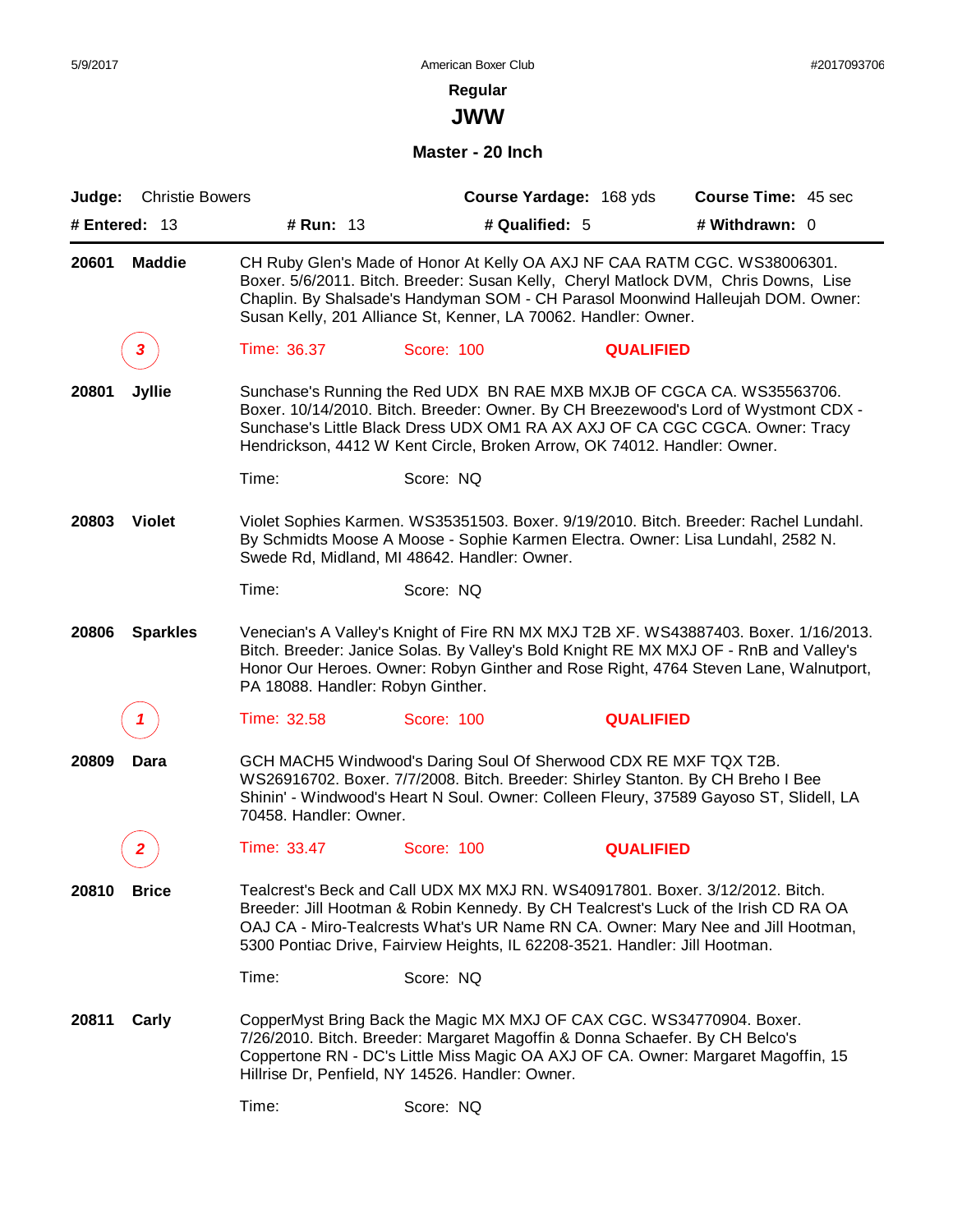#### **JWW**

- **20813 Prymme** Sunchase's Little Pink Ribbon UD BN RAE MX MXJ OF CA CGCA. WS35563707. Boxer. 10/14/2010. Bitch. Breeder: Owner. By CH Breezewood's Lord of Wystmont CDX - Sunchase's Little Black Dress UDX OM1 RA AX AXJ OF CGC CGCA. Owner: Tracy Hendrickson, 4412 W Kent Circle, Broken Arrow, OK 74012. Handler: Owner.
	- Time: Score: NQ
- **20814 Leia** Rocket N' Focal Point's Written in the Stars CD AX AXJ AF. WS41415505. Boxer. 7/2/2012. Bitch. Breeder: Jennifer Hitt, Carolyn Jowell & Kerry Rodgers. By CH Lemke Shootin' Star at Rocket CD RA MX MXJ XF - Rocket's Walk 'N the Clouds. Owner: Kerry Rodgers, 4101 CR 239, Georgetown, TX 78633. Handler: Owner.

Time: Score: NQ

**20818 Sprite** CH DebLyn's Peprhl Wicked CD BN RE OA OAJ CGC. WS45881505. Boxer. 12/2/2013. Bitch. Breeder: Deb & Caitlyn Owens and Sue Ann Thompson. By CH Storybook Page After Page - CH Peprhl Life's A Dance with DebLyn VCD2 RE OA OAJ HT PT. Owner: Sue Ann Thompson, 1858 Curtis Bridge Rd NE, North Liberty, IA 52317. Handler: Owner.

```
Time: Score: NQ
```
**20819 KizzE** Sunchase's Smack Me Black CDX RE BN GN AX AXJCAA DN. WS35563702. Boxer. 10/14/2010. Bitch. Breeder: Tracy Hendrickson, Rhoda Goselin-Brouillette. By CH Breezewoods Lord of Wystmont CDX RE - Sunchases Little Black Dress UDX OM1 RA AX AXJ. Owner: Robin Vaughan and Tracy Hendrickson & Rhoda Goselin-Brouillette, 24 Riverwood Ave, West Fork, AR 72774. Handler: Robin Vaughan.

Time: Score: NQ

**20823 Karma** Ellisa's What Goes Around Comes Around. WS40107508. Boxer. 3/1/2012. Bitch. Breeder: Lisa Lovasco, Karen Mott, Gladys Kanwischer. By GCH Can-Cia's You Ain't Seen Nothin' Yet AX AXJ PAX MXP3 MJP3 MXPB MJPB NF XFP - West Shore's Cobbie Cuddler. Owner: Lisa Lundahl, 2582 N. Swede Rd, Midland, MI 48642. Handler: Owner.

*4* Time: 41.12 Score: 100 **QUALIFIED**

**20825 Ravynne** Sunchase's Lightnng Strikes Twice UDX RAE MXJB MXB CA OF CGCA. WS2877707. Boxer. 12/3/2008. Bitch. Breeder: Rhoda Brouillette. By CH Halycon Fire King - Simply Eclipsed RN. Owner: Tracy Hendrickson and Rhoda Brouillette, 4412 W Kent Circle, Broken Arrow, OK 74012. Handler: Tracy Hendrickson.

1st\_20806 2nd\_20809 3rd\_20601 4th\_20823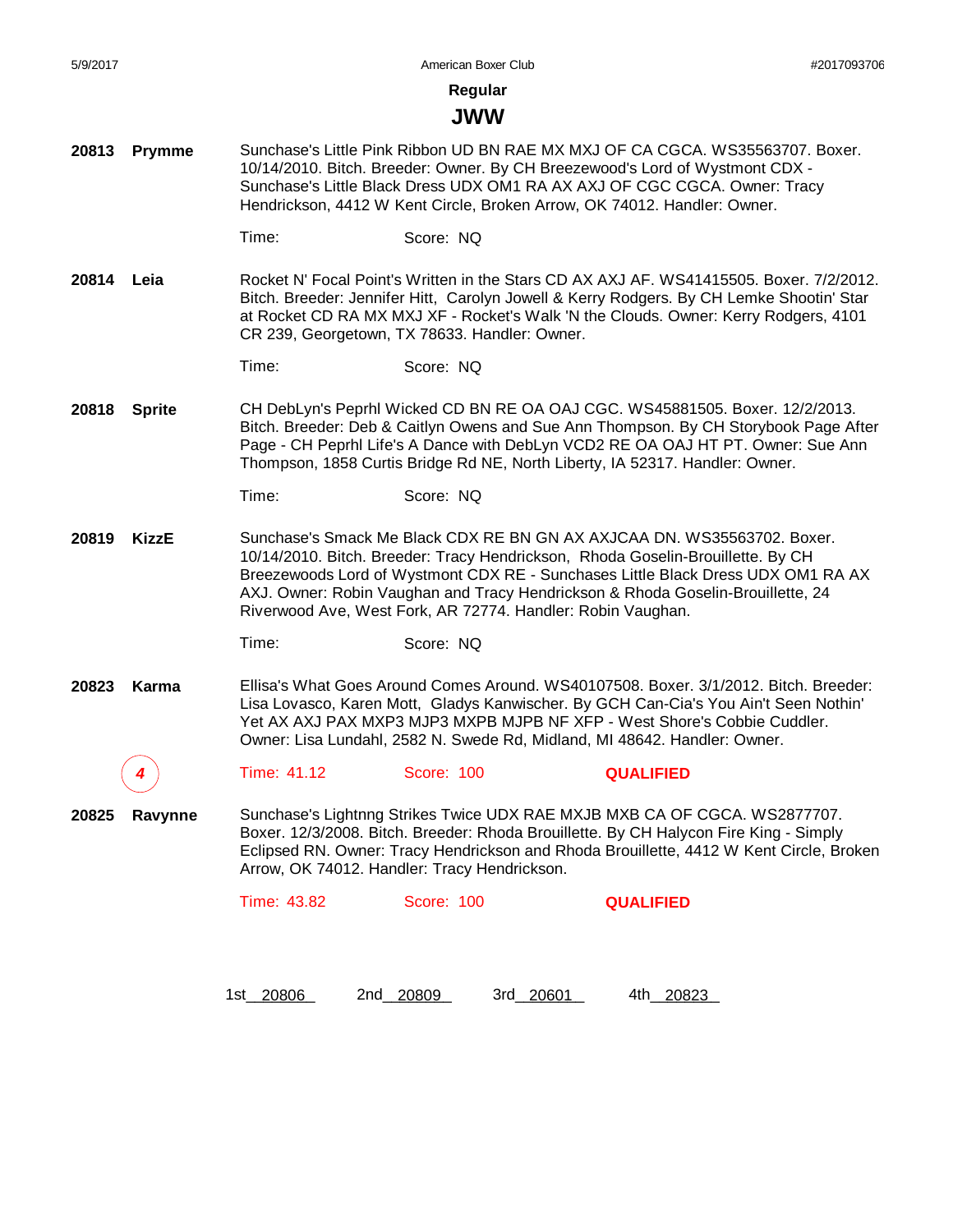**JWW**

**Master - 24 Inch**

| Judge:       | <b>Christie Bowers</b> |                        | Course Yardage: 168 yds                                                                                                                                                                                                                                                                                                              |                  | <b>Course Time: 47 sec</b>                                                            |
|--------------|------------------------|------------------------|--------------------------------------------------------------------------------------------------------------------------------------------------------------------------------------------------------------------------------------------------------------------------------------------------------------------------------------|------------------|---------------------------------------------------------------------------------------|
| # Entered: 9 |                        | # Run: 9               | # Qualified: 5                                                                                                                                                                                                                                                                                                                       |                  | # Withdrawn: 0                                                                        |
| 24801        | <b>Saber</b>           |                        | Xcalibur Von Bachbett. WS41461305. Boxer. 5/24/2012. Dog. Breeder: Cathy & George<br>Markos. By Adonis Vom Grand Kevch - Icke Vom Silvertbach. Owner: Jan Blevins, 1006<br>Oxfordshire, Carrollton, TX 75007. Handler: Owner.                                                                                                        |                  |                                                                                       |
|              | 3                      | Time: 38.49            | Score: 100                                                                                                                                                                                                                                                                                                                           | <b>QUALIFIED</b> |                                                                                       |
| 24802        | Prim                   |                        | MACH3 Schmidt's-GC Primrose of Wolfcreek RN MX MXJ XF. WS40544202. Boxer.<br>3/20/2012. Bitch. Breeder: Julie Schmidt & Cindy Yaeger. By CH GC's N Jazz Know When<br>to Hold'em - Schmidt's GC For Your Entertainment. Owner: Leslie Myers, PO Box 330,<br>Sharon Center, OH 44274. Handler: Owner.                                  |                  |                                                                                       |
|              |                        | Time: 41.05            | Score: 100                                                                                                                                                                                                                                                                                                                           | <b>QUALIFIED</b> |                                                                                       |
| 24803        | <b>Jack Daniel</b>     |                        | Pheasant Hollow's Jack Daniel CD RN AX AXJ MXP5 MJP5 MXPS MJPS XFP T2BP<br>CGCA. WS38474908. Boxer. 7/20/2011. Dog. Breeder: Kerry Jones, Robert Detoro,<br>Allison Jones, Patricia Detoro. By CH Pheasant Hollow's ASUREBET - CH Pheasant<br>Young Rd, Starksboro, VT 05487. Handler: Nina A.B. Daniel.                             |                  | Hollow's Hot Dam Here I Am. Owner: Nina A.B. Daniel and Truman W. Daniel, 1556 Robert |
|              |                        | Time: 38.82            | Score: 100                                                                                                                                                                                                                                                                                                                           | <b>QUALIFIED</b> |                                                                                       |
| 24806        | <b>Shane</b>           | 70458. Handler: Owner. | CH Sherwood Shananigans RN MX MXJ MXF. WS38244301. Boxer. 6/16/2011. Dog.<br>of Sherwood CD RE MX MXJ XF. Owner: Colleen Fleury, 37589 Gayoso ST, Slidell, LA                                                                                                                                                                        |                  | Breeder: Colleen Fleury. By CH Rockett's Red Glare - GCH MACH Windwood's Daring Soul  |
|              |                        | Time: 34.28            | Score: 100                                                                                                                                                                                                                                                                                                                           | <b>QUALIFIED</b> |                                                                                       |
| 24807        | <b>Blayke</b>          |                        | Sunchase's Spin the Bottle UD PCD BN PN RN AX MXJ CGCA. WS45539505. Boxer.<br>10/23/2013. Dog. Breeder: Rhoda Brouillette. By CH Sunchase's Zero to Hero UDX RA MX<br>MXJ - Sunchase's Smoke and Mirrors. Owner: Tracy Hendrickson and Rhoda Brouillette,<br>4412 W Kent Circle, Broken Arrow, OK 74012. Handler: Tracy Hendrickson. |                  |                                                                                       |
|              |                        | Time:                  | Score: NQ                                                                                                                                                                                                                                                                                                                            |                  |                                                                                       |
| 24808        | <b>Tommy</b>           |                        | Boxnen's Overdrive. WS48715207. Boxer. 10/24/2014. Dog. Breeder: Minna Nousiainen-<br>Becher. By B-Tanoni Vipera Box - Boxnen's Jwoww. Owner: Renee Fulcer, 10170<br>Dickenson Rd, Winnebago, IL 61088. Handler: Owner.                                                                                                              |                  |                                                                                       |
|              |                        | Time:                  | Score: NQ                                                                                                                                                                                                                                                                                                                            |                  |                                                                                       |
| 24810        | <b>Rock</b>            |                        | GC-Schmidt's One Foundation at Lemac. WS45750302. Boxer. 11/22/2013. Dog. Breeder: .<br>By -. Owner: Leta McCulla and Julie Schmidt, Glen & Cindy Yaeger, 110 N Heck Hill Rd,<br>St Paris, OH 43072. Handler: Leta McCulla.                                                                                                          |                  |                                                                                       |
|              |                        | Time:                  | Score: NQ                                                                                                                                                                                                                                                                                                                            |                  |                                                                                       |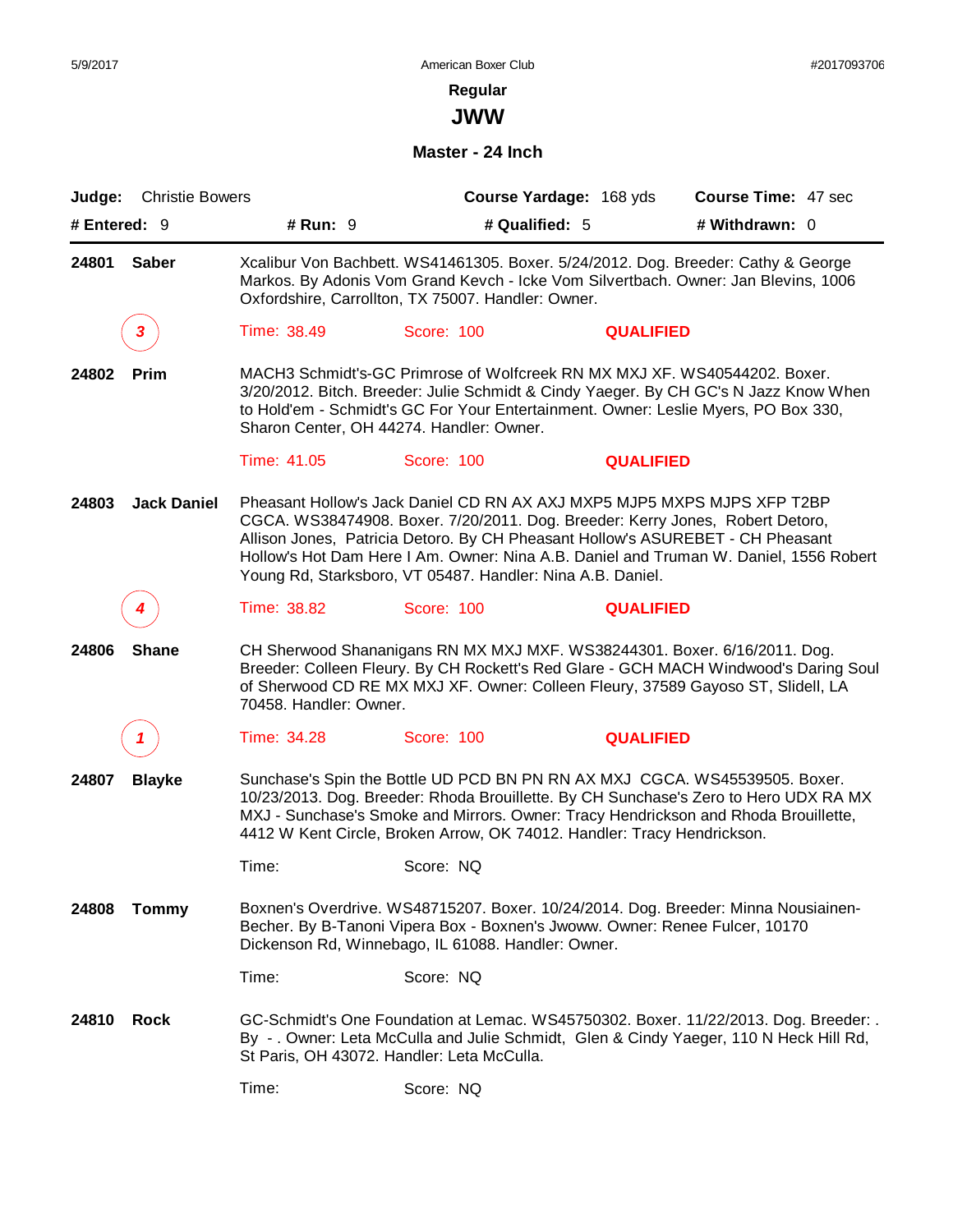| 5/9/2017             |                           | #2017093706 |                                                                                                                                                                                                                                                   |  |
|----------------------|---------------------------|-------------|---------------------------------------------------------------------------------------------------------------------------------------------------------------------------------------------------------------------------------------------------|--|
|                      |                           | Regular     |                                                                                                                                                                                                                                                   |  |
|                      |                           | <b>JWW</b>  |                                                                                                                                                                                                                                                   |  |
| 24813<br><b>Brie</b> | Owner: Patrick LaFond and |             | Brie. PAL261556. Boxer. 6/25/2011. Dog. Breeder: Carie L. Basler. By Brodie - Hopper.<br>Marine LaFond, 1319 Snapdragon Ct, Saint Louis, MO 63146. Handler: Patrick LaFond.                                                                       |  |
|                      | Time: 36.93               | Score: 100  | <b>QUALIFIED</b>                                                                                                                                                                                                                                  |  |
| 24814<br>Duke        | Handler: Owner.           |             | MACH2 Grandbois' Duke MXG MJS XF T2B2. WS35351509. Boxer. 9/19/2010. Dog.<br>Breeder: Rachel Lundahl & Andrew Lundahl. By GCH Schmidts-GC Moose A Moose -<br>Spohie Karmen Electra. Owner: Lisa Lovasco, 1071 S Mackinaw Rd, Kawkawlin, MI 48631. |  |
|                      | Time:                     | Score: NQ   |                                                                                                                                                                                                                                                   |  |
|                      |                           |             |                                                                                                                                                                                                                                                   |  |

1st\_\_24806 2nd\_\_24813 3rd\_\_24801 4th\_\_24803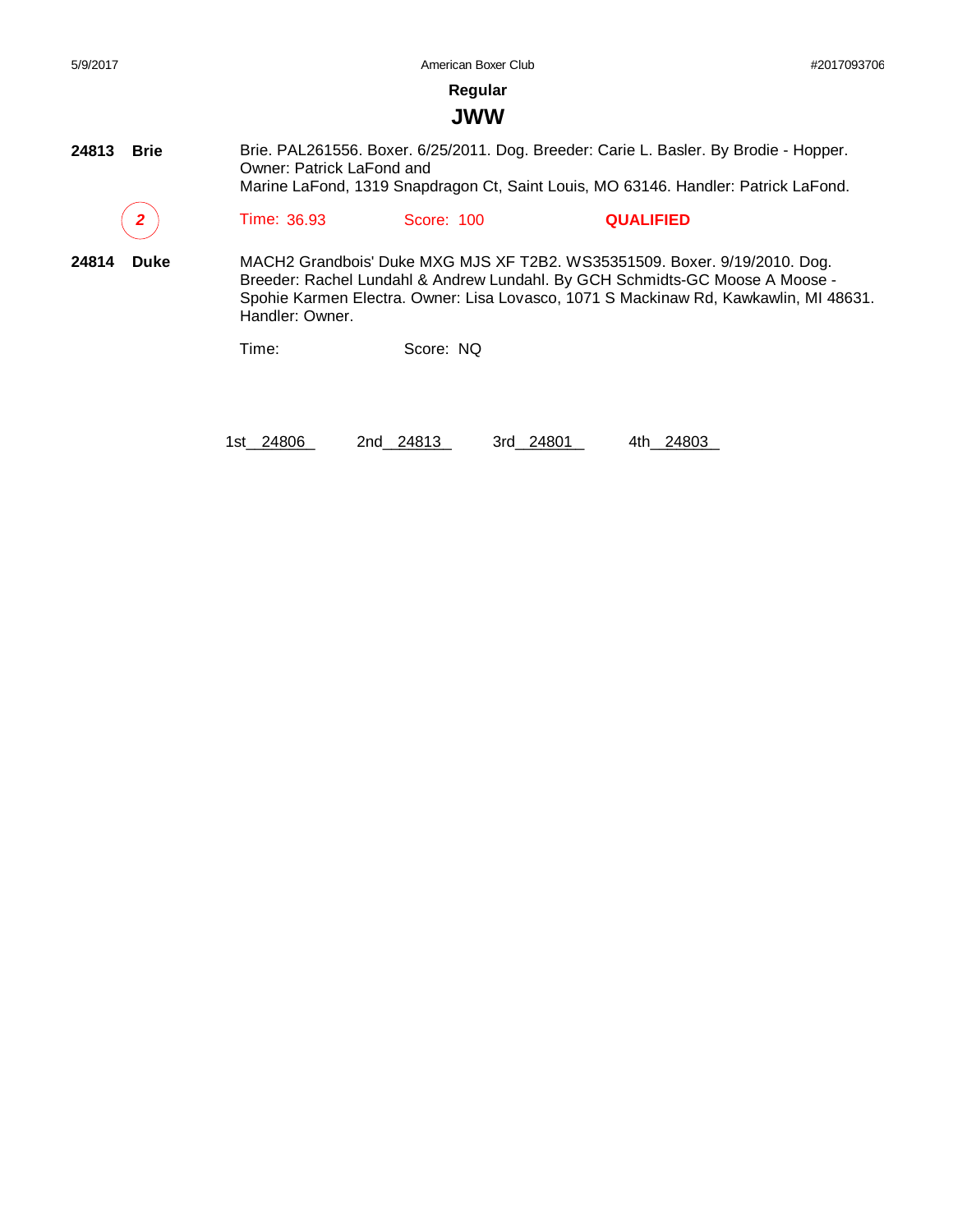## **Preferred**

**JWW**

**Novice - 16 Inch**

| <b>Christie Bowers</b><br>Judge: |              | <b>Course Yardage: 103 yds</b> |                                                                             |                  | <b>Course Time: 39 sec</b> |                                                                                                                                                                                                                                                        |
|----------------------------------|--------------|--------------------------------|-----------------------------------------------------------------------------|------------------|----------------------------|--------------------------------------------------------------------------------------------------------------------------------------------------------------------------------------------------------------------------------------------------------|
| # Entered: $2$                   |              | # Run: $2$                     |                                                                             | # Qualified: $0$ |                            | # Withdrawn: 0                                                                                                                                                                                                                                         |
| 16204                            | Lexi         | 45377. Handler: Owner.         |                                                                             |                  |                            | Schmidt's-GC You Are the One That I Want. WS51535604. Boxer. 9/1/2015. Bitch.<br>Breeder: Cindy Yaeger & Juli Schmidt. By GCH Schmidt's-GC Moose A Moose - GC-<br>Schmidt's Betcha By Golly Wow. Owner: Sandra Kistler, 214 Ranchview Dr, Vandalia, OH |
|                                  |              | Time:                          | Score: NO                                                                   |                  |                            |                                                                                                                                                                                                                                                        |
| 16205                            | <b>Robin</b> |                                | Owner: Theresa Garton, P.O. 13068, Oklahoma City, OK 73131. Handler: Owner. |                  |                            | Winmere Early Bird. WS29627002. Boxer. 3/8/2009. Bitch. Breeder: Owner. By CH<br>Strawberry N Reo Gold Country - CH Winmere Indian Paint Brush OA AXJ AXP AJP RE.                                                                                      |
|                                  |              | Time:                          | Score: NO                                                                   |                  |                            |                                                                                                                                                                                                                                                        |
|                                  |              |                                |                                                                             |                  |                            |                                                                                                                                                                                                                                                        |
|                                  |              | 1st.                           | 2nd                                                                         | 3rd              | 4th                        |                                                                                                                                                                                                                                                        |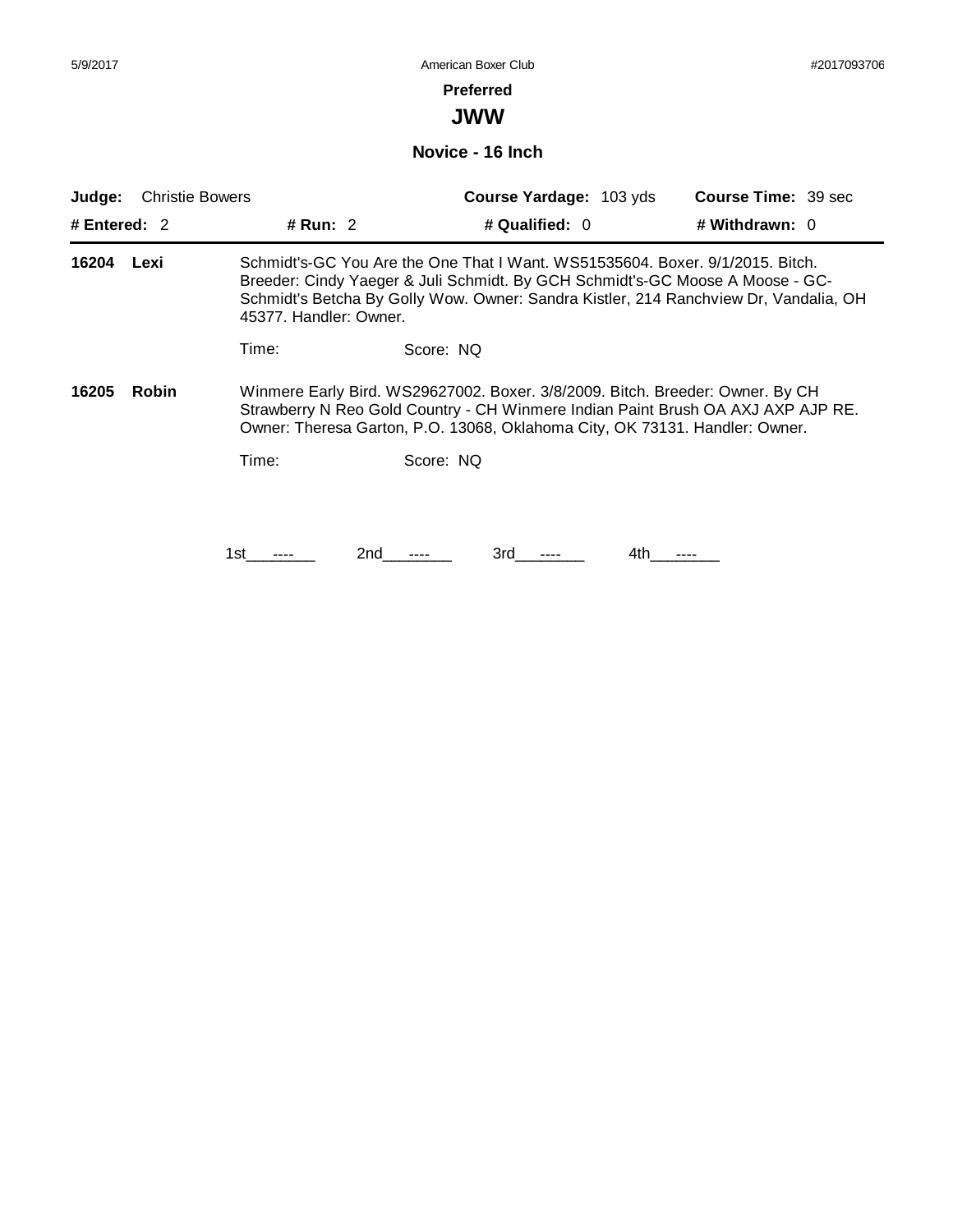**JWW**

#### **Novice - 20 Inch**

| Judge:       | <b>Christie Bowers</b> |                                     |                                                                               | Course Yardage: 103 yds | <b>Course Time: 42 sec</b>                                                                                                                                                       |
|--------------|------------------------|-------------------------------------|-------------------------------------------------------------------------------|-------------------------|----------------------------------------------------------------------------------------------------------------------------------------------------------------------------------|
| # Entered: 4 |                        | # Run: $4$                          | # Qualified: 2                                                                |                         | # Withdrawn: 0                                                                                                                                                                   |
| 20204        | Gunny                  | Marietta, GA 30064. Handler: Owner. | Cherkei's Busy Being AWOL RN NAJ NF CA. WS33485302. Boxer. 2/3/2009. Dog.     |                         | Breeder: Marjorie Ross & Cheryl Robbins & Keith Robbins. By CH Bravo N Sunset Stealing<br>Time - CH Cherkei's Cotton Crinoline. Owner: Todd Buchla, 1094 Gordon Combs Rd NW,     |
|              | $\mathbf{2}$           | Time: 25.91                         | Score: 95                                                                     | <b>QUALIFIED</b>        |                                                                                                                                                                                  |
| 20205        | Toby                   |                                     | Hootman. By CH Storybook Page After Page - GCH TealCrest's Spitfire BN RN CAA |                         | CH TealCrest's Circle of Life BN RN. WS45945501. Boxer. 12/17/2013. Dog. Breeder: Jill<br>RATO. Owner: Jill Hootman, 171 Tylertown Rd, Clarksville, TN 37040. Handler: Owner.    |
|              |                        | Time:                               | Score: NQ                                                                     |                         |                                                                                                                                                                                  |
| 20206        | <b>Bruno</b>           |                                     | Button, 531 Longview Drive, Antioch, IL 60002. Handler: Owner.                |                         | Die Krieger Der Cinemas Sweet Sensation. WS51119501. Boxer. 7/19/2015. Dog. Breeder:<br>Brooke Lambert. By Cinema's Darkly Dreaming - Sinda Sweet Sensation. Owner: Nancy        |
|              |                        | Time: 23.42                         | Score: 100                                                                    | <b>QUALIFIED</b>        |                                                                                                                                                                                  |
| 20208        | <b>Smokey</b>          |                                     | John Senne, 1N515 Center Ave, West Chicago, IL. Handler: Pat Senne.           |                         | Prairie Hills It's All About The Smoke BN RN CGC. WS50520403. Boxer. 5/23/2015. Dog.<br>Breeder: J. Gassel. By CH Prairie Hill's No Doubt About It - Vesta. Owner: Pat Senne and |
|              |                        | Time:                               | Score: NQ                                                                     |                         |                                                                                                                                                                                  |
|              |                        | 1st_20206                           | 2nd 20204<br>3rd                                                              | 4th                     |                                                                                                                                                                                  |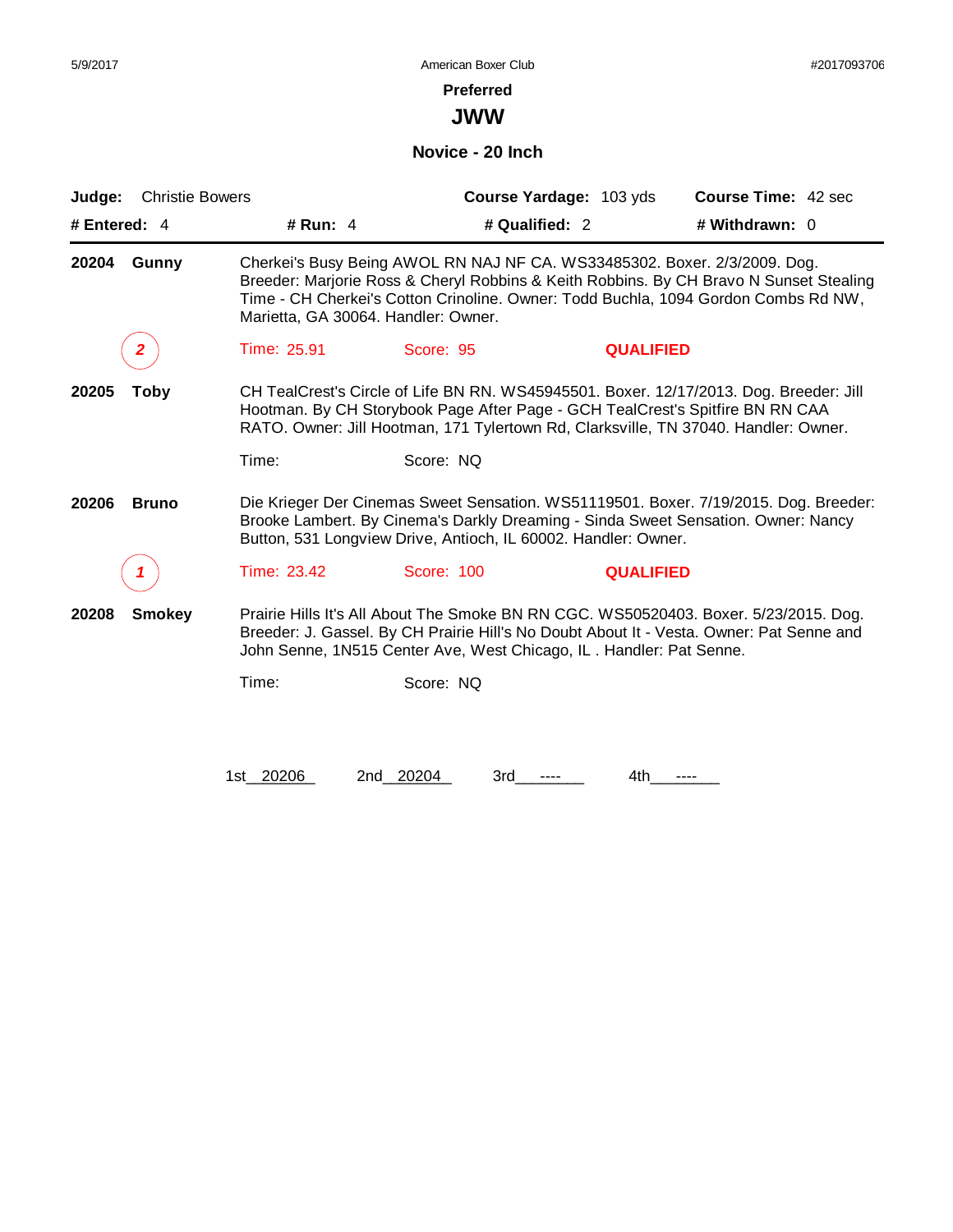| 5/9/2017                 |                        |          | American Boxer Club                                                                                                                                                                                                                           |                                                  |     |                                              | #2017093706 |  |
|--------------------------|------------------------|----------|-----------------------------------------------------------------------------------------------------------------------------------------------------------------------------------------------------------------------------------------------|--------------------------------------------------|-----|----------------------------------------------|-------------|--|
|                          |                        |          |                                                                                                                                                                                                                                               | <b>Preferred</b><br><b>JWW</b>                   |     |                                              |             |  |
|                          |                        |          |                                                                                                                                                                                                                                               | Open - 16 Inch                                   |     |                                              |             |  |
| Judge:<br># Entered: $1$ | <b>Christie Bowers</b> | # Run: 1 |                                                                                                                                                                                                                                               | <b>Course Yardage: 142 yds</b><br># Qualified: 0 |     | <b>Course Time: 46 sec</b><br># Withdrawn: 0 |             |  |
| 16403                    | Jazz                   |          | Ellisa's Pretty in Pink. WS40107505. Boxer. 3/1/2012. Bitch. Breeder: Lisa Lovasco. By<br>Can-Cia's You Ain't Seen Nothin Yet - West Shore's Cubbie Cuddler. Owner: Rachel<br>Lundahl, 6513 W Wackerly ST, Midland, WI 48642. Handler: Owner. |                                                  |     |                                              |             |  |
|                          |                        | Time:    | Score: NQ                                                                                                                                                                                                                                     |                                                  |     |                                              |             |  |
|                          |                        | 1st      | 2nd                                                                                                                                                                                                                                           | 3rd                                              | 4th |                                              |             |  |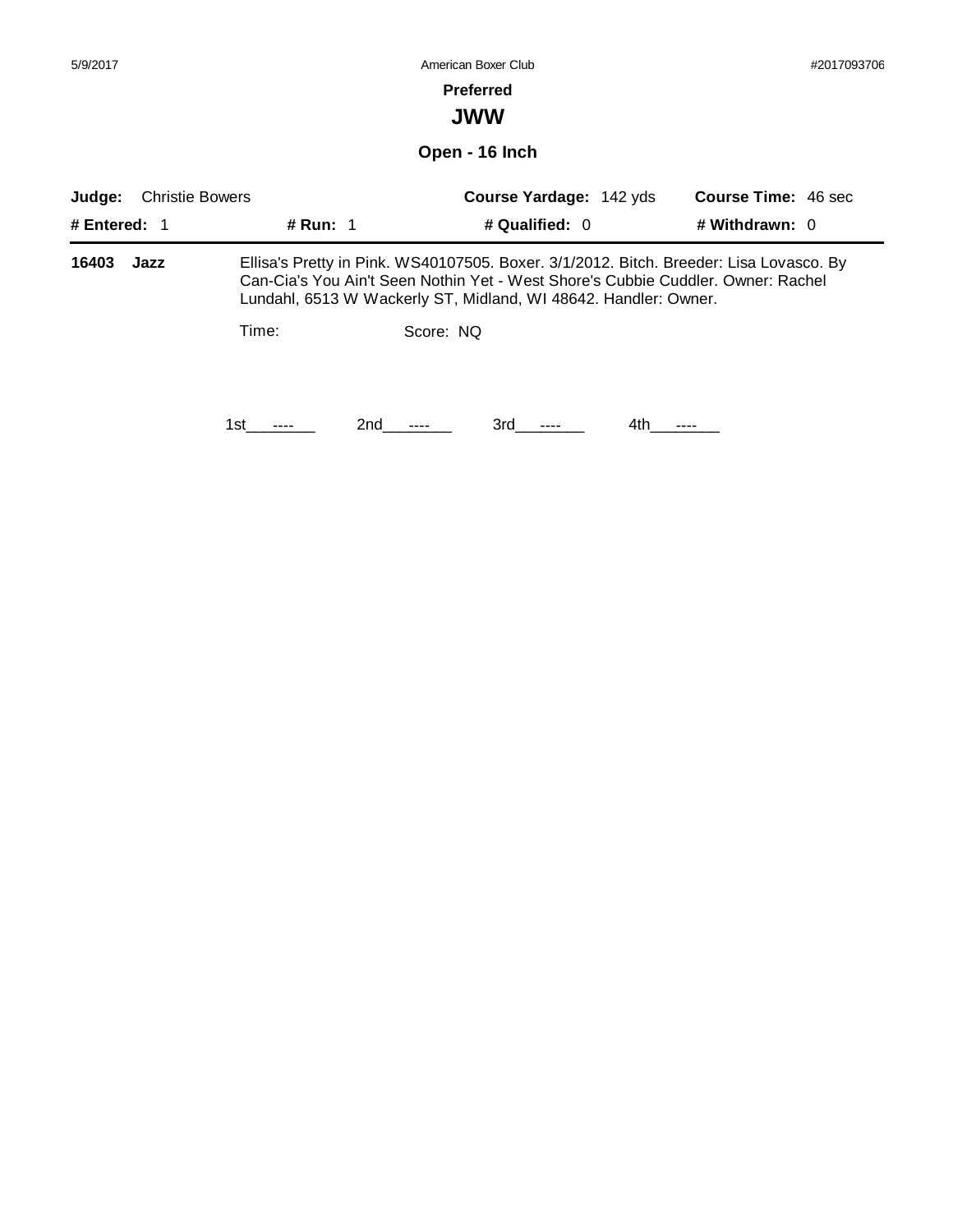| 5/9/2017     | American Boxer Club    |          |                                                                                                                                                                                                                                                    |                                |     | #2017093706                |  |
|--------------|------------------------|----------|----------------------------------------------------------------------------------------------------------------------------------------------------------------------------------------------------------------------------------------------------|--------------------------------|-----|----------------------------|--|
|              |                        |          | <b>Preferred</b>                                                                                                                                                                                                                                   |                                |     |                            |  |
|              |                        |          | <b>JWW</b>                                                                                                                                                                                                                                         |                                |     |                            |  |
|              |                        |          | Open - 20 Inch                                                                                                                                                                                                                                     |                                |     |                            |  |
| Judge:       | <b>Christie Bowers</b> |          |                                                                                                                                                                                                                                                    | <b>Course Yardage: 142 yds</b> |     | <b>Course Time: 48 sec</b> |  |
| # Entered: 1 |                        | # Run: 1 |                                                                                                                                                                                                                                                    | # Qualified: 0                 |     | # Withdrawn: 0             |  |
| 20406        | Ted                    |          | Xcellent Adventure von Bachbett NAJ NAP CGC. WS41461301. Boxer. 5/24/2012. Dog.<br>Breeder: Cathy & George Markos. By Adonis vom Grand Kevin - Eicke vom Silvertbach.<br>Owner: Elisabeth Lonergan, 1465 Y Avenue, Ames, IA 50014. Handler: Owner. |                                |     |                            |  |
|              |                        | Time:    | Score: NQ                                                                                                                                                                                                                                          |                                |     |                            |  |
|              |                        |          |                                                                                                                                                                                                                                                    |                                |     |                            |  |
|              |                        | 1st      | 2nd                                                                                                                                                                                                                                                | 3rd                            | 4th |                            |  |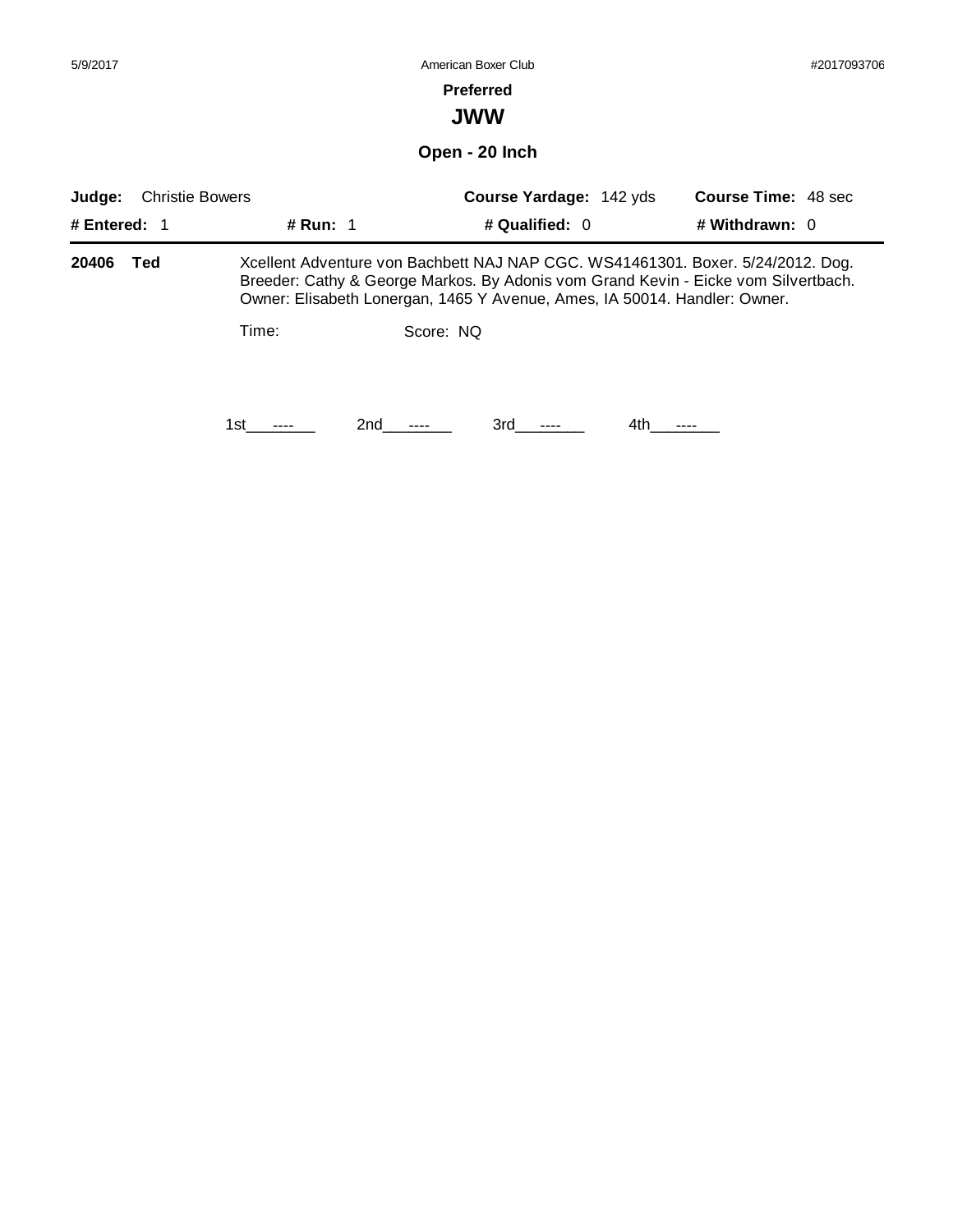# **Preferred**

**JWW**

#### **Excellent - 16 Inch**

| <b>Christie Bowers</b><br>Judge: |       |          |                 | Course Yardage: 168 yds |      | <b>Course Time: 50 sec</b>                                                                                                                                      |
|----------------------------------|-------|----------|-----------------|-------------------------|------|-----------------------------------------------------------------------------------------------------------------------------------------------------------------|
| # Entered: 1                     |       | # Run: 1 |                 | # Qualified: $0$        |      | # Withdrawn: 0                                                                                                                                                  |
| 16404                            | Sansa |          |                 |                         |      | Sansa NAP OJP NFP CA CGC. PAL265564. Boxer. 10/4/2011. Bitch. Breeder: . By -.<br>Owner: Ameerah Skandarani, 30 Edith Rd, Framingham, MA 01701. Handler: Owner. |
|                                  |       | Time:    |                 | Score: NQ               |      |                                                                                                                                                                 |
|                                  |       | 1st.     | 2nd<br>$\cdots$ | 3rd a                   | 4th. |                                                                                                                                                                 |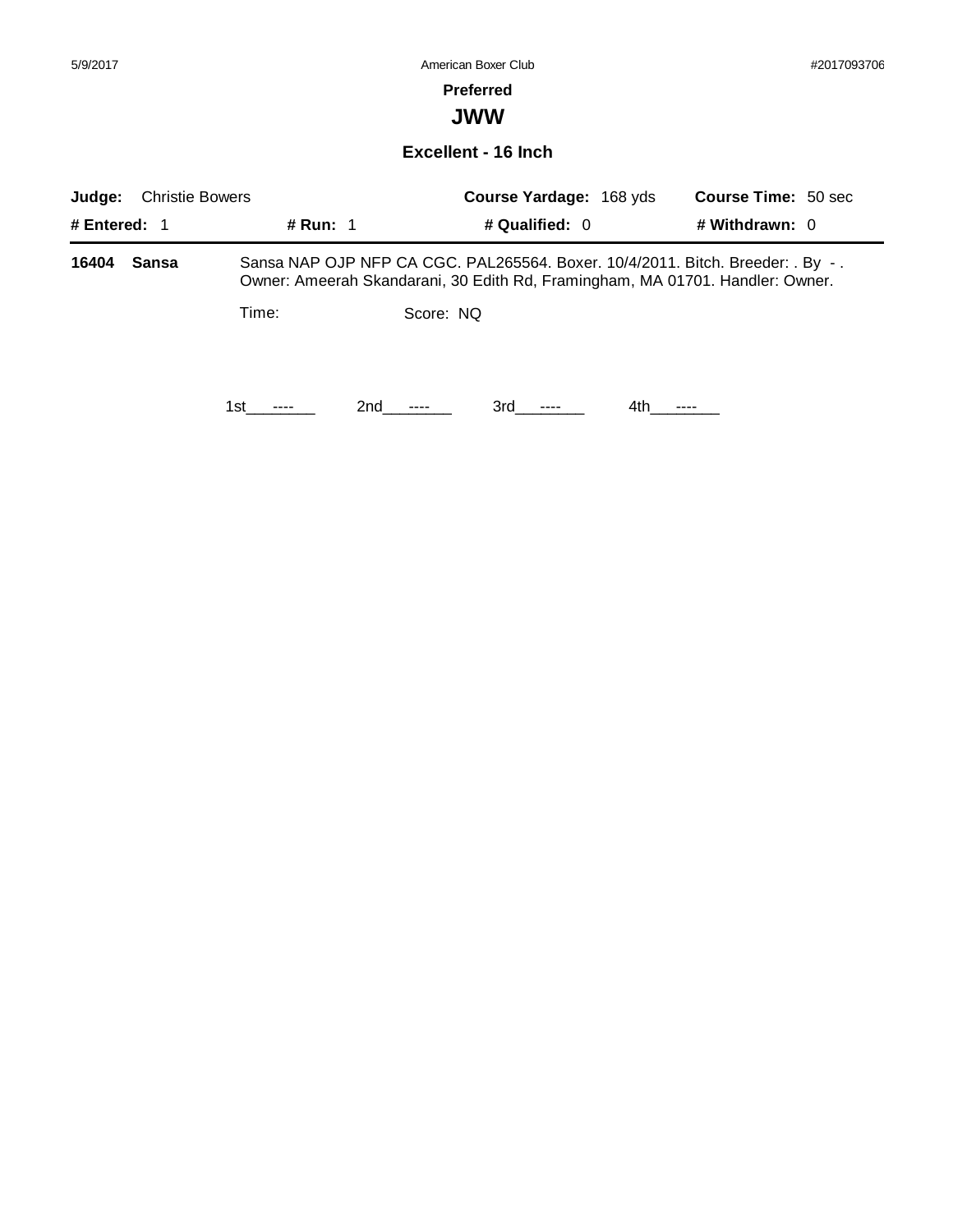#### **Preferred**

**JWW**

**Excellent - 20 Inch**

| <b>Christie Bowers</b><br>Judge: |       |                      |            |                  | <b>Course Yardage: 168 yds</b> | <b>Course Time: 52 sec</b>                                                                                                                                                                                                                                  |  |
|----------------------------------|-------|----------------------|------------|------------------|--------------------------------|-------------------------------------------------------------------------------------------------------------------------------------------------------------------------------------------------------------------------------------------------------------|--|
| # Entered: $1$                   |       | # Run: $0$           |            | # Qualified: $0$ |                                | # Withdrawn: 0                                                                                                                                                                                                                                              |  |
| 20405                            | Topaz | Handler: Lynn Cooch. |            |                  |                                | GCH Indigo's Wynning the Gold. WS34020403. Boxer. 5/28/2010. Bitch. Breeder: Lynn<br>Cooch & Diane Monson. By CH Storybook Page After Page - CH Indigo's The Luck Be A<br>Lady V Turo. Owner: Lynn Cooch and Diane Monson, 312 McCann Ave, Anoka, MN 55303. |  |
|                                  |       | Time:                | Score: ABS |                  |                                |                                                                                                                                                                                                                                                             |  |
|                                  |       | 1st                  | 2nd        | 3rd              | 4th.                           |                                                                                                                                                                                                                                                             |  |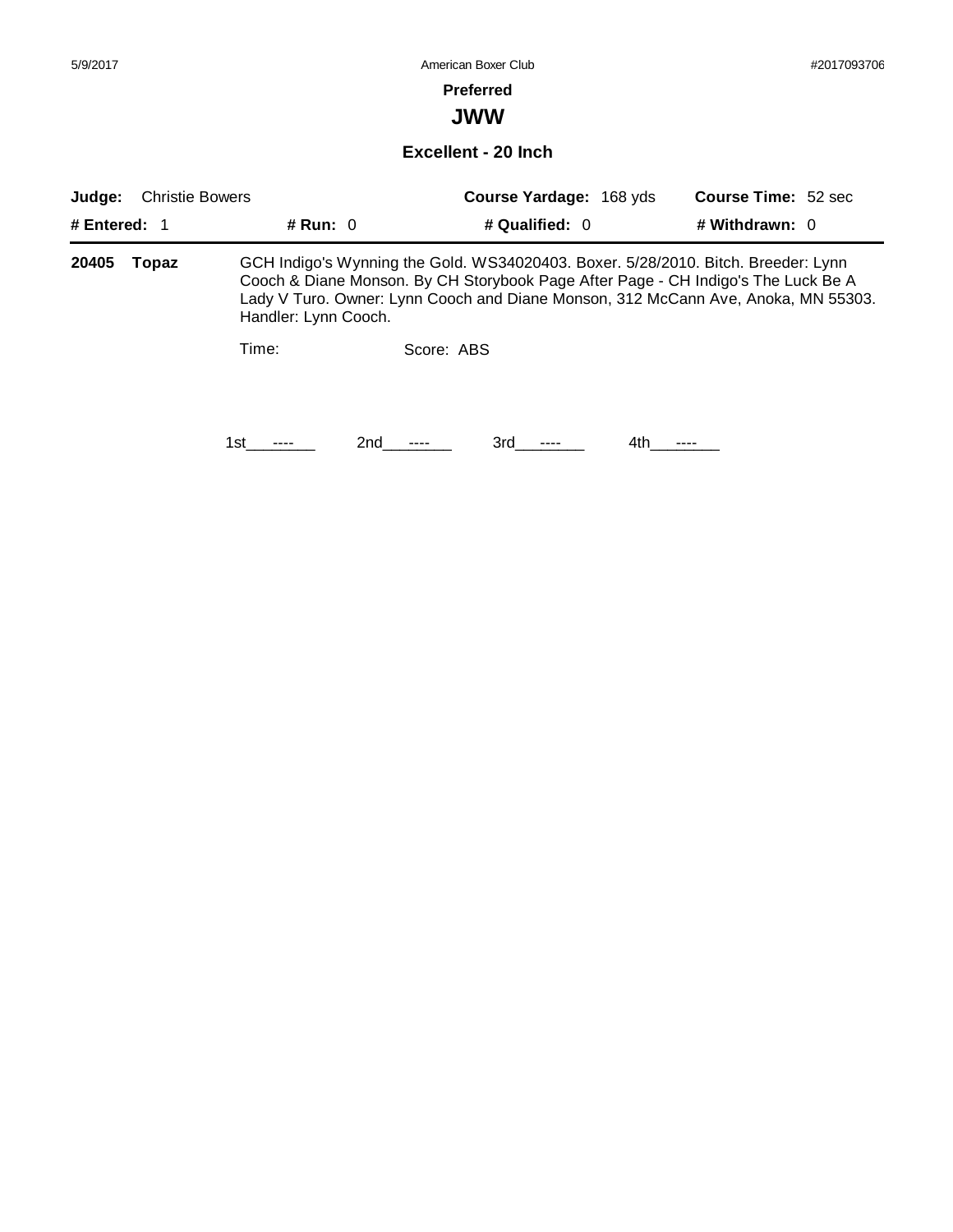**JWW**

#### **Master - 16 Inch**

| Judge:       | <b>Christie Bowers</b> |                                 |                                                                                                                                                                                                                                                        | Course Yardage: 168 yds | Course Time: 50 sec                                                                                                                                                                                                                                             |
|--------------|------------------------|---------------------------------|--------------------------------------------------------------------------------------------------------------------------------------------------------------------------------------------------------------------------------------------------------|-------------------------|-----------------------------------------------------------------------------------------------------------------------------------------------------------------------------------------------------------------------------------------------------------------|
| # Entered: 6 |                        | # Run: $6$                      | # Qualified: 3                                                                                                                                                                                                                                         |                         | # Withdrawn: 0                                                                                                                                                                                                                                                  |
| 16603        | Celia                  |                                 | Rebecca Gilchrist and Korinne Vanderpool. By CH Naja's Enterprise of Summer - CH<br>Regal.s Full of TenDer Grace CD RE NFP AJP. Owner: Rebecca Gilchrist and Eric<br>Gilchrist, 210 Hackberry St, North Liberty, IA 52317. Handler: Rebecca Gilchrist. |                         | Cedarlin's Graceful Beginnings OAP AJP. WS30892103. Boxer. 6/15/2009. Bitch. Breeder:                                                                                                                                                                           |
|              | 3                      | Time: 43.60                     | Score: 100                                                                                                                                                                                                                                             | <b>QUALIFIED</b>        |                                                                                                                                                                                                                                                                 |
| 16809        | <b>Maddie</b>          | 49120. Handler: Owner.          | Carlyn Oaks Midnight Charm CDX BN RE MXB MXJ NAP NJP. WS28415702. Boxer.<br>Heart Acres Charisma of Cinnrhee. Owner: Ellen M. Gruber, 227 Morris Dr, Niles, MI                                                                                         |                         | 10/1/2008. Bitch. Breeder: Carol L. Herman. By CH Heart Acres Stingray of Cinnrhee - CH                                                                                                                                                                         |
|              |                        | Time:                           | Score: NQ                                                                                                                                                                                                                                              |                         |                                                                                                                                                                                                                                                                 |
| 16810        | <b>AJ</b>              | 50014. Handler: Owner.          | MACH Ava Josephine von Waldstadt RN MXG MJG XF T2B3. WS20480305. Boxer.                                                                                                                                                                                |                         | 1/4/2007. Bitch. Breeder: Renee Williams. By Arames vom Messingsberg - Josephine von<br>Bachbett VCD2 UD RE MX MXJ. Owner: Elisabeth Lonergan, 1465 Y Avenue, Ames, IA                                                                                          |
|              |                        | Time:                           | Score: NQ                                                                                                                                                                                                                                              |                         |                                                                                                                                                                                                                                                                 |
| 16811        | <b>Daphne</b>          | Handler: Owner.                 |                                                                                                                                                                                                                                                        |                         | Daphne Mae Lundahl. WS26162404. Boxer. 5/12/2008. Bitch. Breeder: Jeni Alexander. By<br>Ares Ross - Daisy Alexander. Owner: Lisa Lundahl, 2582 N. Swede Rd, Midland, MI 48642.                                                                                  |
|              |                        | Time:                           | Score: NQ                                                                                                                                                                                                                                              |                         |                                                                                                                                                                                                                                                                 |
| 16812        | Kahlua                 | IL 60148. Handler: Erin Rezmer. |                                                                                                                                                                                                                                                        |                         | Shira's Kahlua She's So Freakin Cute CDX GN RAE MXB MJB MXF. WS23774602. Boxer.<br>11/3/2007. Bitch. Breeder: Kim Northcutt & Rose Northcutt. By Can-Cia's Hard Days Night -<br>Remy Leadoo RN. Owner: Erin Rezmer and Tom Rezmer, 419 S Highland Ave, Lombard, |
|              |                        | Time: 35.41                     | Score: 100                                                                                                                                                                                                                                             | <b>QUALIFIED</b>        |                                                                                                                                                                                                                                                                 |
| 16815        | Anja                   | IL 61088. Handler: Owner.       | MACH2 Anja Von Waldstadt VCD2 RE MXB2 MJC OF T2B. WS20480303. Boxer.                                                                                                                                                                                   |                         | 1/4/2007. Bitch. Breeder: Renee Fulcer. By Arames vom Messingsberg - Josephine von<br>Bachbett VCD2 UD RE MX MXJ. Owner: Renee Fulcer, 10170 Dickenson Rd, Winnebago,                                                                                           |
|              | 1                      | Time: 31.67                     | <b>Score: 100</b>                                                                                                                                                                                                                                      | <b>QUALIFIED</b>        |                                                                                                                                                                                                                                                                 |
|              |                        |                                 |                                                                                                                                                                                                                                                        |                         |                                                                                                                                                                                                                                                                 |
|              |                        |                                 |                                                                                                                                                                                                                                                        |                         |                                                                                                                                                                                                                                                                 |

1st\_ 16815 2nd\_ 16812 3rd\_ 16603 4th\_\_\_\_\_\_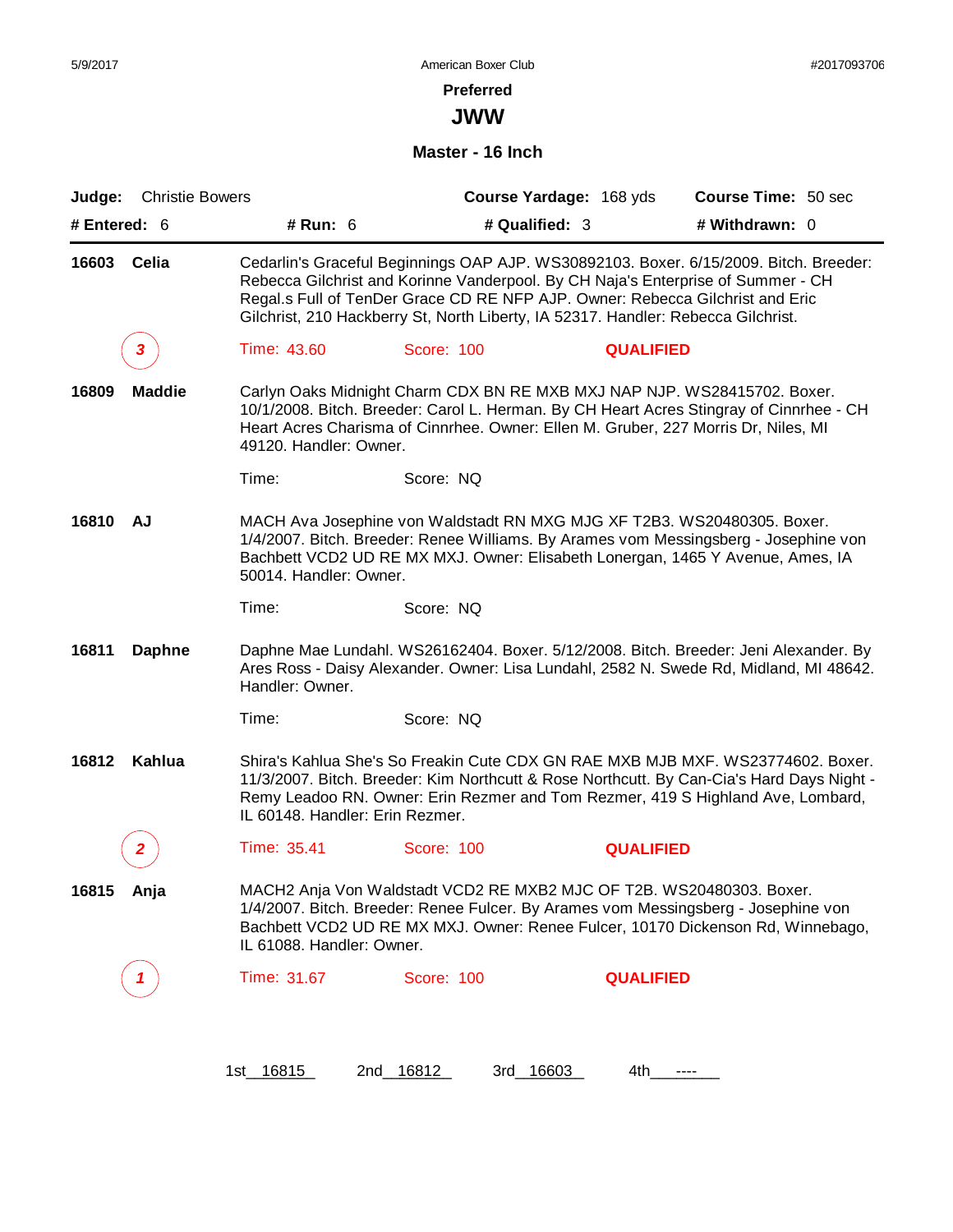# **Preferred**

**JWW**

**Master - 20 Inch**

| Judge:       | <b>Christie Bowers</b> |                                         |                                                                                                                                                            | Course Yardage: 168 yds | Course Time: 52 sec                                                                                                                                                                                                                                                   |
|--------------|------------------------|-----------------------------------------|------------------------------------------------------------------------------------------------------------------------------------------------------------|-------------------------|-----------------------------------------------------------------------------------------------------------------------------------------------------------------------------------------------------------------------------------------------------------------------|
| # Entered: 5 |                        | # Run: 4                                | # Qualified: 2                                                                                                                                             |                         | # Withdrawn: 0                                                                                                                                                                                                                                                        |
| 20827        | <b>Oscar</b>           |                                         | Button, 531 Longview Drive, Antioch, IL 60002. Handler: Owner.                                                                                             |                         | Caballero Vargas El Brujo NAP OJP NFP CGC. WS44460211. Boxer. 7/8/2013. Dog.<br>Breeder: Walter Vargas & Natalie Chaykina. By Sherlock - Miss Hudson. Owner: Nancy                                                                                                    |
|              | 1                      | Time: 41.88                             | <b>Score: 100</b>                                                                                                                                          | <b>QUALIFIED</b>        |                                                                                                                                                                                                                                                                       |
| 20828        | <b>Zeus</b>            |                                         | Schmidt's Mystic Run at Heart Acre. Owner: Leta McCulla and Julia Schmidt, Cindy<br>Yaeger, 110 N Heck Hill Rd, St Paris, OH 43072. Handler: Leta McCulla. |                         | CH MACH2 Schmidt's GC Catch A Falling Star at LeMac CD OF. WS25892105. Boxer.<br>4/12/2008. Dog. Breeder: Julia Schmidt & Cindy Yaeger. By Twinkle Star v. Eurozone -                                                                                                 |
|              | 2                      | Time: 44.08                             | Score: 100                                                                                                                                                 | <b>QUALIFIED</b>        |                                                                                                                                                                                                                                                                       |
| 20829        | Whiskey                | Kenner, LA 70062. Handler: Susan Kelly. |                                                                                                                                                            |                         | CH Kelly's Time In A Bottle AX MXJ XF T2B RATO CGC. WS35741001. Boxer. 8/19/2010.<br>Dog. Breeder: Susan Kelly, Connie Back, Ike Liotto. By Shalsade's Handyman - CH Kelly's<br>In the Nick of Time. Owner: Susan Kelly and Connie Back, Ike Liotto, 201 Alliance St, |
|              |                        | Time:                                   | Score: ABS                                                                                                                                                 |                         |                                                                                                                                                                                                                                                                       |
| 20832        | Jim                    |                                         | Owner: Sandra Kistler, 214 Ranchview Dr, Vandalia, OH 45377. Handler: Owner.                                                                               |                         | TealCrest's Bucnuts on Fire. WS32322502. Boxer. 10/27/2009. Dog. Breeder: Jill Hootman<br>& Robin Kennedy. By CH TealCrest's Luck of the Irish - Miro-TealCrest's Whats Ur Name.                                                                                      |
|              |                        | Time:                                   | Score: NQ                                                                                                                                                  |                         |                                                                                                                                                                                                                                                                       |
| 20833        | Jet                    | Winnebago, IL 61088. Handler: Owner.    | Boxnen's Jet von Waldstat CDX BN RE MX MXB MXJ MJB AXP OJP. WS38247401.                                                                                    |                         | Boxer. 7/22/2011. Dog. Breeder: Minna Nousianinen-Becher & Ann Flegel. By Boxmann<br>Star Trek - Caelon Du Champ'Des Legendes. Owner: Renee Fulcer, 10170 Dickenson Rd,                                                                                               |
|              |                        | Time:                                   | Score: NQ                                                                                                                                                  |                         |                                                                                                                                                                                                                                                                       |
|              |                        |                                         |                                                                                                                                                            |                         |                                                                                                                                                                                                                                                                       |
|              |                        | 1st 20827                               | 2nd 20828<br>3rd                                                                                                                                           | 4th                     | $---$                                                                                                                                                                                                                                                                 |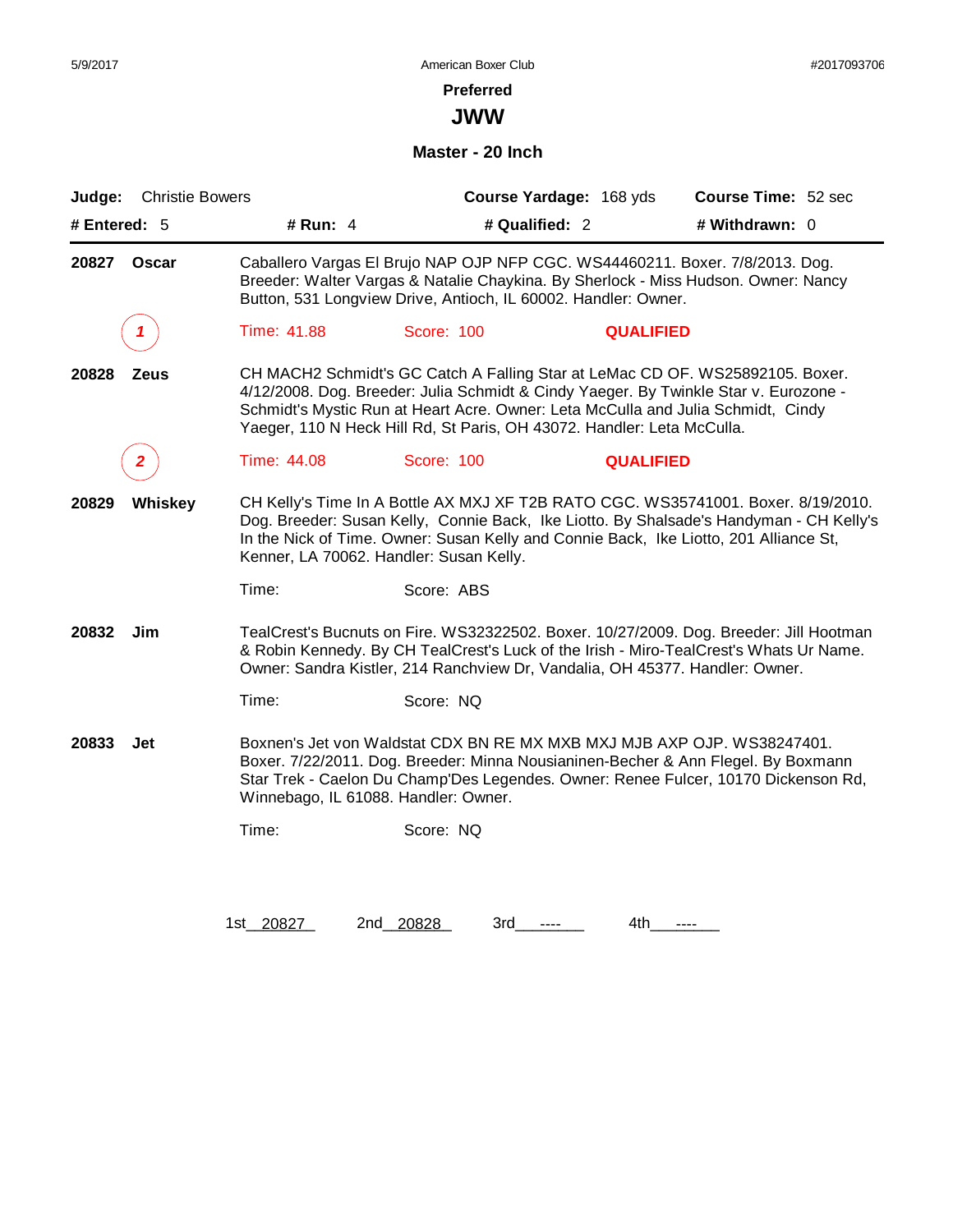**Regular**

# **Time 2 Beat**

**20 Inch**

| Judge:        | <b>Christie Bowers</b> |                        |                                                                                                                                                                                                                                                                                                                        | <b>Course Time: 32.86 sec</b> |
|---------------|------------------------|------------------------|------------------------------------------------------------------------------------------------------------------------------------------------------------------------------------------------------------------------------------------------------------------------------------------------------------------------|-------------------------------|
| # Entered: 13 |                        | # Run: 12              | # Qualified: 3                                                                                                                                                                                                                                                                                                         | # Withdrawn: 0                |
| 20202         | Mikki                  | Snyder.                | CinnRhee UR So Fine Ravencrest. CQ624448. Boxer. 8/8/2015. Bitch. Breeder: Medley H<br>Small. By CH Cinnrhee City Slicker HeartAcr - CH CinnRhee's LaBelle Noir. Owner: Denise<br>Snyder and Medley Small, 13467 E State Rd 160, Henryville, IN 47128. Handler: Denise                                                 |                               |
|               |                        | Time:                  | Score: NQ                                                                                                                                                                                                                                                                                                              |                               |
| 20403         | <b>Bristol</b>         |                        | Westpaw's Rebel Without A Cause Bristol of Bon Air NA OAJ. WS23594105. Boxer.<br>10/6/2007. Bitch. Breeder: Jennifer West & Barry Hendley. By CH Jubar's Rebel Tank of<br>West Paw - Jubar Southpaw's Gonna Fly Now. Owner: Jennifer L. Thomas, 8212 Jahnke<br>Rd, N. Chesterfield, VA 23235. Handler: Owner.          |                               |
|               |                        | Time:                  | Score: ABS                                                                                                                                                                                                                                                                                                             |                               |
| 20404         | Dora                   |                        | Ellisa's Adorable by Design. WS47771604. Boxer. 8/10/2014. Bitch. Breeder: Lisa Lovasco.<br>By Cab-Cia's You Ain't Seen Nothin Yet - Ellisa's What Goes Around Comes Around.<br>Owner: Lisa Lundahl, 2582 N. Swede Rd, Midland, MI 48642. Handler: Owner.                                                              |                               |
|               |                        | Time:                  | Score: NQ                                                                                                                                                                                                                                                                                                              |                               |
| 20601         | <b>Maddie</b>          |                        | CH Ruby Glen's Made of Honor At Kelly OA AXJ NF CAA RATM CGC. WS38006301.<br>Boxer. 5/6/2011. Bitch. Breeder: Susan Kelly, Cheryl Matlock DVM, Chris Downs, Lise<br>Chaplin. By Shalsade's Handyman SOM - CH Parasol Moonwind Halleujah DOM. Owner:<br>Susan Kelly, 201 Alliance St, Kenner, LA 70062. Handler: Owner. |                               |
|               |                        | Time: 47.63            | <b>QUALIFIED</b>                                                                                                                                                                                                                                                                                                       |                               |
| 20603         | Izzy                   | Owner.                 | Indigo's Wynning Iz Ez CDX GN RE NA NAJ CA. WS34020401. Boxer. 5/28/2010. Bitch.<br>Breeder: Dinae Monson & Lynn M Cooch. By CH Storybook Page After Page - Indigo's Luck<br>be A Lady VTuro. Owner: Shirley Williams, PO Box 789, Fort Smith, AR 72902. Handler:                                                      |                               |
|               |                        | Time:                  | Score: NQ                                                                                                                                                                                                                                                                                                              |                               |
| 20605         | Addle                  | 61107. Handler: Owner. | My Sweet Adeline CD RN NA NAJ NF. PAL257783. Boxer. 12/27/2010. Bitch. Breeder:<br>Unknown. By Unknown - Unknown. Owner: Janis Foor, 1931 Wisteria Rd, Rockford, IL                                                                                                                                                    |                               |
|               |                        | Time:                  | Score: NQ                                                                                                                                                                                                                                                                                                              |                               |
| 20606         | <b>Thor</b>            | Handler: Owner.        | Venician's A & Valley's Fire Storm of Bold Knight CD BN RA OA NAJ NF. WS43887405.<br>Boxer. 1/16/2013. Dog. Breeder: Janice Solas. By Valley's Bold Knight - Valley N RNB<br>Honor Our Heroes. Owner: Barbara Palmer, 3618 La MAncha Drive, Janesville, WI 53546.                                                      |                               |
|               |                        | Time:                  | Score: NQ                                                                                                                                                                                                                                                                                                              |                               |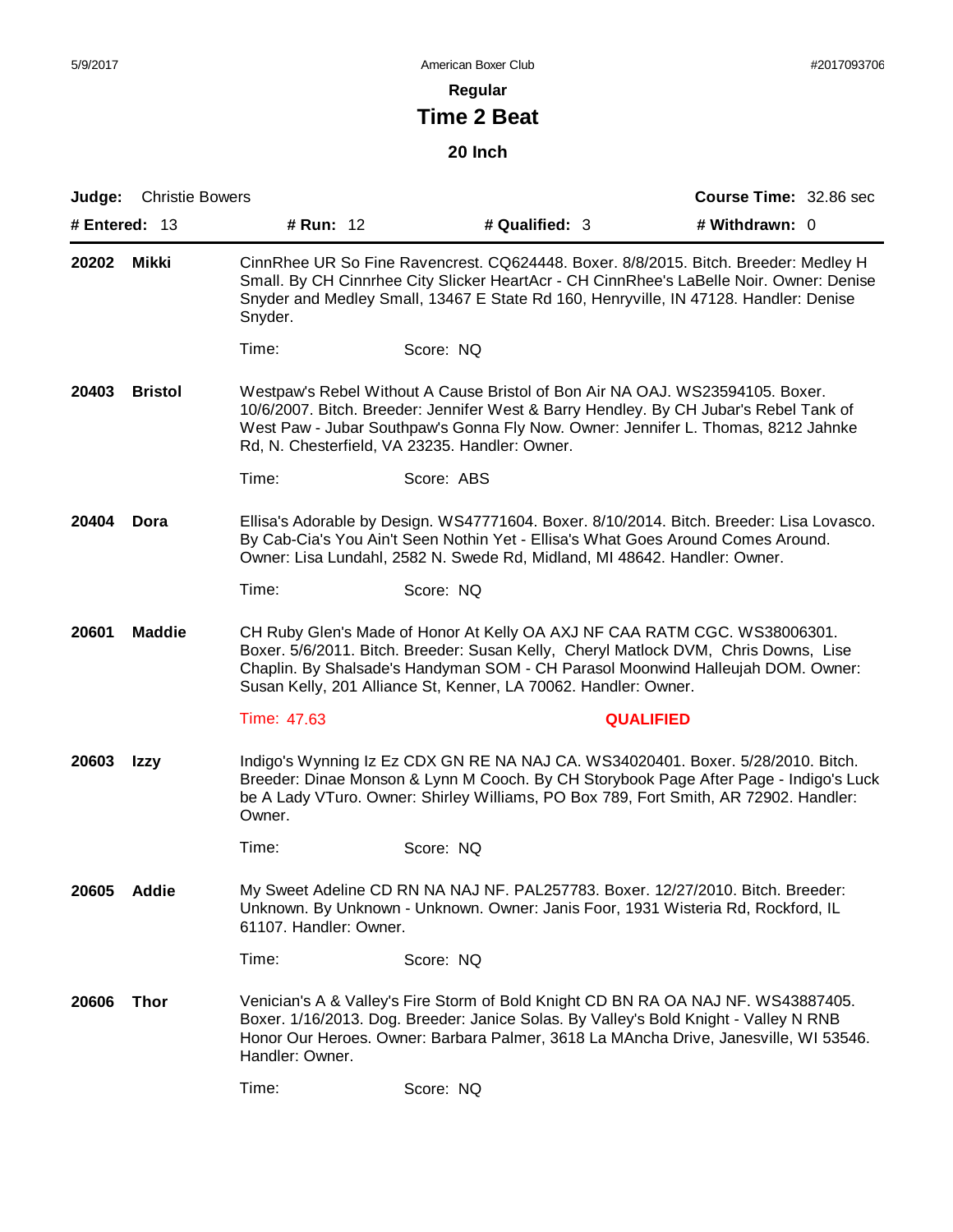**Regular**

#### **Time 2 Beat**

**20607 Cozette** Terdan Goin Topless at Codack CD BN RE NA OAJ CAX BCAT RATO. WS30140701. Boxer. 4/23/2009. Bitch. Breeder: Danny Phillips & Terri Phillips & Darlene Vickers. By CH Breho I Bee Shinin - Terdan & Darvicks Perfect Storm. Owner: Connie Back and Brenda Stuckey, 8921 Camille Ct, River Ridge, LA 70123. Handler: Susan Kelly.

#### Time: 44.44 **QUALIFIED**

**20803 Violet** Violet Sophies Karmen. WS35351503. Boxer. 9/19/2010. Bitch. Breeder: Rachel Lundahl. By Schmidts Moose A Moose - Sophie Karmen Electra. Owner: Lisa Lundahl, 2582 N. Swede Rd, Midland, MI 48642. Handler: Owner.

Time: Score: NQ

**20806 Sparkles** Venecian's A Valley's Knight of Fire RN MX MXJ T2B XF. WS43887403. Boxer. 1/16/2013. Bitch. Breeder: Janice Solas. By Valley's Bold Knight RE MX MXJ OF - RnB and Valley's Honor Our Heroes. Owner: Robyn Ginther and Rose Right, 4764 Steven Lane, Walnutport, PA 18088. Handler: Robyn Ginther.

**20811 Carly** CopperMyst Bring Back the Magic MX MXJ OF CAX CGC. WS34770904. Boxer. 7/26/2010. Bitch. Breeder: Margaret Magoffin & Donna Schaefer. By CH Belco's Coppertone RN - DC's Little Miss Magic OA AXJ OF CA. Owner: Margaret Magoffin, 15 Hillrise Dr, Penfield, NY 14526. Handler: Owner.

*1* Time: 32.86 **QUALIFIED**

Time: Score: NQ

**20814 Leia** Rocket N' Focal Point's Written in the Stars CD AX AXJ AF. WS41415505. Boxer. 7/2/2012. Bitch. Breeder: Jennifer Hitt, Carolyn Jowell & Kerry Rodgers. By CH Lemke Shootin' Star at Rocket CD RA MX MXJ XF - Rocket's Walk 'N the Clouds. Owner: Kerry Rodgers, 4101 CR 239, Georgetown, TX 78633. Handler: Owner.

Time: Score: NQ

**20823 Karma** Ellisa's What Goes Around Comes Around. WS40107508. Boxer. 3/1/2012. Bitch. Breeder: Lisa Lovasco, Karen Mott, Gladys Kanwischer. By GCH Can-Cia's You Ain't Seen Nothin' Yet AX AXJ PAX MXP3 MJP3 MXPB MJPB NF XFP - West Shore's Cobbie Cuddler. Owner: Lisa Lundahl, 2582 N. Swede Rd, Midland, MI 48642. Handler: Owner.

Time: Score: NQ

1st\_\_\_\_\_\_\_\_ 20806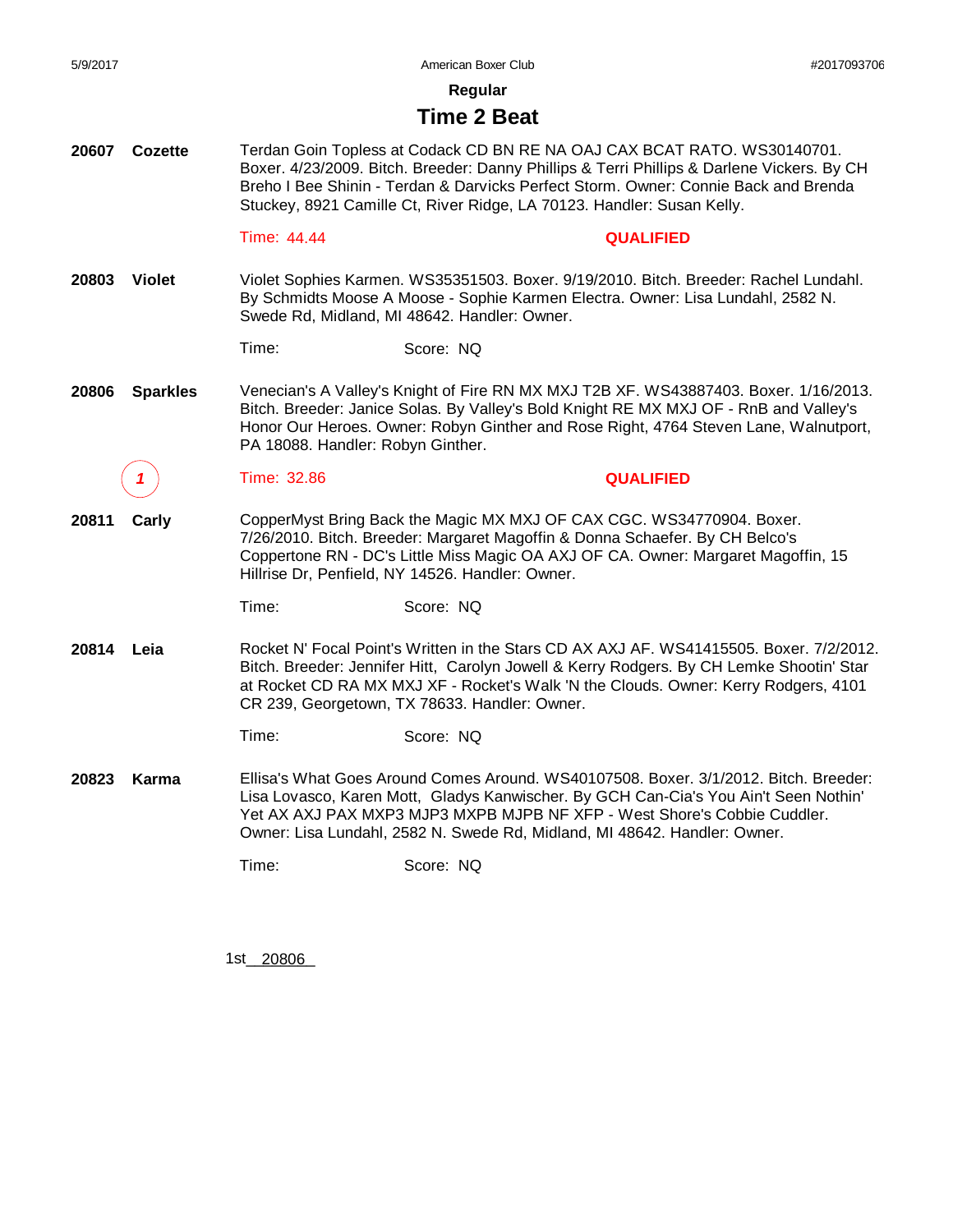**Regular**

# **Time 2 Beat**

**24 Inch**

| Judge: | <b>Christie Bowers</b> |                                  |                                                                                                                                                                                                                                                                                                                                                                                                   | <b>Course Time: 33.75 sec</b> |
|--------|------------------------|----------------------------------|---------------------------------------------------------------------------------------------------------------------------------------------------------------------------------------------------------------------------------------------------------------------------------------------------------------------------------------------------------------------------------------------------|-------------------------------|
|        | # Entered: $12$        | # Run: 12                        | # Qualified: 5                                                                                                                                                                                                                                                                                                                                                                                    | # Withdrawn: 0                |
| 24202  | Jeannie                | Handler: Tayla Shoultz.          | CinnRhee's Run for the Roses. WS43801901. Boxer. 8/13/2012. Bitch. Breeder: Medley<br>Small. By CinnRhee's Shoot EM UP - Heartacre's CinnRhee of Kadenza. Owner: Denise<br>Snyder and Medley Small & Brenda Vrooman, 13467 E State Rd 160, Henryville, IN 47128.                                                                                                                                  |                               |
|        |                        | Time:                            | Score: NQ                                                                                                                                                                                                                                                                                                                                                                                         |                               |
| 24204  | <b>Brando</b>          |                                  | Pheasant Hollow's Offer You Can't Refuse. WS49355804. Boxer. 7/5/2014. Dog. Breeder:<br>Kerry Jones, Allison Jones, Barbara Grizlo, Michael Hidlebrand. By GCH Irondale's Look<br>At Me Now - CH Pheasant Hollow's Keys to My Car-Ma NA NAJ. Owner: Nina A.B. Daniel,<br>1556 Robert Young Rd, Starksboro, VT 05487. Handler: Owner.                                                              |                               |
|        |                        | Time:                            | Score: NQ                                                                                                                                                                                                                                                                                                                                                                                         |                               |
| 24205  | Rebel                  |                                  | Lemko N' Salgray's River City Rebel Yell BN. WS45874802. Boxer. 10/21/2013. Dog.<br>Breeder: Jessica Kozel & Jane Hamilburg-Guy. By Shadow's Nairobi - Lemko's Euro Star.<br>Owner: Jennifer L. Thomas, 8212 Jahnke Rd, N. Chesterfield, VA 23235. Handler: Owner.                                                                                                                                |                               |
|        |                        | Time:                            | Score: NQ                                                                                                                                                                                                                                                                                                                                                                                         |                               |
| 24208  | Sam                    | Smith, AR 72902. Handler: Owner. | Sunchase's Man in Black CDX BN GN RE NAJ CA DN. WS35563704. Boxer. 10/14/2010.<br>Dog. Breeder: Tracy Hendrickson & Rhoda Goselin Brouillette. By Breezewoods Lord of<br>Wystmont - Sunchase's Little Black Dress. Owner: Shirley Williams, PO Box 789, Fort                                                                                                                                      |                               |
|        |                        | Time:                            | Score: NQ                                                                                                                                                                                                                                                                                                                                                                                         |                               |
| 24801  | <b>Saber</b>           |                                  | Xcalibur Von Bachbett. WS41461305. Boxer. 5/24/2012. Dog. Breeder: Cathy & George<br>Markos. By Adonis Vom Grand Kevch - Icke Vom Silvertbach. Owner: Jan Blevins, 1006<br>Oxfordshire, Carrollton, TX 75007. Handler: Owner.                                                                                                                                                                     |                               |
|        |                        | Time:                            | Score: NQ                                                                                                                                                                                                                                                                                                                                                                                         |                               |
| 24802  | Prim                   |                                  | MACH3 Schmidt's-GC Primrose of Wolfcreek RN MX MXJ XF. WS40544202. Boxer.<br>3/20/2012. Bitch. Breeder: Julie Schmidt & Cindy Yaeger. By CH GC's N Jazz Know When<br>to Hold'em - Schmidt's GC For Your Entertainment. Owner: Leslie Myers, PO Box 330,<br>Sharon Center, OH 44274. Handler: Owner.                                                                                               |                               |
|        |                        | Time: 41.69                      | <b>QUALIFIED</b>                                                                                                                                                                                                                                                                                                                                                                                  |                               |
| 24803  | <b>Jack Daniel</b>     |                                  | Pheasant Hollow's Jack Daniel CD RN AX AXJ MXP5 MJP5 MXPS MJPS XFP T2BP<br>CGCA. WS38474908. Boxer. 7/20/2011. Dog. Breeder: Kerry Jones, Robert Detoro,<br>Allison Jones, Patricia Detoro. By CH Pheasant Hollow's ASUREBET - CH Pheasant<br>Hollow's Hot Dam Here I Am. Owner: Nina A.B. Daniel and Truman W. Daniel, 1556 Robert<br>Young Rd, Starksboro, VT 05487. Handler: Nina A.B. Daniel. |                               |
|        |                        | Time:                            | Score: NQ                                                                                                                                                                                                                                                                                                                                                                                         |                               |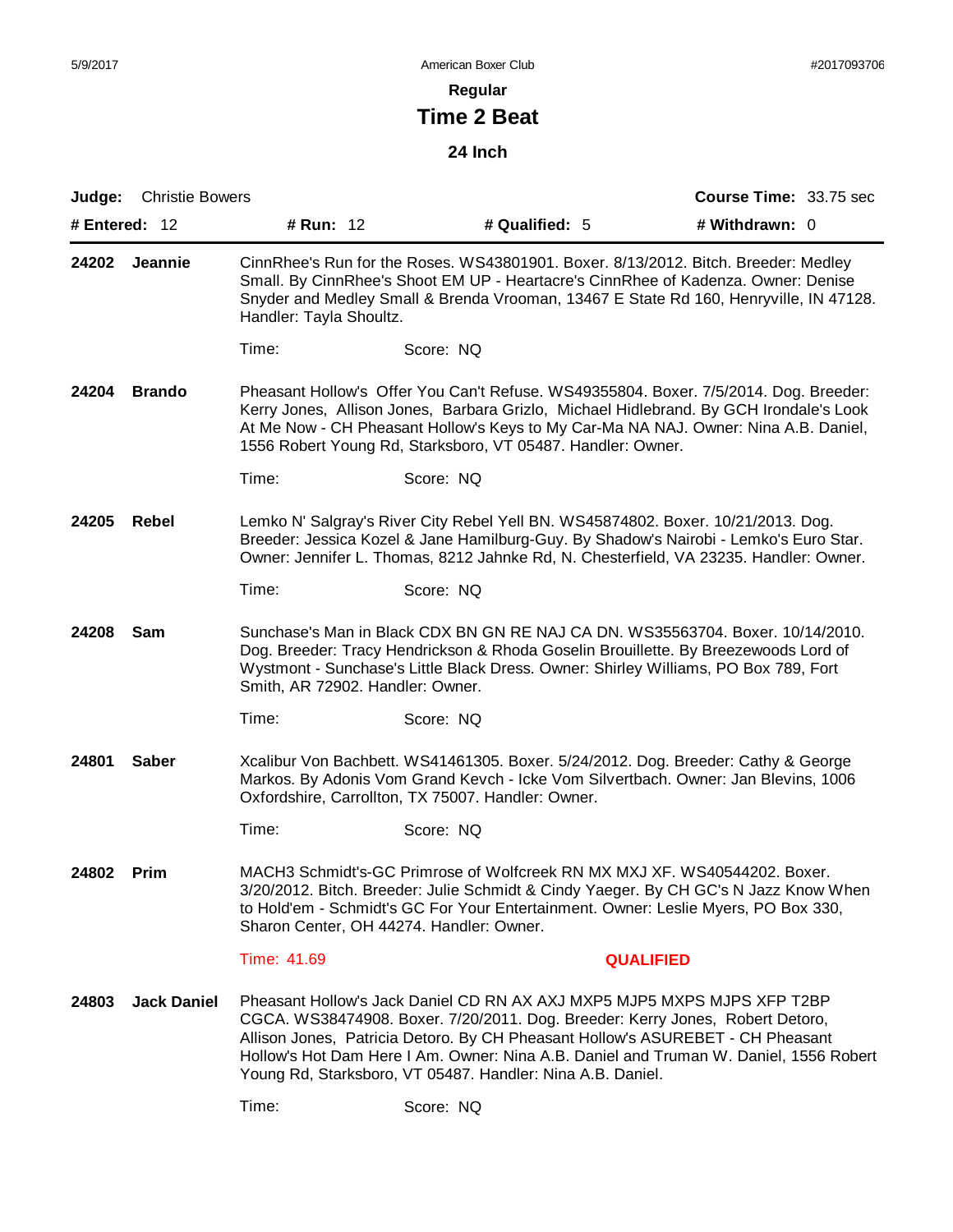**Regular**

#### **Time 2 Beat**

**24806 Shane** CH Sherwood Shananigans RN MX MXJ MXF. WS38244301. Boxer. 6/16/2011. Dog. Breeder: Colleen Fleury. By CH Rockett's Red Glare - GCH MACH Windwood's Daring Soul of Sherwood CD RE MX MXJ XF. Owner: Colleen Fleury, 37589 Gayoso ST, Slidell, LA 70458. Handler: Owner.

*1* Time: 33.75 **QUALIFIED**

**24808 Tommy** Boxnen's Overdrive. WS48715207. Boxer. 10/24/2014. Dog. Breeder: Minna Nousiainen-Becher. By B-Tanoni Vipera Box - Boxnen's Jwoww. Owner: Renee Fulcer, 10170 Dickenson Rd, Winnebago, IL 61088. Handler: Owner.

#### Time: 34.89 **QUALIFIED**

**24810 Rock** GC-Schmidt's One Foundation at Lemac. WS45750302. Boxer. 11/22/2013. Dog. Breeder: . By - . Owner: Leta McCulla and Julie Schmidt, Glen & Cindy Yaeger, 110 N Heck Hill Rd, St Paris, OH 43072. Handler: Leta McCulla.

#### Time: 43.90 **QUALIFIED**

**24813 Brie** Brie. PAL261556. Boxer. 6/25/2011. Dog. Breeder: Carie L. Basler. By Brodie - Hopper. Owner: Patrick LaFond and Marine LaFond, 1319 Snapdragon Ct, Saint Louis, MO 63146. Handler: Patrick LaFond.

#### Time: 38.88 **QUALIFIED**

**24814 Duke** MACH2 Grandbois' Duke MXG MJS XF T2B2. WS35351509. Boxer. 9/19/2010. Dog. Breeder: Rachel Lundahl & Andrew Lundahl. By GCH Schmidts-GC Moose A Moose - Spohie Karmen Electra. Owner: Lisa Lovasco, 1071 S Mackinaw Rd, Kawkawlin, MI 48631. Handler: Owner.

Time: Score: NQ

1st\_\_\_\_\_\_\_\_ 24806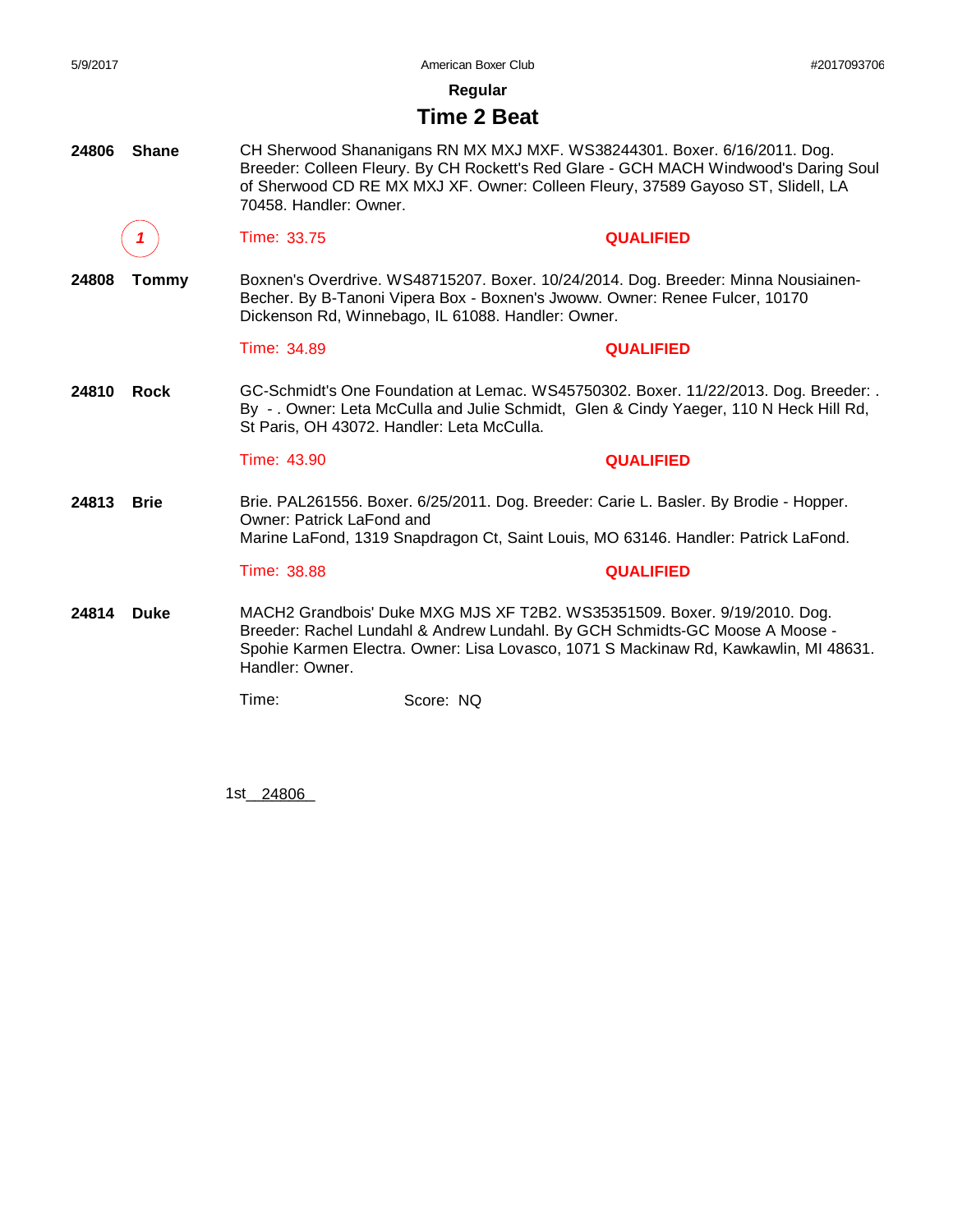**Preferred**

# **Time 2 Beat**

**16 Inch**

| Judge:         | <b>Christie Bowers</b> |                 |                                                                                                                                                                                                                                                  | Course Time: 41.06 sec |
|----------------|------------------------|-----------------|--------------------------------------------------------------------------------------------------------------------------------------------------------------------------------------------------------------------------------------------------|------------------------|
| # Entered: $4$ |                        | # Run: $4$      | # Qualified: 1                                                                                                                                                                                                                                   | # Withdrawn: $0$       |
| 16205          | <b>Robin</b>           |                 | Winmere Early Bird. WS29627002. Boxer. 3/8/2009. Bitch. Breeder: Owner. By CH<br>Strawberry N Reo Gold Country - CH Winmere Indian Paint Brush OA AXJ AXP AJP RE.<br>Owner: Theresa Garton, P.O. 13068, Oklahoma City, OK 73131. Handler: Owner. |                        |
|                |                        | Time:           | Score: NQ                                                                                                                                                                                                                                        |                        |
| 16403          | Jazz                   |                 | Ellisa's Pretty in Pink. WS40107505. Boxer. 3/1/2012. Bitch. Breeder: Lisa Lovasco. By<br>Can-Cia's You Ain't Seen Nothin Yet - West Shore's Cubbie Cuddler. Owner: Rachel<br>Lundahl, 6513 W Wackerly ST, Midland, WI 48642. Handler: Owner.    |                        |
|                |                        | Time:           | Score: NQ                                                                                                                                                                                                                                        |                        |
| 16404          | <b>Sansa</b>           |                 | Sansa NAP OJP NFP CA CGC. PAL265564. Boxer. 10/4/2011. Bitch. Breeder: . By -.<br>Owner: Ameerah Skandarani, 30 Edith Rd, Framingham, MA 01701. Handler: Owner.                                                                                  |                        |
|                |                        | Time:           | Score: NQ                                                                                                                                                                                                                                        |                        |
| 16811          | <b>Daphne</b>          | Handler: Owner. | Daphne Mae Lundahl. WS26162404. Boxer. 5/12/2008. Bitch. Breeder: Jeni Alexander. By<br>Ares Ross - Daisy Alexander. Owner: Lisa Lundahl, 2582 N. Swede Rd, Midland, MI 48642.                                                                   |                        |
|                |                        | Time: 41.06     |                                                                                                                                                                                                                                                  | <b>QUALIFIED</b>       |
|                |                        |                 |                                                                                                                                                                                                                                                  |                        |

1st\_16811\_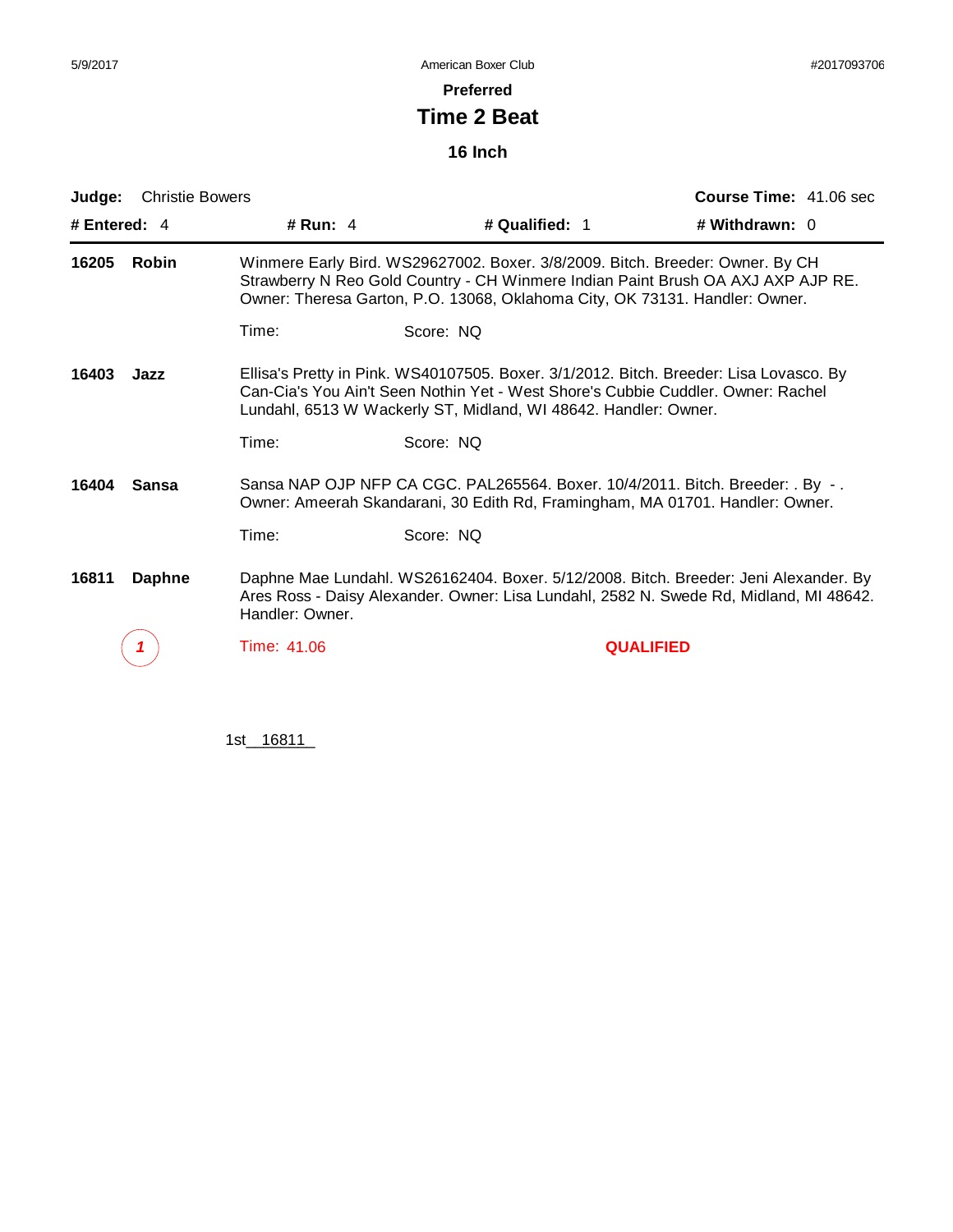**Preferred**

# **Time 2 Beat**

**20 Inch**

| Judge:       | <b>Christie Bowers</b> |                                         |                                                                              | Course Time: 38.43 sec                                                                                                                                                                                                                                                |
|--------------|------------------------|-----------------------------------------|------------------------------------------------------------------------------|-----------------------------------------------------------------------------------------------------------------------------------------------------------------------------------------------------------------------------------------------------------------------|
| # Entered: 7 |                        | # Run: 6                                | # Qualified: 1                                                               | # Withdrawn: 0                                                                                                                                                                                                                                                        |
| 20206        | <b>Bruno</b>           |                                         | Button, 531 Longview Drive, Antioch, IL 60002. Handler: Owner.               | Die Krieger Der Cinemas Sweet Sensation. WS51119501. Boxer. 7/19/2015. Dog. Breeder:<br>Brooke Lambert. By Cinema's Darkly Dreaming - Sinda Sweet Sensation. Owner: Nancy                                                                                             |
|              |                        | Time:                                   | Score: NQ                                                                    |                                                                                                                                                                                                                                                                       |
| 20405        | <b>Topaz</b>           | Handler: Lynn Cooch.                    |                                                                              | GCH Indigo's Wynning the Gold. WS34020403. Boxer. 5/28/2010. Bitch. Breeder: Lynn<br>Cooch & Diane Monson. By CH Storybook Page After Page - CH Indigo's The Luck Be A<br>Lady V Turo. Owner: Lynn Cooch and Diane Monson, 312 McCann Ave, Anoka, MN 55303.           |
|              |                        | Time:                                   | Score: NQ                                                                    |                                                                                                                                                                                                                                                                       |
| 20406        | Ted                    |                                         | Owner: Elisabeth Lonergan, 1465 Y Avenue, Ames, IA 50014. Handler: Owner.    | Xcellent Adventure von Bachbett NAJ NAP CGC. WS41461301. Boxer. 5/24/2012. Dog.<br>Breeder: Cathy & George Markos. By Adonis vom Grand Kevin - Eicke vom Silvertbach.                                                                                                 |
|              |                        | Time:                                   | Score: ABS                                                                   |                                                                                                                                                                                                                                                                       |
| 20827        | <b>Oscar</b>           |                                         | Button, 531 Longview Drive, Antioch, IL 60002. Handler: Owner.               | Caballero Vargas El Brujo NAP OJP NFP CGC. WS44460211. Boxer. 7/8/2013. Dog.<br>Breeder: Walter Vargas & Natalie Chaykina. By Sherlock - Miss Hudson. Owner: Nancy                                                                                                    |
|              |                        | Time: 38.43                             |                                                                              | <b>QUALIFIED</b>                                                                                                                                                                                                                                                      |
| 20829        | Whiskey                | Kenner, LA 70062. Handler: Susan Kelly. |                                                                              | CH Kelly's Time In A Bottle AX MXJ XF T2B RATO CGC. WS35741001. Boxer. 8/19/2010.<br>Dog. Breeder: Susan Kelly, Connie Back, Ike Liotto. By Shalsade's Handyman - CH Kelly's<br>In the Nick of Time. Owner: Susan Kelly and Connie Back, Ike Liotto, 201 Alliance St, |
|              |                        | Time:                                   | Score: NQ                                                                    |                                                                                                                                                                                                                                                                       |
| 20832        | Jim                    |                                         | Owner: Sandra Kistler, 214 Ranchview Dr, Vandalia, OH 45377. Handler: Owner. | TealCrest's Bucnuts on Fire. WS32322502. Boxer. 10/27/2009. Dog. Breeder: Jill Hootman<br>& Robin Kennedy. By CH TealCrest's Luck of the Irish - Miro-TealCrest's Whats Ur Name.                                                                                      |
|              |                        | Time:                                   | Score: NQ                                                                    |                                                                                                                                                                                                                                                                       |
| 20833        | Jet                    | Winnebago, IL 61088. Handler: Owner.    |                                                                              | Boxnen's Jet von Waldstat CDX BN RE MX MXB MXJ MJB AXP OJP. WS38247401.<br>Boxer. 7/22/2011. Dog. Breeder: Minna Nousianinen-Becher & Ann Flegel. By Boxmann<br>Star Trek - Caelon Du Champ'Des Legendes. Owner: Renee Fulcer, 10170 Dickenson Rd,                    |
|              |                        | Time:                                   | Score: NQ                                                                    |                                                                                                                                                                                                                                                                       |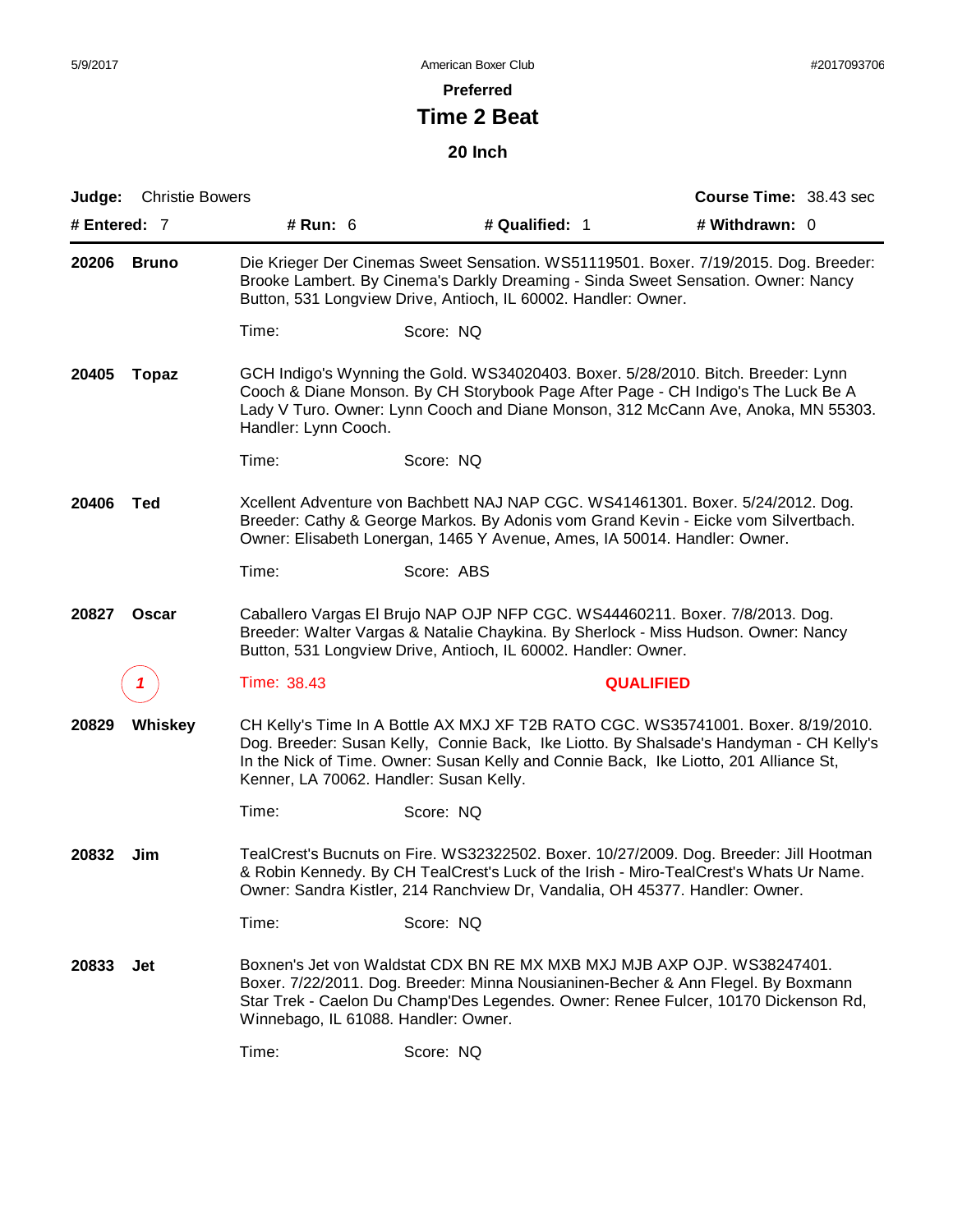# **Time 2 Beat**

1st\_20827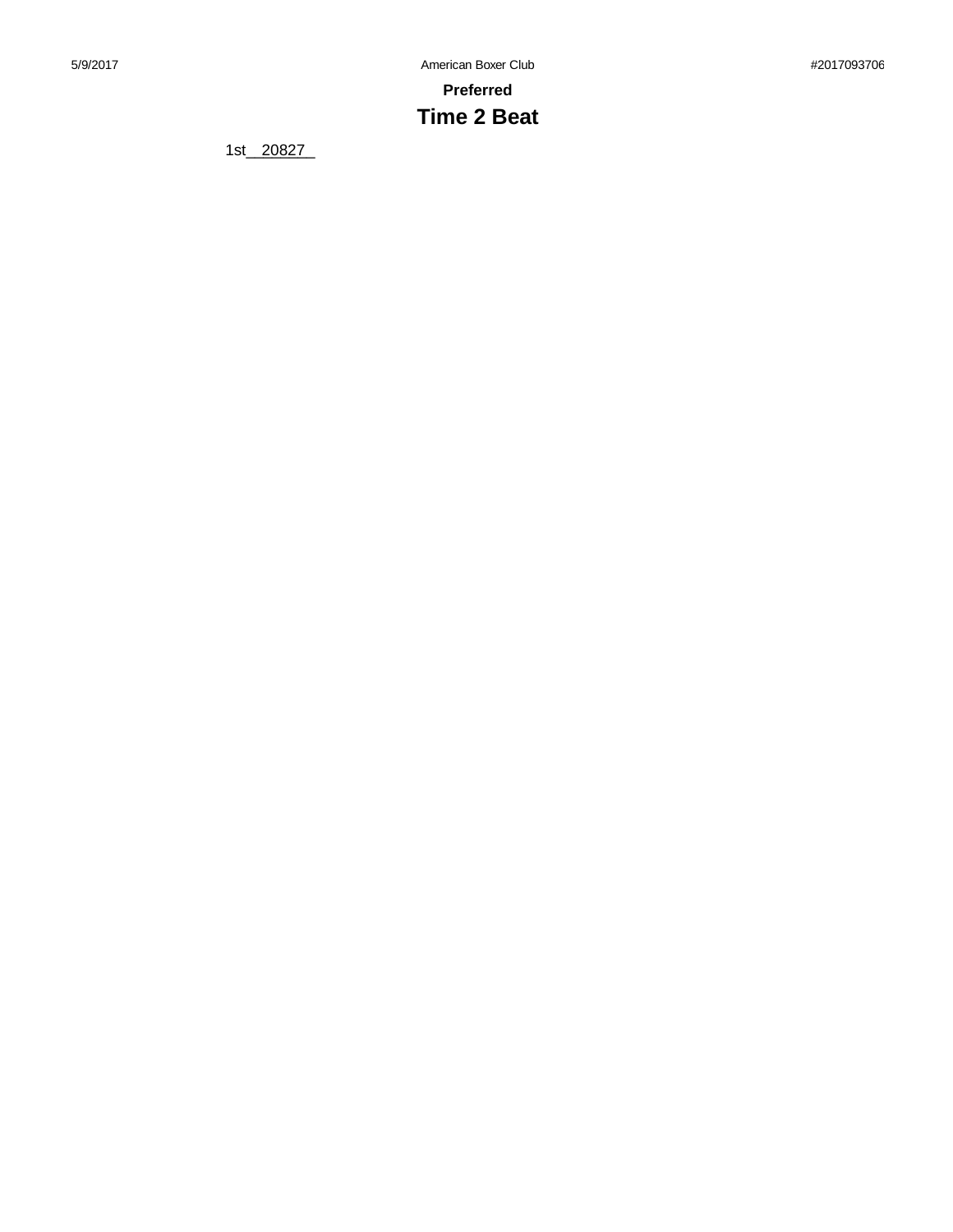**FAST**

**Novice B - 20 Inch**

| Judge:<br># Entered: $6$ | <b>Christie Bowers</b>  | # Run: 5                            |                                                                                                                                                | # Qualified: 4   | # Withdrawn: $0$                                                                                                                                                                                                                                                  |
|--------------------------|-------------------------|-------------------------------------|------------------------------------------------------------------------------------------------------------------------------------------------|------------------|-------------------------------------------------------------------------------------------------------------------------------------------------------------------------------------------------------------------------------------------------------------------|
| 20201                    | <b>Whoopie</b>          | 76227. Handler: Korinne Vanderpool. |                                                                                                                                                |                  | GCH Cpunch N Regal's Moon Pie. WS49203801. Boxer. 8/31/2014. Bitch. Breeder: B.<br>Pope, M. Miles, D. Vickers. By Ronin Plainly Wrapped - CH Counterpunchs Lucid Dream.<br>Owner: Korinne Vanderpool and Darlene Vickers, 9160 Fishtrap Rd, Cross Roads, TX       |
|                          |                         | Time:                               | Score: NQ                                                                                                                                      |                  |                                                                                                                                                                                                                                                                   |
| 20403                    | <b>Bristol</b>          |                                     | Rd, N. Chesterfield, VA 23235. Handler: Owner.                                                                                                 |                  | Westpaw's Rebel Without A Cause Bristol of Bon Air NA OAJ. WS23594105. Boxer.<br>10/6/2007. Bitch. Breeder: Jennifer West & Barry Hendley. By CH Jubar's Rebel Tank of<br>West Paw - Jubar Southpaw's Gonna Fly Now. Owner: Jennifer L. Thomas, 8212 Jahnke       |
|                          |                         | Time:                               | Score: ABS                                                                                                                                     |                  |                                                                                                                                                                                                                                                                   |
| 20603                    | Izzy                    | Owner.                              |                                                                                                                                                |                  | Indigo's Wynning Iz Ez CDX GN RE NA NAJ CA. WS34020401. Boxer. 5/28/2010. Bitch.<br>Breeder: Dinae Monson & Lynn M Cooch. By CH Storybook Page After Page - Indigo's Luck<br>be A Lady VTuro. Owner: Shirley Williams, PO Box 789, Fort Smith, AR 72902. Handler: |
|                          |                         | Time: 23.82                         | Score: 56                                                                                                                                      | <b>QUALIFIED</b> |                                                                                                                                                                                                                                                                   |
| 20810                    | <b>Brice</b>            |                                     | 5300 Pontiac Drive, Fairview Heights, IL 62208-3521. Handler: Jill Hootman.                                                                    |                  | Tealcrest's Beck and Call UDX MX MXJ RN. WS40917801. Boxer. 3/12/2012. Bitch.<br>Breeder: Jill Hootman & Robin Kennedy. By CH Tealcrest's Luck of the Irish CD RA OA<br>OAJ CA - Miro-Tealcrests What's UR Name RN CA. Owner: Mary Nee and Jill Hootman,          |
|                          | 7                       | Time: 32.07                         | Score: 67                                                                                                                                      | <b>QUALIFIED</b> |                                                                                                                                                                                                                                                                   |
| 20818                    | <b>Sprite</b>           |                                     | Thompson, 1858 Curtis Bridge Rd NE, North Liberty, IA 52317. Handler: Owner.                                                                   |                  | CH DebLyn's Peprhl Wicked CD BN RE OA OAJ CGC. WS45881505. Boxer. 12/2/2013.<br>Bitch. Breeder: Deb & Caitlyn Owens and Sue Ann Thompson. By CH Storybook Page After<br>Page - CH Peprhl Life's A Dance with DebLyn VCD2 RE OA OAJ HT PT. Owner: Sue Ann          |
|                          | $\overline{\mathbf{2}}$ | Time: 23.43                         | Score: 60                                                                                                                                      | <b>QUALIFIED</b> |                                                                                                                                                                                                                                                                   |
| 20819                    | <b>KizzE</b>            |                                     | 10/14/2010. Bitch. Breeder: Tracy Hendrickson, Rhoda Goselin-Brouillette. By CH<br>Riverwood Ave, West Fork, AR 72774. Handler: Robin Vaughan. |                  | Sunchase's Smack Me Black CDX RE BN GN AX AXJCAA DN. WS35563702. Boxer.<br>Breezewoods Lord of Wystmont CDX RE - Sunchases Little Black Dress UDX OM1 RA AX<br>AXJ. Owner: Robin Vaughan and Tracy Hendrickson & Rhoda Goselin-Brouillette, 24                    |
|                          | 3                       | Time: 21.53                         | Score: 56                                                                                                                                      | <b>QUALIFIED</b> |                                                                                                                                                                                                                                                                   |
|                          |                         |                                     |                                                                                                                                                |                  |                                                                                                                                                                                                                                                                   |

1st\_20810 2nd\_20818 3rd\_20819 4th\_20603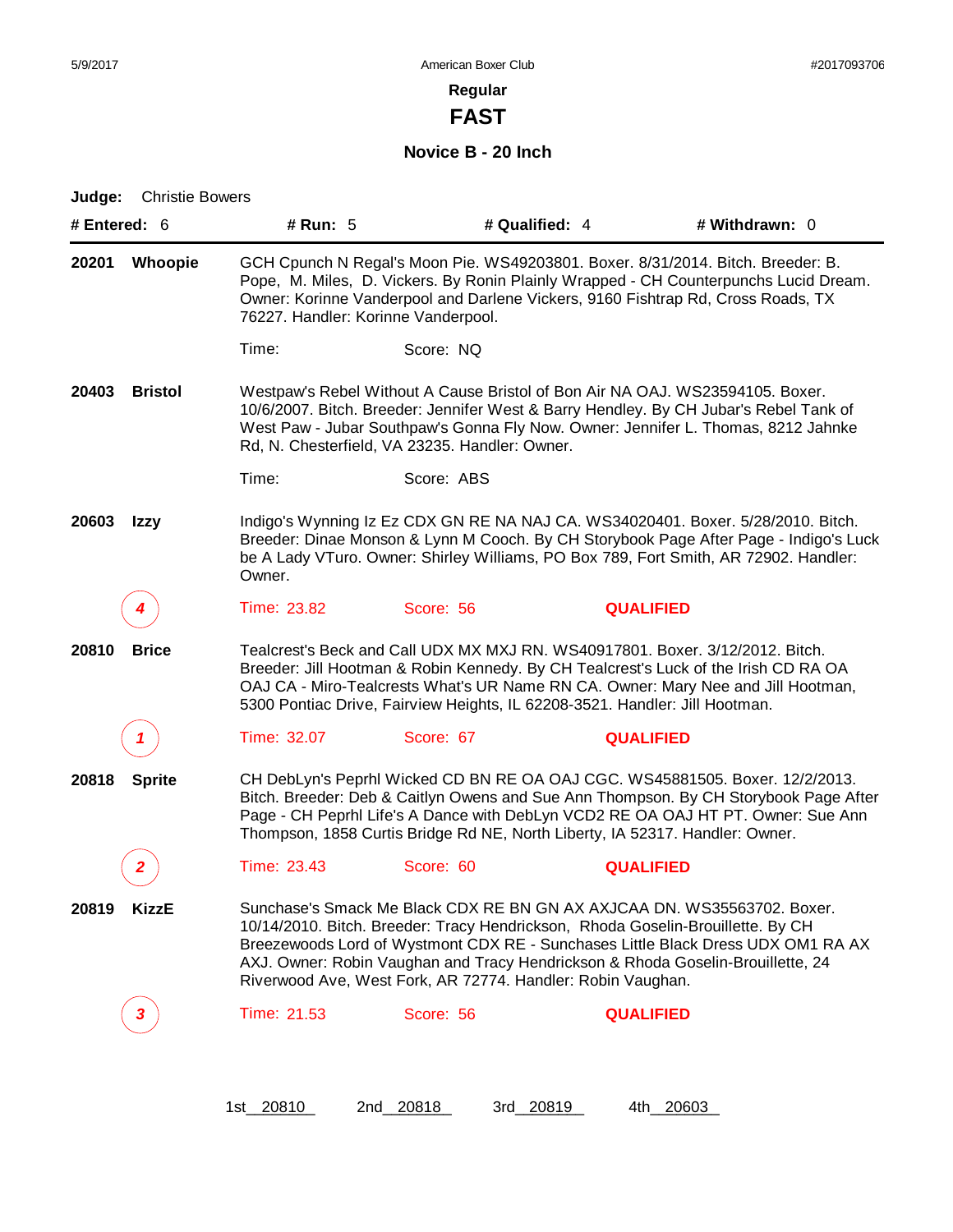**Regular FAST**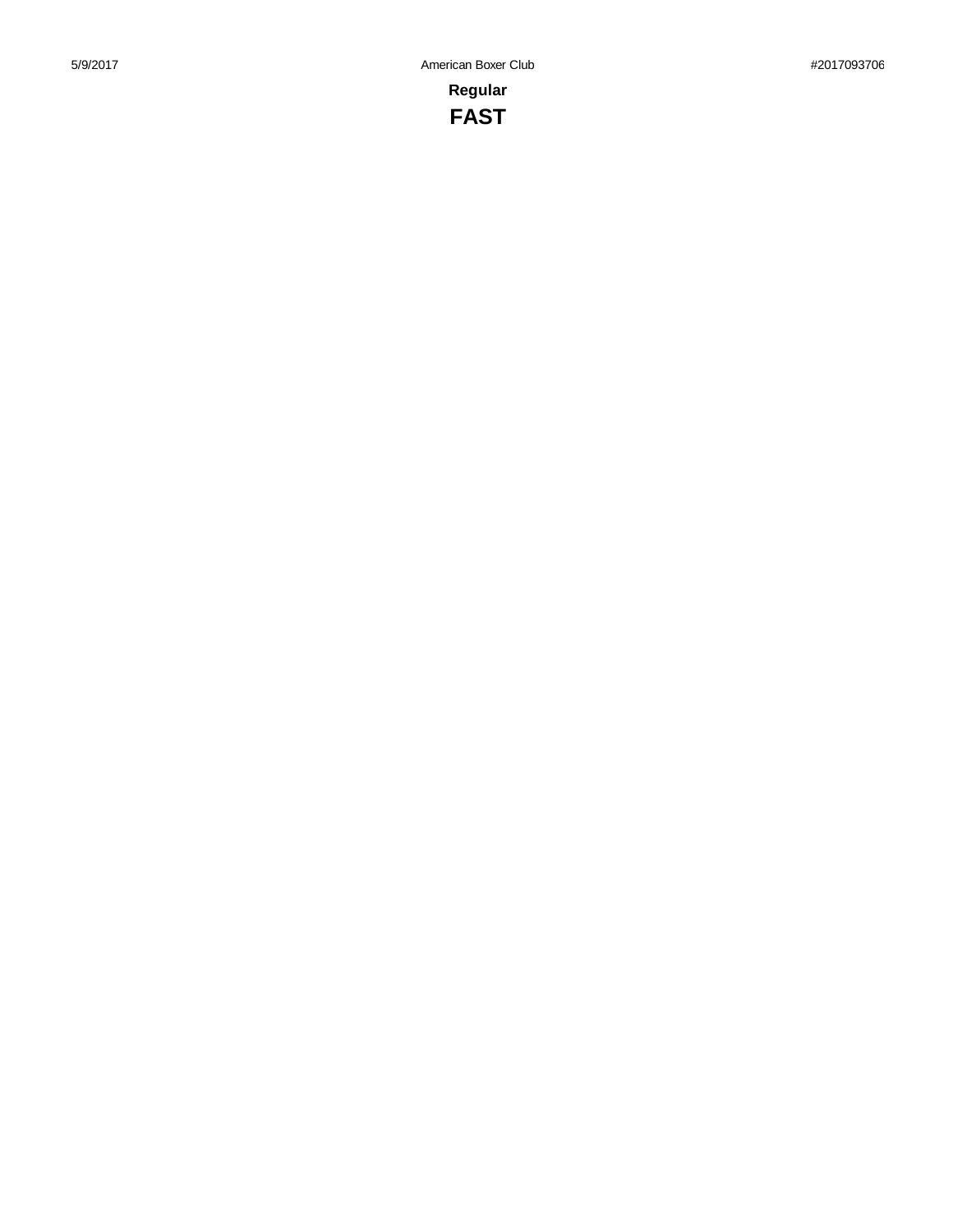**FAST**

**Novice B - 24 Inch**

| Judge:       | <b>Christie Bowers</b> |                                  |                                                                                                                                                                                                                                                              |                  |                                                                                                                                                                                                                                                                       |  |
|--------------|------------------------|----------------------------------|--------------------------------------------------------------------------------------------------------------------------------------------------------------------------------------------------------------------------------------------------------------|------------------|-----------------------------------------------------------------------------------------------------------------------------------------------------------------------------------------------------------------------------------------------------------------------|--|
| # Entered: 7 |                        | # Run: 7                         | # Qualified: 3                                                                                                                                                                                                                                               |                  | # Withdrawn: 0                                                                                                                                                                                                                                                        |  |
| 24202        | <b>Jeannie</b>         | Handler: Tayla Shoultz.          |                                                                                                                                                                                                                                                              |                  | CinnRhee's Run for the Roses. WS43801901. Boxer. 8/13/2012. Bitch. Breeder: Medley<br>Small. By CinnRhee's Shoot EM UP - Heartacre's CinnRhee of Kadenza. Owner: Denise<br>Snyder and Medley Small & Brenda Vrooman, 13467 E State Rd 160, Henryville, IN 47128.      |  |
|              |                        | Time:                            | Score: NQ                                                                                                                                                                                                                                                    |                  |                                                                                                                                                                                                                                                                       |  |
| 24204        | <b>Brando</b>          |                                  | 1556 Robert Young Rd, Starksboro, VT 05487. Handler: Owner.                                                                                                                                                                                                  |                  | Pheasant Hollow's Offer You Can't Refuse. WS49355804. Boxer. 7/5/2014. Dog. Breeder:<br>Kerry Jones, Allison Jones, Barbara Grizlo, Michael Hidlebrand. By GCH Irondale's Look<br>At Me Now - CH Pheasant Hollow's Keys to My Car-Ma NA NAJ. Owner: Nina A.B. Daniel, |  |
|              | 2                      | Time: 30.84                      | Score: 54                                                                                                                                                                                                                                                    | <b>QUALIFIED</b> |                                                                                                                                                                                                                                                                       |  |
| 24205        | Rebel                  |                                  | Lemko N' Salgray's River City Rebel Yell BN. WS45874802. Boxer. 10/21/2013. Dog.                                                                                                                                                                             |                  | Breeder: Jessica Kozel & Jane Hamilburg-Guy. By Shadow's Nairobi - Lemko's Euro Star.<br>Owner: Jennifer L. Thomas, 8212 Jahnke Rd, N. Chesterfield, VA 23235. Handler: Owner.                                                                                        |  |
|              |                        | Time:                            | Score: NQ                                                                                                                                                                                                                                                    |                  |                                                                                                                                                                                                                                                                       |  |
| 24207        | <b>SooiE</b>           |                                  |                                                                                                                                                                                                                                                              |                  | Dixie's Lil' Sweetheart RN. WS49433901. Boxer. 2/9/2015. Bitch. Breeder: Robin Vaughan.<br>By CH Breho No Holding Back CDX GN RA CAA - Dixe's South'rn Sunshine CD BN RA<br>CAA. Owner: Robin Vaughan, 24 Riverwood Ave, West Fork, AR 72774. Handler: Owner.         |  |
|              |                        | Time:                            | Score: NQ                                                                                                                                                                                                                                                    |                  |                                                                                                                                                                                                                                                                       |  |
| 24208        | Sam                    | Smith, AR 72902. Handler: Owner. | Sunchase's Man in Black CDX BN GN RE NAJ CA DN. WS35563704. Boxer. 10/14/2010.<br>Dog. Breeder: Tracy Hendrickson & Rhoda Goselin Brouillette. By Breezewoods Lord of<br>Wystmont - Sunchase's Little Black Dress. Owner: Shirley Williams, PO Box 789, Fort |                  |                                                                                                                                                                                                                                                                       |  |
|              |                        | Time: 28.99                      | Score: 56                                                                                                                                                                                                                                                    | <b>QUALIFIED</b> |                                                                                                                                                                                                                                                                       |  |
| 24601        | <b>Stratton</b>        | Handler: Ellen M. Gruber.        | Dog. Breeder: H Medley Small. By Cinnrhee's Shoot Em Up - Heartacres Cinnrhee of                                                                                                                                                                             |                  | Cinnarhee's By A Nose CD BN RA OA OAJ NAP NJP. WS43801902. Boxer. 6/13/2012.<br>Kadenza. Owner: Ellen M. Gruber and H Medley Small, 227 Morris Dr, Niles, MI 49120.                                                                                                   |  |
|              | 3                      | Time: 35.87                      | Score: 51                                                                                                                                                                                                                                                    | <b>QUALIFIED</b> |                                                                                                                                                                                                                                                                       |  |
| 24810        | <b>Rock</b>            |                                  | St Paris, OH 43072. Handler: Leta McCulla.                                                                                                                                                                                                                   |                  | GC-Schmidt's One Foundation at Lemac. WS45750302. Boxer. 11/22/2013. Dog. Breeder: .<br>By -. Owner: Leta McCulla and Julie Schmidt, Glen & Cindy Yaeger, 110 N Heck Hill Rd,                                                                                         |  |

Time: Score: NQ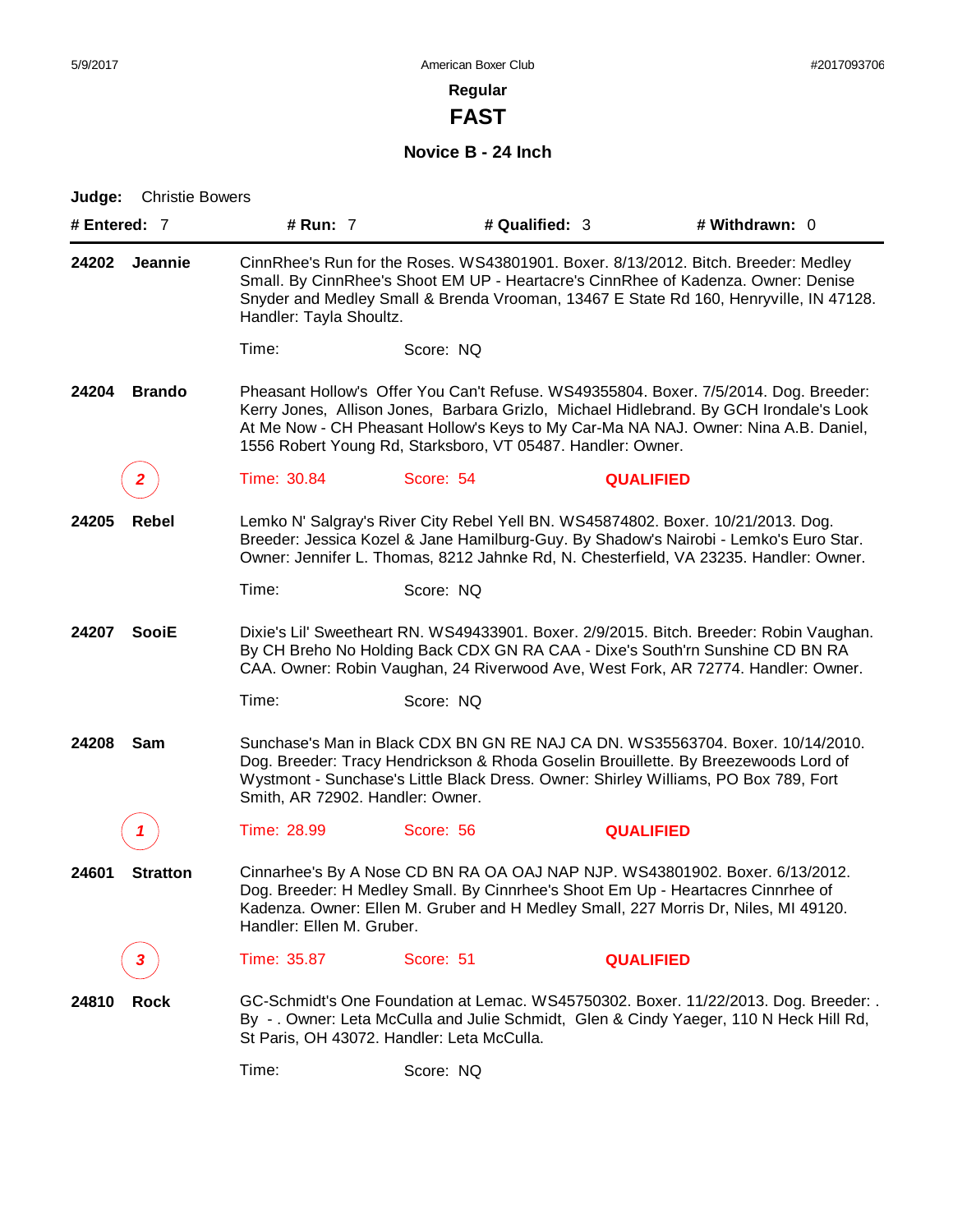**Regular**

# **FAST**

1st\_24208 2nd\_24204 3rd\_24601 4th\_\_\_\_\_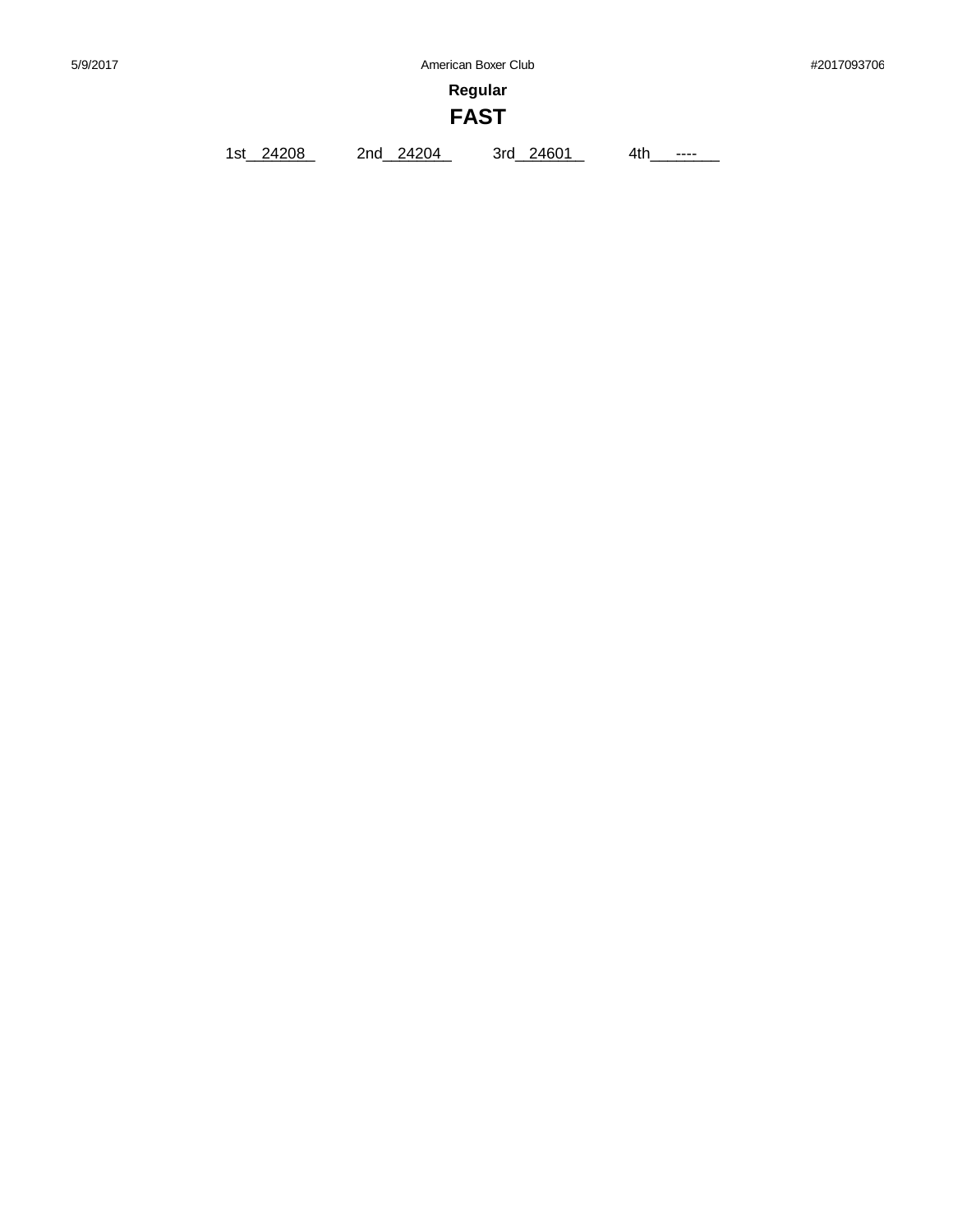**FAST**

# **Open - 20 Inch**

| # Entered: 4 |              | # Run: 4               |                                                                        | # Qualified: 2   | # Withdrawn: 0                                                                                                                                                                                                                                                    |
|--------------|--------------|------------------------|------------------------------------------------------------------------|------------------|-------------------------------------------------------------------------------------------------------------------------------------------------------------------------------------------------------------------------------------------------------------------|
| 20604        | <b>Emmie</b> | Handler: Owner.        |                                                                        |                  | GCH Regal's Midnight Madness OA OAJ CA. WS35958303. Boxer. 11/19/2010. Bitch.<br>Breeder: Korinne Vanderpool. By CH Pearlisle Standing-O for Bix-L SOM - CH Regal's Rot<br>Ten Miss Van Pelt. Owner: Korinne Vanderpool, 9160 Fishtrap Rd, Cross Roads, TX 76227. |
|              |              | Time:                  | Score: NQ                                                              |                  |                                                                                                                                                                                                                                                                   |
| 20605        | <b>Addie</b> | 61107. Handler: Owner. |                                                                        |                  | My Sweet Adeline CD RN NA NAJ NF. PAL257783. Boxer. 12/27/2010. Bitch. Breeder:<br>Unknown. By Unknown - Unknown. Owner: Janis Foor, 1931 Wisteria Rd, Rockford, IL                                                                                               |
|              | 2            | Time: 36.98            | Score: 58                                                              | <b>QUALIFIED</b> |                                                                                                                                                                                                                                                                   |
| 20606        | <b>Thor</b>  | Handler: Owner.        |                                                                        |                  | Venician's A & Valley's Fire Storm of Bold Knight CD BN RA OA NAJ NF. WS43887405.<br>Boxer. 1/16/2013. Dog. Breeder: Janice Solas. By Valley's Bold Knight - Valley N RNB<br>Honor Our Heroes. Owner: Barbara Palmer, 3618 La MAncha Drive, Janesville, WI 53546. |
|              |              | Time:                  | Score: NO                                                              |                  |                                                                                                                                                                                                                                                                   |
| 20607        | Cozette      |                        | Stuckey, 8921 Camille Ct, River Ridge, LA 70123. Handler: Susan Kelly. |                  | Terdan Goin Topless at Codack CD BN RE NA OAJ CAX BCAT RATO. WS30140701.<br>Boxer. 4/23/2009. Bitch. Breeder: Danny Phillips & Terri Phillips & Darlene Vickers. By CH<br>Breho I Bee Shinin - Terdan & Darvicks Perfect Storm. Owner: Connie Back and Brenda     |
|              |              | Time: 24.55            | Score: 73                                                              | <b>QUALIFIED</b> |                                                                                                                                                                                                                                                                   |
|              |              | 1st 20607              | 2nd 20605<br>3rd                                                       | 4th              |                                                                                                                                                                                                                                                                   |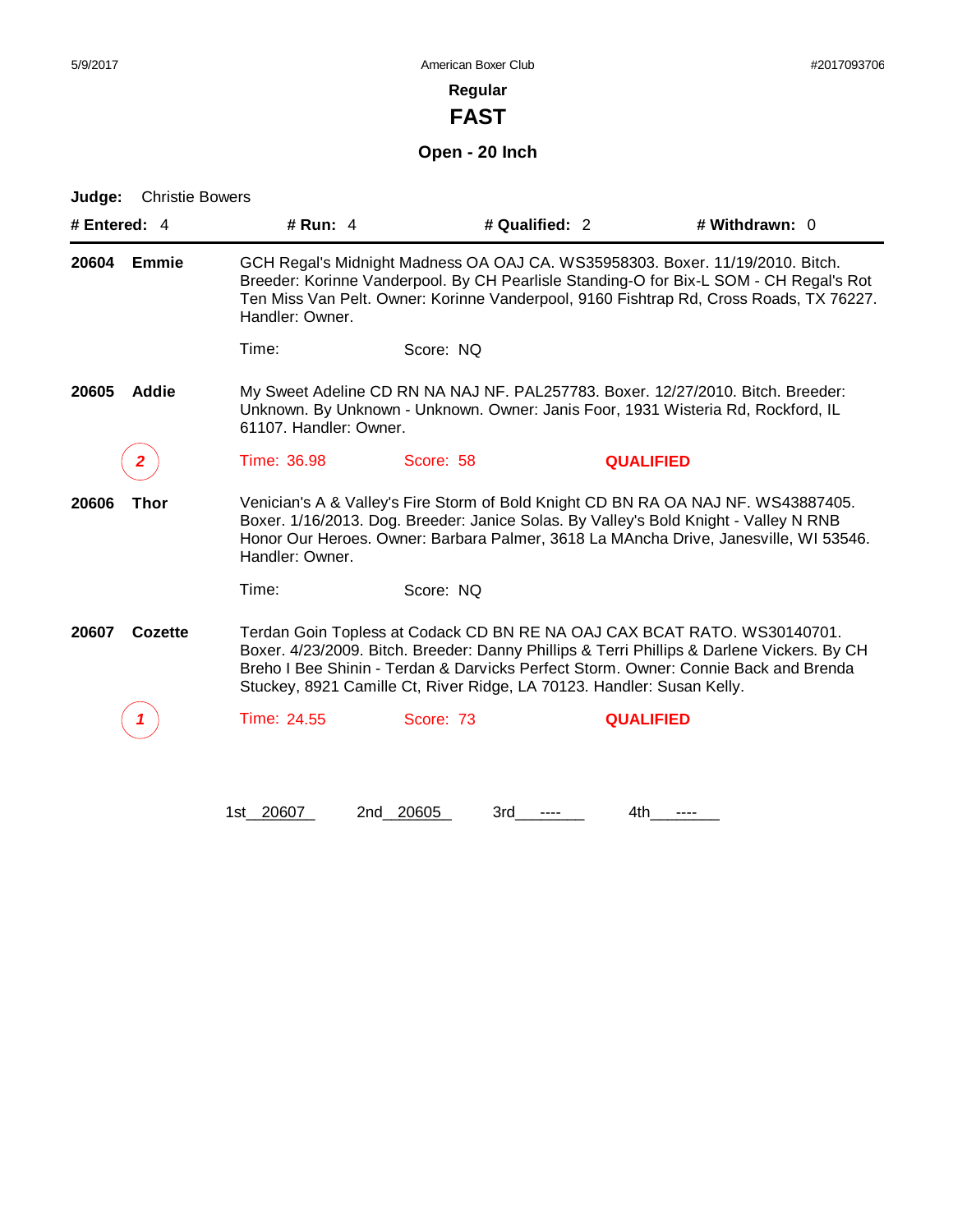# **FAST**

# **Open - 24 Inch**

| <b>Christie Bowers</b><br>Judge: |                                                                                                                                                                                                                         |                                                            |                |                                                                                                                                                                                                                                                                                                                                     |
|----------------------------------|-------------------------------------------------------------------------------------------------------------------------------------------------------------------------------------------------------------------------|------------------------------------------------------------|----------------|-------------------------------------------------------------------------------------------------------------------------------------------------------------------------------------------------------------------------------------------------------------------------------------------------------------------------------------|
| # Entered: $2$                   | # Run: $2$                                                                                                                                                                                                              |                                                            | # Qualified: 1 | # Withdrawn: 0                                                                                                                                                                                                                                                                                                                      |
| <b>Jack Daniel</b><br>24803      |                                                                                                                                                                                                                         | Young Rd, Starksboro, VT 05487. Handler: Nina A.B. Daniel. |                | Pheasant Hollow's Jack Daniel CD RN AX AXJ MXP5 MJP5 MXPS MJPS XFP T2BP<br>CGCA. WS38474908. Boxer. 7/20/2011. Dog. Breeder: Kerry Jones, Robert Detoro,<br>Allison Jones, Patricia Detoro. By CH Pheasant Hollow's ASUREBET - CH Pheasant<br>Hollow's Hot Dam Here I Am. Owner: Nina A.B. Daniel and Truman W. Daniel, 1556 Robert |
|                                  | Time:                                                                                                                                                                                                                   | Score: NQ                                                  |                |                                                                                                                                                                                                                                                                                                                                     |
| 24808<br>Tommy                   | Boxnen's Overdrive. WS48715207. Boxer. 10/24/2014. Dog. Breeder: Minna Nousiainen-<br>Becher. By B-Tanoni Vipera Box - Boxnen's Jwoww. Owner: Renee Fulcer, 10170<br>Dickenson Rd, Winnebago, IL 61088. Handler: Owner. |                                                            |                |                                                                                                                                                                                                                                                                                                                                     |
|                                  | Time: 24.00                                                                                                                                                                                                             | Score: 68                                                  |                | <b>QUALIFIED</b>                                                                                                                                                                                                                                                                                                                    |
|                                  |                                                                                                                                                                                                                         |                                                            |                |                                                                                                                                                                                                                                                                                                                                     |
|                                  | 1st 24808                                                                                                                                                                                                               | 3rd<br>2nd                                                 | 4th.           |                                                                                                                                                                                                                                                                                                                                     |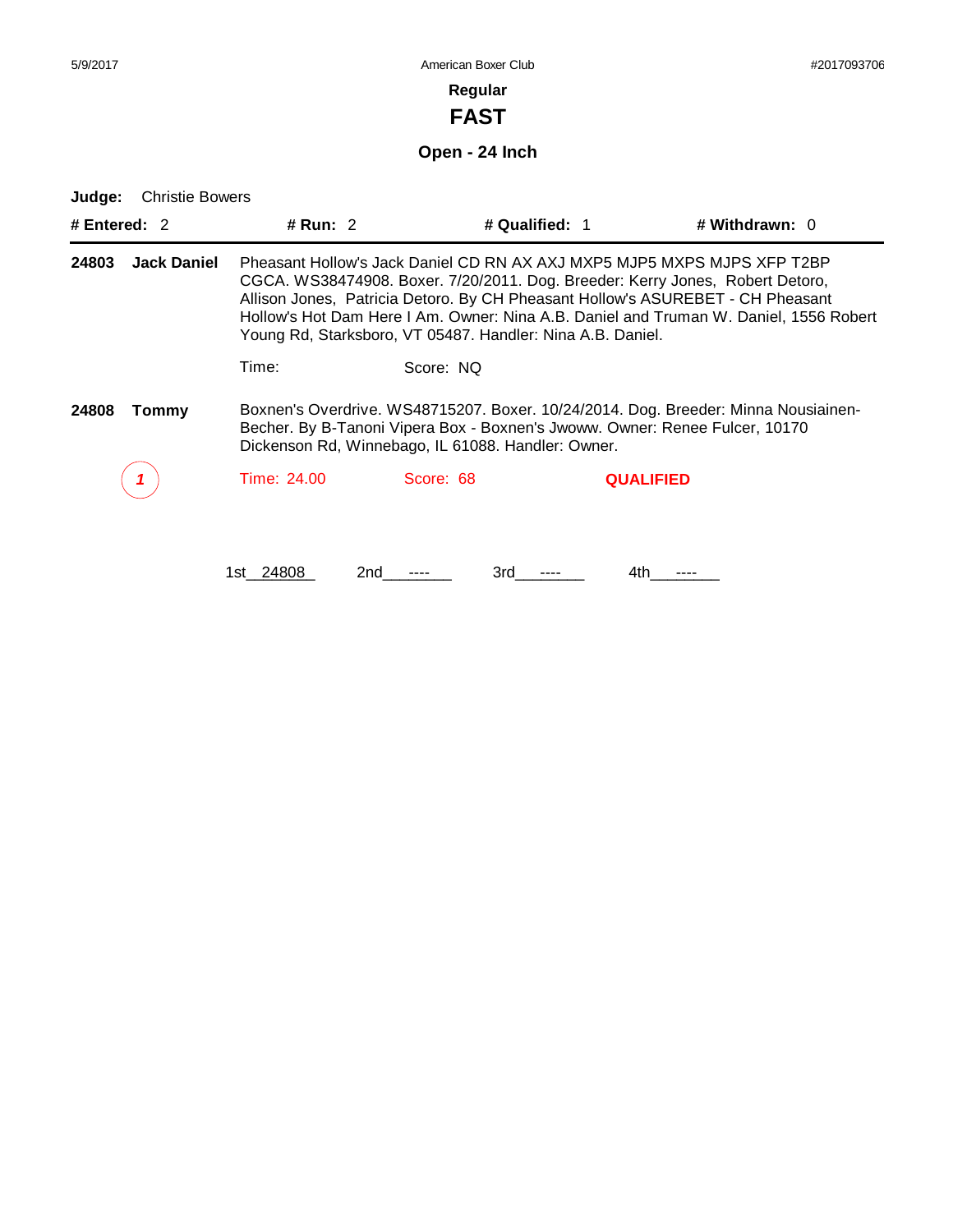**FAST**

# **Excellent - 20 Inch**

| # Entered: 4                                                                                                                                                                                                                                                                                                                                     | # Run: $4$                                                                                                                                                                                                                                                |                                                                           | # Qualified: 2<br># Withdrawn: 0 |                                                                                                                                                                                                                                                          |  |  |
|--------------------------------------------------------------------------------------------------------------------------------------------------------------------------------------------------------------------------------------------------------------------------------------------------------------------------------------------------|-----------------------------------------------------------------------------------------------------------------------------------------------------------------------------------------------------------------------------------------------------------|---------------------------------------------------------------------------|----------------------------------|----------------------------------------------------------------------------------------------------------------------------------------------------------------------------------------------------------------------------------------------------------|--|--|
| 20404<br>Dora                                                                                                                                                                                                                                                                                                                                    | Ellisa's Adorable by Design. WS47771604. Boxer. 8/10/2014. Bitch. Breeder: Lisa Lovasco.<br>By Cab-Cia's You Ain't Seen Nothin Yet - Ellisa's What Goes Around Comes Around.<br>Owner: Lisa Lundahl, 2582 N. Swede Rd, Midland, MI 48642. Handler: Owner. |                                                                           |                                  |                                                                                                                                                                                                                                                          |  |  |
| 2                                                                                                                                                                                                                                                                                                                                                | Time: 23.55                                                                                                                                                                                                                                               | Score: 73                                                                 | <b>QUALIFIED</b>                 |                                                                                                                                                                                                                                                          |  |  |
| CH Ruby Glen's Made of Honor At Kelly OA AXJ NF CAA RATM CGC. WS38006301.<br><b>Maddie</b><br>20601<br>Boxer. 5/6/2011. Bitch. Breeder: Susan Kelly, Cheryl Matlock DVM, Chris Downs, Lise<br>Chaplin. By Shalsade's Handyman SOM - CH Parasol Moonwind Halleujah DOM. Owner:<br>Susan Kelly, 201 Alliance St, Kenner, LA 70062. Handler: Owner. |                                                                                                                                                                                                                                                           |                                                                           |                                  |                                                                                                                                                                                                                                                          |  |  |
|                                                                                                                                                                                                                                                                                                                                                  | Time:                                                                                                                                                                                                                                                     | Score: NQ                                                                 |                                  |                                                                                                                                                                                                                                                          |  |  |
| CopperMyst Bring Back the Magic MX MXJ OF CAX CGC. WS34770904. Boxer.<br>20811<br>Carly<br>7/26/2010. Bitch. Breeder: Margaret Magoffin & Donna Schaefer. By CH Belco's<br>Coppertone RN - DC's Little Miss Magic OA AXJ OF CA. Owner: Margaret Magoffin, 15<br>Hillrise Dr, Penfield, NY 14526. Handler: Owner.                                 |                                                                                                                                                                                                                                                           |                                                                           |                                  |                                                                                                                                                                                                                                                          |  |  |
|                                                                                                                                                                                                                                                                                                                                                  | Time:                                                                                                                                                                                                                                                     | Score: NQ                                                                 |                                  |                                                                                                                                                                                                                                                          |  |  |
| Karma<br>20823                                                                                                                                                                                                                                                                                                                                   |                                                                                                                                                                                                                                                           | Owner: Lisa Lundahl, 2582 N. Swede Rd, Midland, MI 48642. Handler: Owner. |                                  | Ellisa's What Goes Around Comes Around, WS40107508, Boxer, 3/1/2012, Bitch, Breeder:<br>Lisa Lovasco, Karen Mott, Gladys Kanwischer. By GCH Can-Cia's You Ain't Seen Nothin'<br>Yet AX AXJ PAX MXP3 MJP3 MXPB MJPB NF XFP - West Shore's Cobbie Cuddler. |  |  |
|                                                                                                                                                                                                                                                                                                                                                  | Time: 23.42                                                                                                                                                                                                                                               | Score: 73                                                                 | <b>QUALIFIED</b>                 |                                                                                                                                                                                                                                                          |  |  |
|                                                                                                                                                                                                                                                                                                                                                  | 1st_20823                                                                                                                                                                                                                                                 | 2nd 20404<br>3rd                                                          | 4th.                             |                                                                                                                                                                                                                                                          |  |  |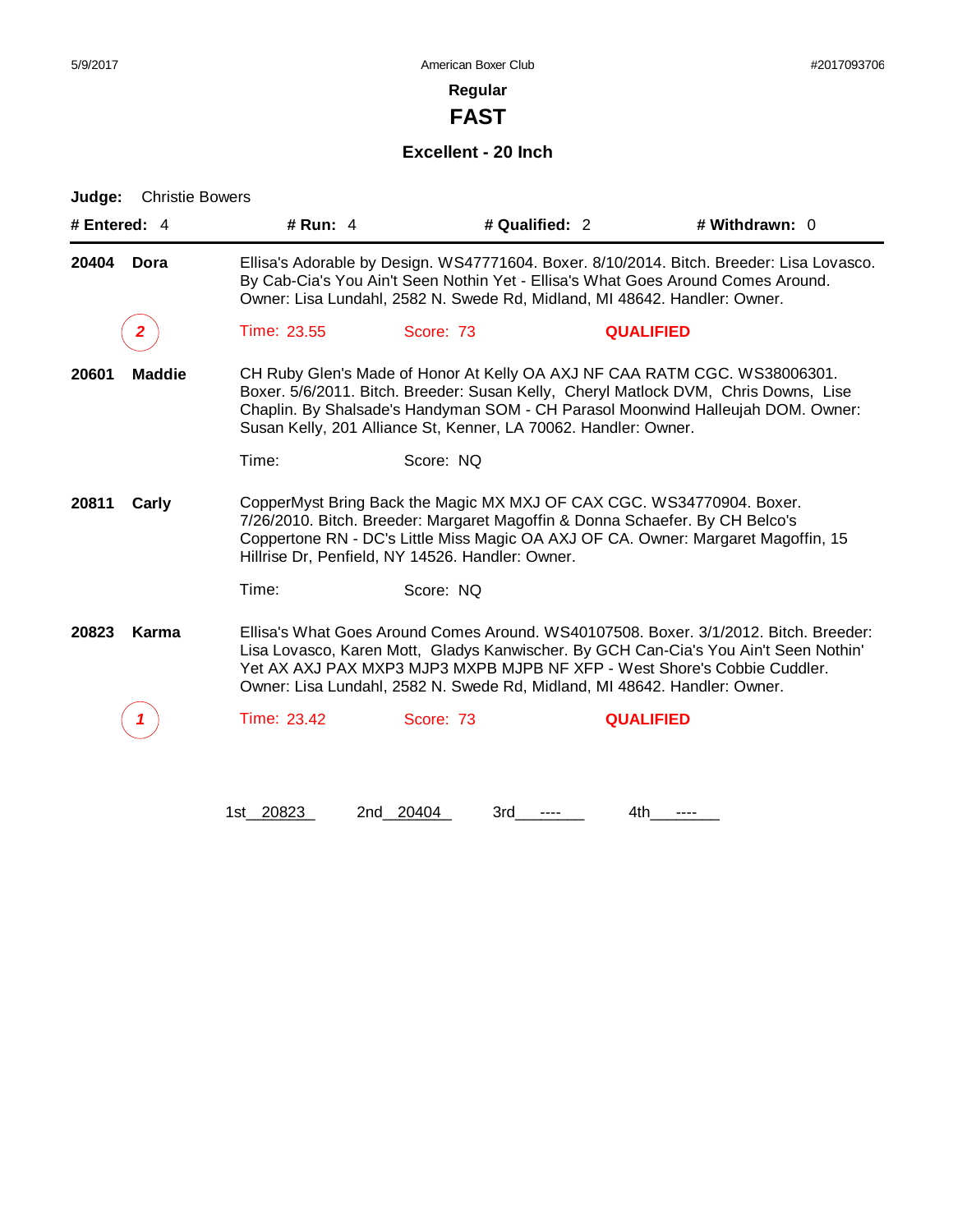**FAST**

**Master - 20 Inch**

| # Entered: 3             | # Run: 3                          |                                               | # Qualified: 3   | # Withdrawn: 0                                                                                                                                                                                                                                                             |
|--------------------------|-----------------------------------|-----------------------------------------------|------------------|----------------------------------------------------------------------------------------------------------------------------------------------------------------------------------------------------------------------------------------------------------------------------|
| 20803<br><b>Violet</b>   |                                   | Swede Rd, Midland, MI 48642. Handler: Owner.  |                  | Violet Sophies Karmen. WS35351503. Boxer. 9/19/2010. Bitch. Breeder: Rachel Lundahl.<br>By Schmidts Moose A Moose - Sophie Karmen Electra. Owner: Lisa Lundahl, 2582 N.                                                                                                    |
| 3                        | Time: 25.67                       | Score: 73                                     | <b>QUALIFIED</b> |                                                                                                                                                                                                                                                                            |
| 20806<br><b>Sparkles</b> | PA 18088. Handler: Robyn Ginther. |                                               |                  | Venecian's A Valley's Knight of Fire RN MX MXJ T2B XF. WS43887403. Boxer. 1/16/2013.<br>Bitch. Breeder: Janice Solas. By Valley's Bold Knight RE MX MXJ OF - RnB and Valley's<br>Honor Our Heroes. Owner: Robyn Ginther and Rose Right, 4764 Steven Lane, Walnutport,      |
|                          | Time: 33.97                       | Score: 76                                     | <b>QUALIFIED</b> |                                                                                                                                                                                                                                                                            |
| 20814<br>Leia            |                                   | CR 239, Georgetown, TX 78633. Handler: Owner. |                  | Rocket N' Focal Point's Written in the Stars CD AX AXJ AF. WS41415505. Boxer. 7/2/2012.<br>Bitch. Breeder: Jennifer Hitt, Carolyn Jowell & Kerry Rodgers. By CH Lemke Shootin' Star<br>at Rocket CD RA MX MXJ XF - Rocket's Walk 'N the Clouds. Owner: Kerry Rodgers, 4101 |
| 2                        | Time: 24.50                       | Score: 75                                     | <b>QUALIFIED</b> |                                                                                                                                                                                                                                                                            |
|                          | 1st 20806                         | 2nd 20814                                     | 3rd 20803<br>4th |                                                                                                                                                                                                                                                                            |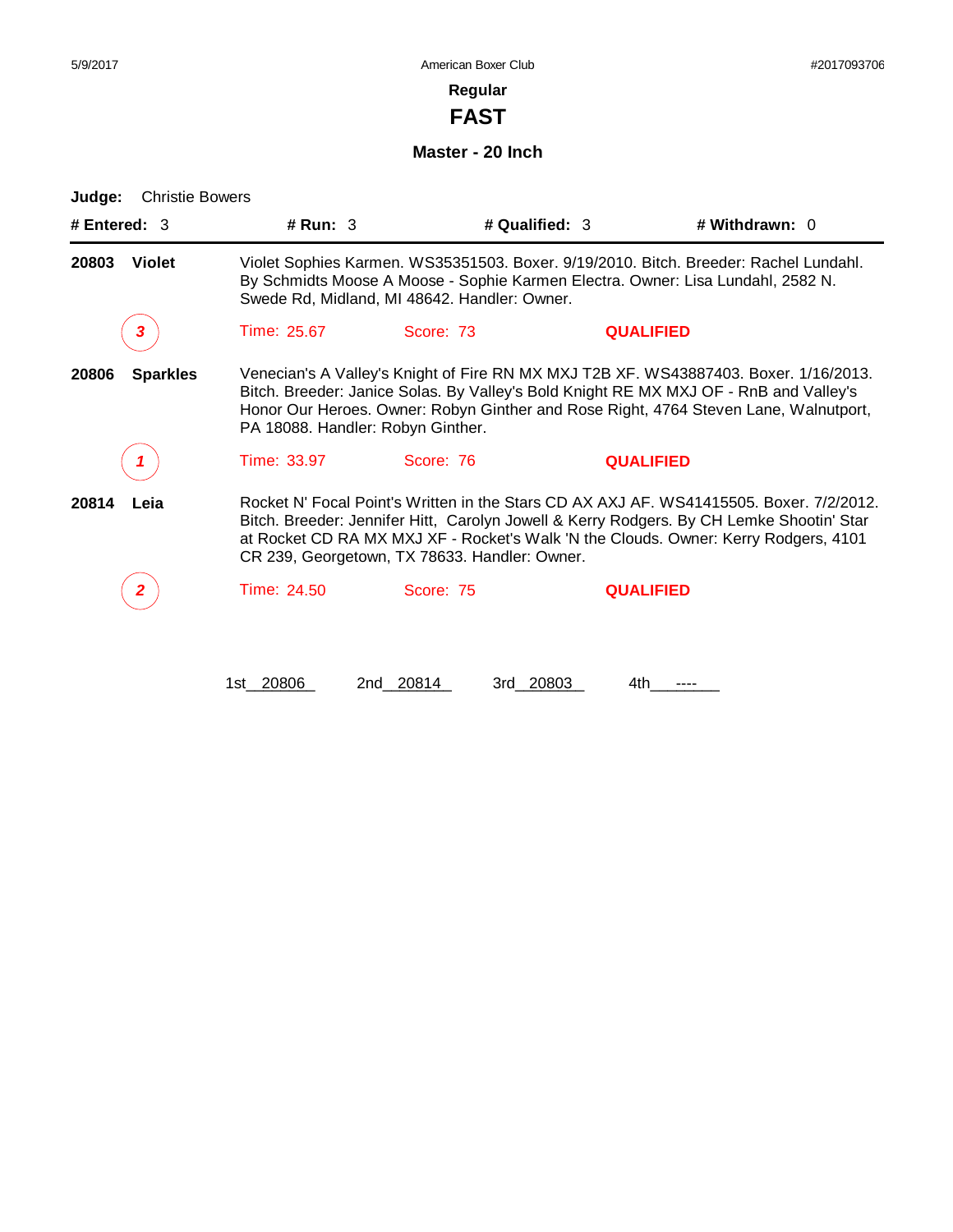**FAST**

**Master - 24 Inch**

| # Entered: 4          | # Run: 4                         |                                                                                                                                                                                                                               | # Qualified: 3   | # Withdrawn: 0                                                                                                                                                                                                                                        |  |  |
|-----------------------|----------------------------------|-------------------------------------------------------------------------------------------------------------------------------------------------------------------------------------------------------------------------------|------------------|-------------------------------------------------------------------------------------------------------------------------------------------------------------------------------------------------------------------------------------------------------|--|--|
| <b>Saber</b><br>24801 |                                  | Xcalibur Von Bachbett. WS41461305. Boxer. 5/24/2012. Dog. Breeder: Cathy & George<br>Markos. By Adonis Vom Grand Kevch - Icke Vom Silvertbach. Owner: Jan Blevins, 1006<br>Oxfordshire, Carrollton, TX 75007. Handler: Owner. |                  |                                                                                                                                                                                                                                                       |  |  |
|                       | Time:                            | Score: NQ                                                                                                                                                                                                                     |                  |                                                                                                                                                                                                                                                       |  |  |
| 24806<br><b>Shane</b> | 70458. Handler: Owner.           |                                                                                                                                                                                                                               |                  | CH Sherwood Shananigans RN MX MXJ MXF. WS38244301. Boxer. 6/16/2011. Dog.<br>Breeder: Colleen Fleury. By CH Rockett's Red Glare - GCH MACH Windwood's Daring Soul<br>of Sherwood CD RE MX MXJ XF. Owner: Colleen Fleury, 37589 Gayoso ST, Slidell, LA |  |  |
|                       | Time: 25.39                      | Score: 75                                                                                                                                                                                                                     | <b>QUALIFIED</b> |                                                                                                                                                                                                                                                       |  |  |
| 24813<br><b>Brie</b>  | <b>Owner: Patrick LaFond and</b> | Brie. PAL261556. Boxer. 6/25/2011. Dog. Breeder: Carie L. Basler. By Brodie - Hopper.<br>Marine LaFond, 1319 Snapdragon Ct, Saint Louis, MO 63146. Handler: Patrick LaFond.                                                   |                  |                                                                                                                                                                                                                                                       |  |  |
|                       | Time: 24.87                      | Score: 74                                                                                                                                                                                                                     | <b>QUALIFIED</b> |                                                                                                                                                                                                                                                       |  |  |
| 24814<br><b>Duke</b>  | Handler: Owner.                  |                                                                                                                                                                                                                               |                  | MACH2 Grandbois' Duke MXG MJS XF T2B2. WS35351509. Boxer. 9/19/2010. Dog.<br>Breeder: Rachel Lundahl & Andrew Lundahl. By GCH Schmidts-GC Moose A Moose -<br>Spohie Karmen Electra. Owner: Lisa Lovasco, 1071 S Mackinaw Rd, Kawkawlin, MI 48631.     |  |  |
| 3                     | Time: 22.01                      | Score: 73                                                                                                                                                                                                                     | <b>QUALIFIED</b> |                                                                                                                                                                                                                                                       |  |  |
|                       | 1st 24806                        | 2nd 24813                                                                                                                                                                                                                     | 3rd 24814<br>4th |                                                                                                                                                                                                                                                       |  |  |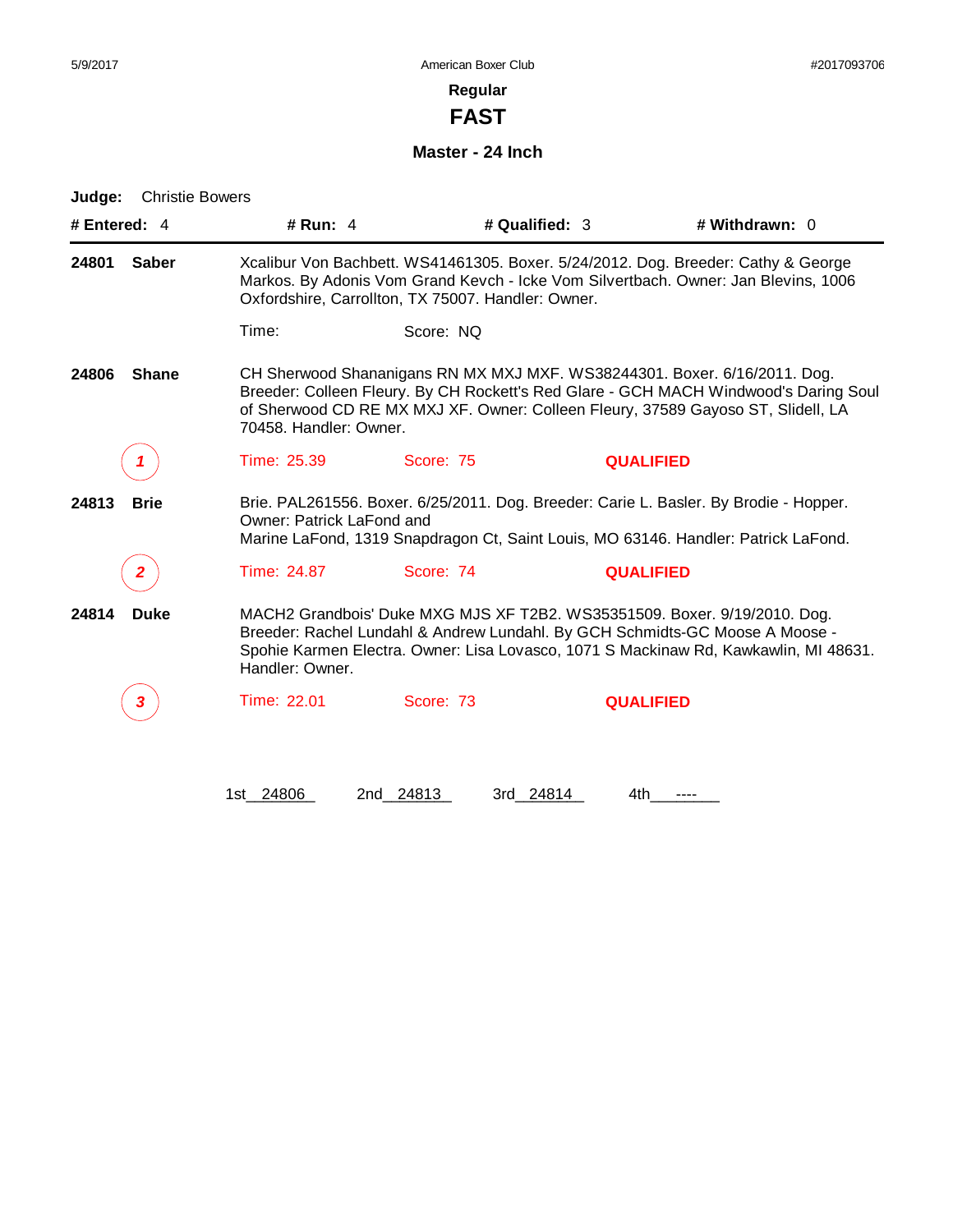**FAST**

**Novice - 16 Inch**

**Judge:** Christie Bowers

| # Entered: $2$        | # $Run: 2$                                                                                                                                                                                                                                                                                                                                      |           | # Qualified: 1   | # Withdrawn: 0 |  |
|-----------------------|-------------------------------------------------------------------------------------------------------------------------------------------------------------------------------------------------------------------------------------------------------------------------------------------------------------------------------------------------|-----------|------------------|----------------|--|
| 16205<br><b>Robin</b> | Winmere Early Bird. WS29627002. Boxer. 3/8/2009. Bitch. Breeder: Owner. By CH<br>Strawberry N Reo Gold Country - CH Winmere Indian Paint Brush OA AXJ AXP AJP RE.<br>Owner: Theresa Garton, P.O. 13068, Oklahoma City, OK 73131. Handler: Owner.                                                                                                |           |                  |                |  |
|                       | Time:                                                                                                                                                                                                                                                                                                                                           | Score: NQ |                  |                |  |
| 16603<br>Celia        | Cedarlin's Graceful Beginnings OAP AJP. WS30892103. Boxer. 6/15/2009. Bitch. Breeder:<br>Rebecca Gilchrist and Korinne Vanderpool. By CH Naja's Enterprise of Summer - CH<br>Regal.s Full of TenDer Grace CD RE NFP AJP. Owner: Rebecca Gilchrist and Eric<br>Gilchrist, 210 Hackberry St, North Liberty, IA 52317. Handler: Rebecca Gilchrist. |           |                  |                |  |
|                       | Time: 17.59                                                                                                                                                                                                                                                                                                                                     | Score: 53 | <b>QUALIFIED</b> |                |  |
|                       |                                                                                                                                                                                                                                                                                                                                                 |           |                  |                |  |

1st\_16603 2nd\_\_\_\_\_\_ 3rd\_\_\_\_\_\_ 4th\_\_\_\_\_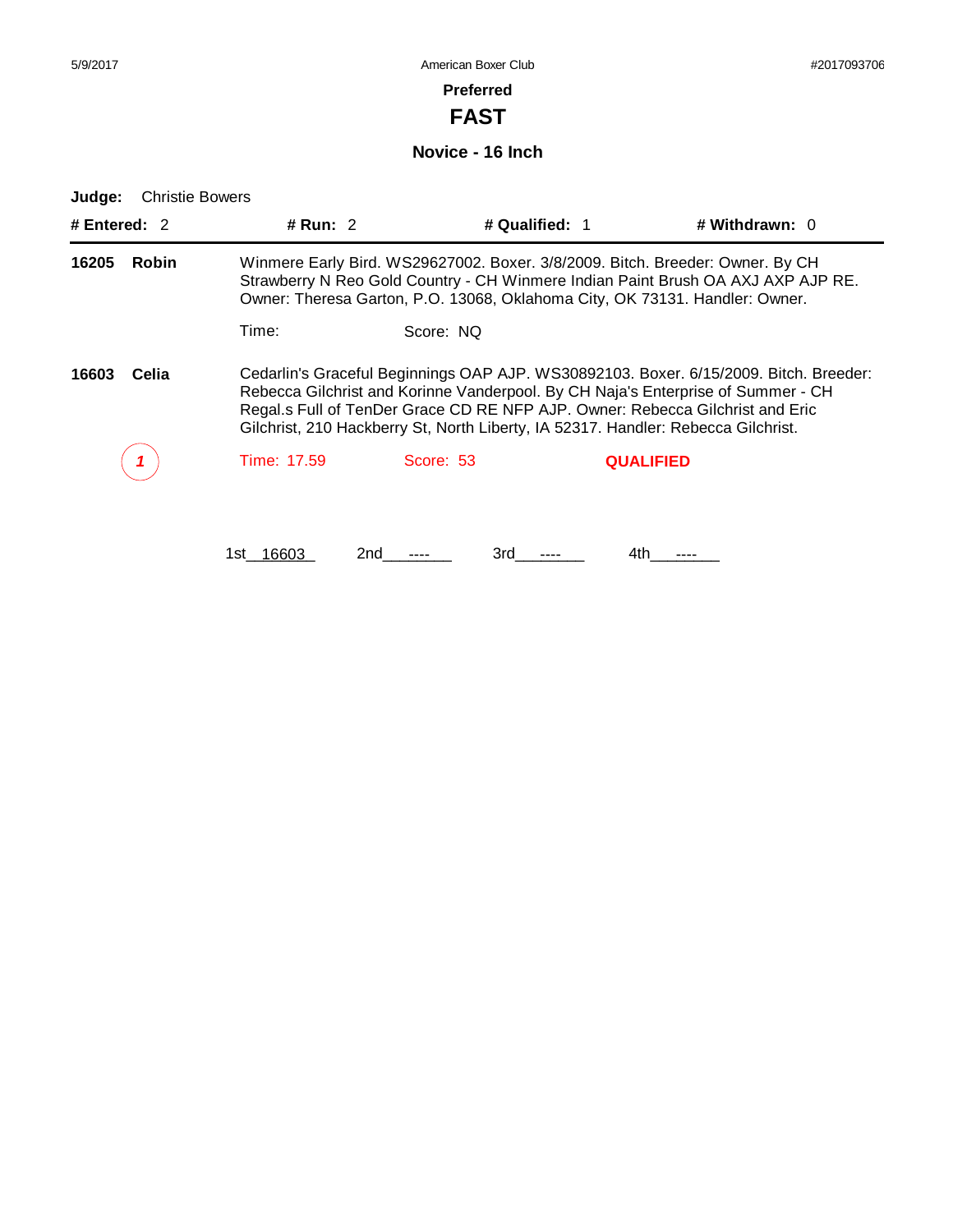**FAST**

# **Novice - 20 Inch**

| # Entered: 5         |                | # Run: $4$<br># Qualified: 1<br># Withdrawn: 0                                                                                                                                                                                                                 |                                                                           |     |                                                                                                                                                                                                                                                             |
|----------------------|----------------|----------------------------------------------------------------------------------------------------------------------------------------------------------------------------------------------------------------------------------------------------------------|---------------------------------------------------------------------------|-----|-------------------------------------------------------------------------------------------------------------------------------------------------------------------------------------------------------------------------------------------------------------|
| 20205<br><b>Toby</b> |                | CH TealCrest's Circle of Life BN RN. WS45945501. Boxer. 12/17/2013. Dog. Breeder: Jill<br>Hootman. By CH Storybook Page After Page - GCH TealCrest's Spitfire BN RN CAA<br>RATO. Owner: Jill Hootman, 171 Tylertown Rd, Clarksville, TN 37040. Handler: Owner. |                                                                           |     |                                                                                                                                                                                                                                                             |
|                      |                | Time:                                                                                                                                                                                                                                                          | Score: NQ                                                                 |     |                                                                                                                                                                                                                                                             |
| 20206                | <b>Bruno</b>   |                                                                                                                                                                                                                                                                | Button, 531 Longview Drive, Antioch, IL 60002. Handler: Owner.            |     | Die Krieger Der Cinemas Sweet Sensation. WS51119501. Boxer. 7/19/2015. Dog. Breeder:<br>Brooke Lambert. By Cinema's Darkly Dreaming - Sinda Sweet Sensation. Owner: Nancy                                                                                   |
|                      |                | Time:                                                                                                                                                                                                                                                          | Score: NQ                                                                 |     |                                                                                                                                                                                                                                                             |
| 20207                | <b>Spencer</b> | 76227. Handler: Korinne Vanderpool.                                                                                                                                                                                                                            |                                                                           |     | GCH Regal's N Kmbee Master of Suspense. WS38493302. Boxer. 6/7/2011. Dog. Breeder:<br>K. Warren 7 K. Vanderpool. By CH Breho Hot Wheels - CH Regal's Best Kept Secret.<br>Owner: Korinne Vanderpool and Darlene Vickers, 9160 Fishtrap Rd, Cross Roads, TX  |
|                      |                | Time:                                                                                                                                                                                                                                                          | Score: NQ                                                                 |     |                                                                                                                                                                                                                                                             |
| 20405                | <b>Topaz</b>   | Handler: Lynn Cooch.                                                                                                                                                                                                                                           |                                                                           |     | GCH Indigo's Wynning the Gold. WS34020403. Boxer. 5/28/2010. Bitch. Breeder: Lynn<br>Cooch & Diane Monson. By CH Storybook Page After Page - CH Indigo's The Luck Be A<br>Lady V Turo. Owner: Lynn Cooch and Diane Monson, 312 McCann Ave, Anoka, MN 55303. |
|                      |                | Time:                                                                                                                                                                                                                                                          | Score: ABS                                                                |     |                                                                                                                                                                                                                                                             |
| 20406                | <b>Ted</b>     |                                                                                                                                                                                                                                                                | Owner: Elisabeth Lonergan, 1465 Y Avenue, Ames, IA 50014. Handler: Owner. |     | Xcellent Adventure von Bachbett NAJ NAP CGC. WS41461301. Boxer. 5/24/2012. Dog.<br>Breeder: Cathy & George Markos. By Adonis vom Grand Kevin - Eicke vom Silvertbach.                                                                                       |
|                      | 7              | Time: 23.57                                                                                                                                                                                                                                                    | Score: 60                                                                 |     | <b>QUALIFIED</b>                                                                                                                                                                                                                                            |
|                      |                |                                                                                                                                                                                                                                                                |                                                                           |     |                                                                                                                                                                                                                                                             |
|                      |                | 1st_20406                                                                                                                                                                                                                                                      | 2nd<br>3rd                                                                | 4th |                                                                                                                                                                                                                                                             |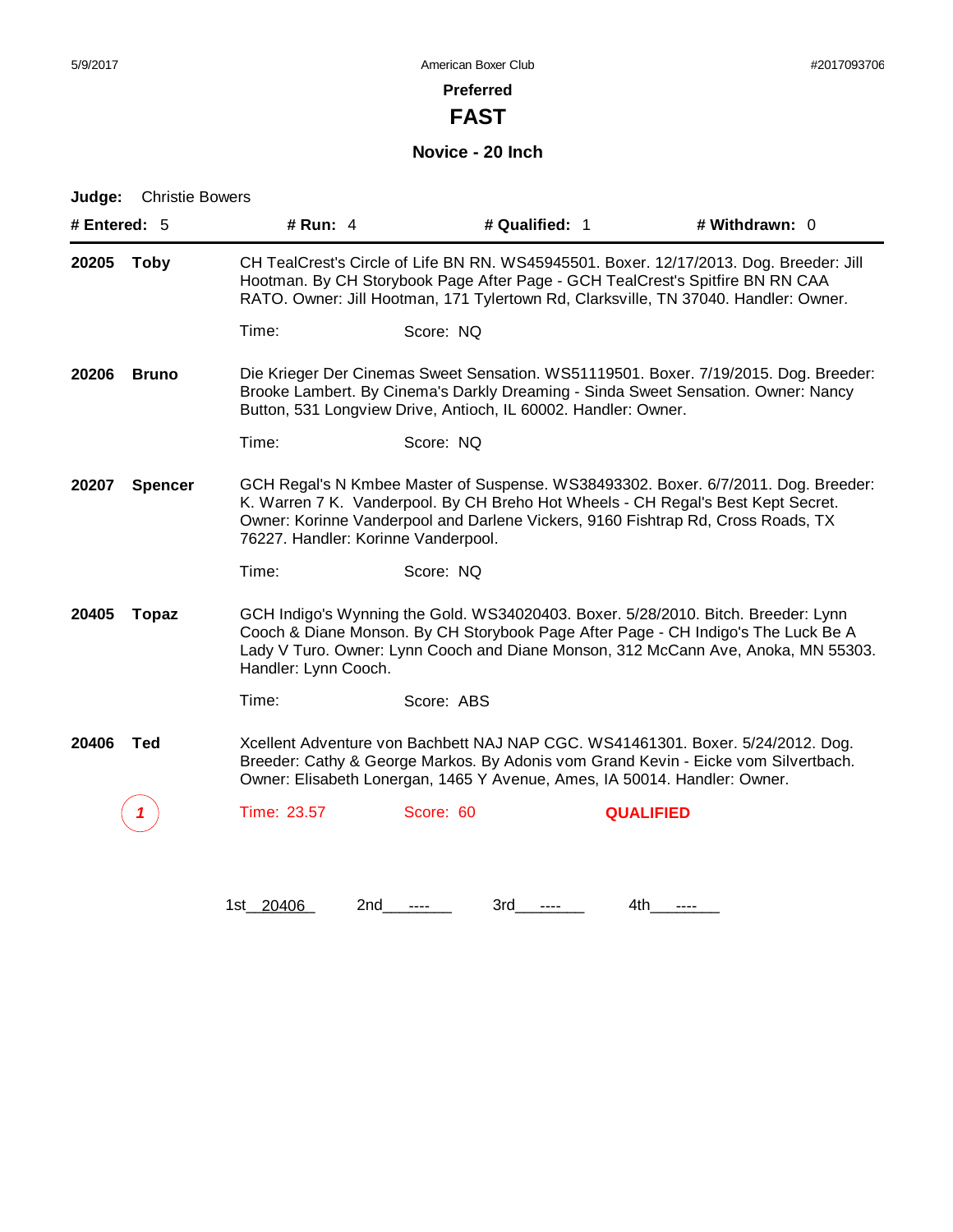**FAST**

**Open - 16 Inch**

| # Run: $2$                                                                                                                                                                                                                                                     |                       |                  | # Withdrawn: $0$      |  |
|----------------------------------------------------------------------------------------------------------------------------------------------------------------------------------------------------------------------------------------------------------------|-----------------------|------------------|-----------------------|--|
| Sansa NAP OJP NFP CA CGC. PAL265564. Boxer. 10/4/2011. Bitch. Breeder: . By -.<br>Owner: Ameerah Skandarani, 30 Edith Rd, Framingham, MA 01701. Handler: Owner.                                                                                                |                       |                  |                       |  |
| Time: 29.04                                                                                                                                                                                                                                                    | Score: 68             | <b>QUALIFIED</b> |                       |  |
| Ellisa's Pretty in Pink. WS40107505. Boxer. 3/1/2012. Bitch. Breeder: Lisa Lovasco. By<br>16403<br>Jazz<br>Can-Cia's You Ain't Seen Nothin Yet - West Shore's Cubbie Cuddler. Owner: Rachel<br>Lundahl, 6513 W Wackerly ST, Midland, WI 48642. Handler: Owner. |                       |                  |                       |  |
| Time: 27.10                                                                                                                                                                                                                                                    | Score: 69             | <b>QUALIFIED</b> |                       |  |
|                                                                                                                                                                                                                                                                |                       |                  |                       |  |
|                                                                                                                                                                                                                                                                | 16 <u>403</u><br>1st. | 2nd 16404<br>3rd | # Qualified: 2<br>4th |  |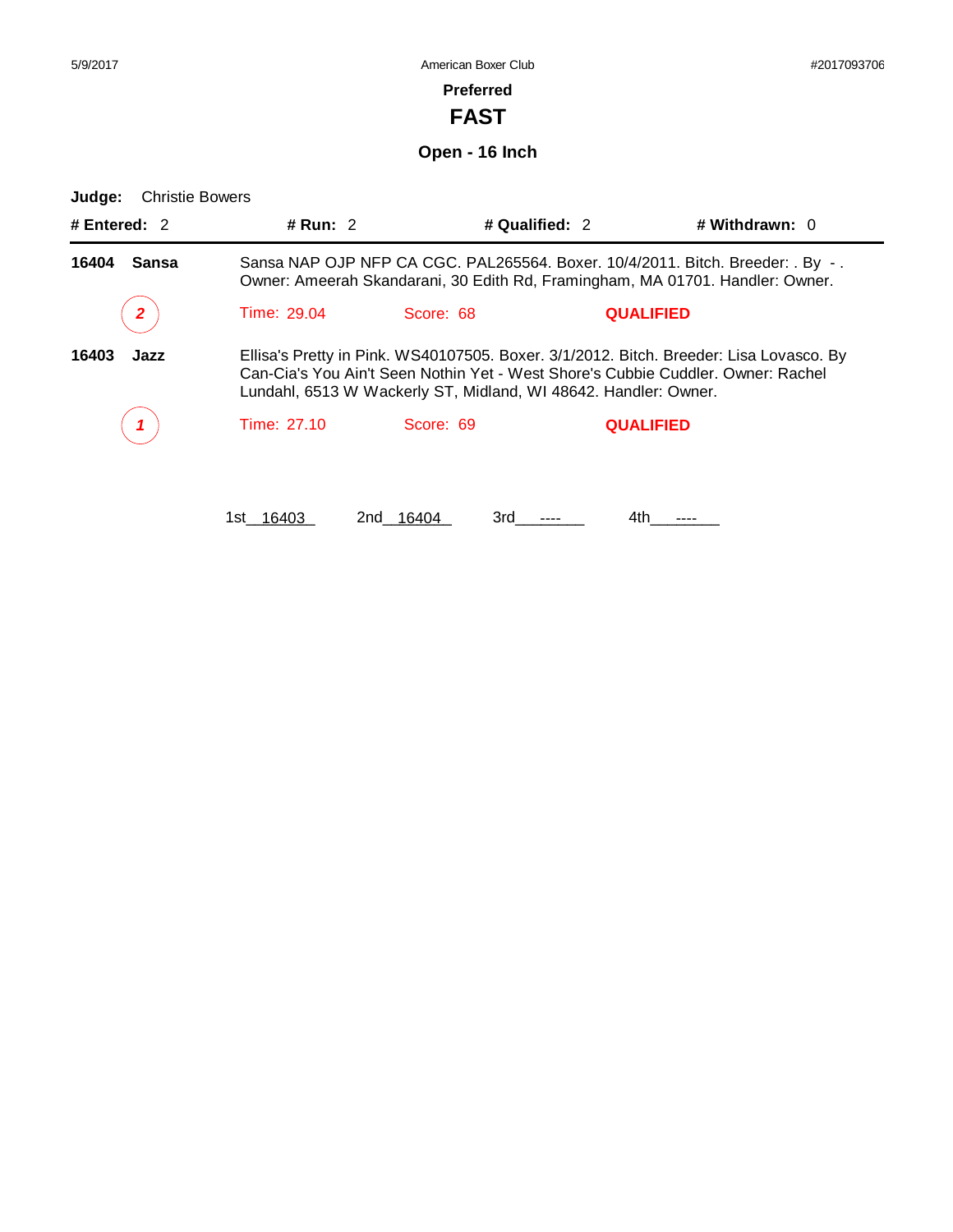# **FAST**

#### **Excellent - 16 Inch**

| # Entered: 1 |               | # Run: 1                                                                                                                                                                                                                                                                            |           | # Qualified: $0$ | # Withdrawn: $0$ |  |  |  |
|--------------|---------------|-------------------------------------------------------------------------------------------------------------------------------------------------------------------------------------------------------------------------------------------------------------------------------------|-----------|------------------|------------------|--|--|--|
| 16809        | <b>Maddie</b> | Carlyn Oaks Midnight Charm CDX BN RE MXB MXJ NAP NJP. WS28415702. Boxer.<br>10/1/2008. Bitch. Breeder: Carol L. Herman. By CH Heart Acres Stingray of Cinnrhee - CH<br>Heart Acres Charisma of Cinnrhee. Owner: Ellen M. Gruber, 227 Morris Dr, Niles, MI<br>49120. Handler: Owner. |           |                  |                  |  |  |  |
|              |               | Time:                                                                                                                                                                                                                                                                               | Score: NO |                  |                  |  |  |  |
|              |               | 1st                                                                                                                                                                                                                                                                                 | 2nd       | 3rd              | 4th              |  |  |  |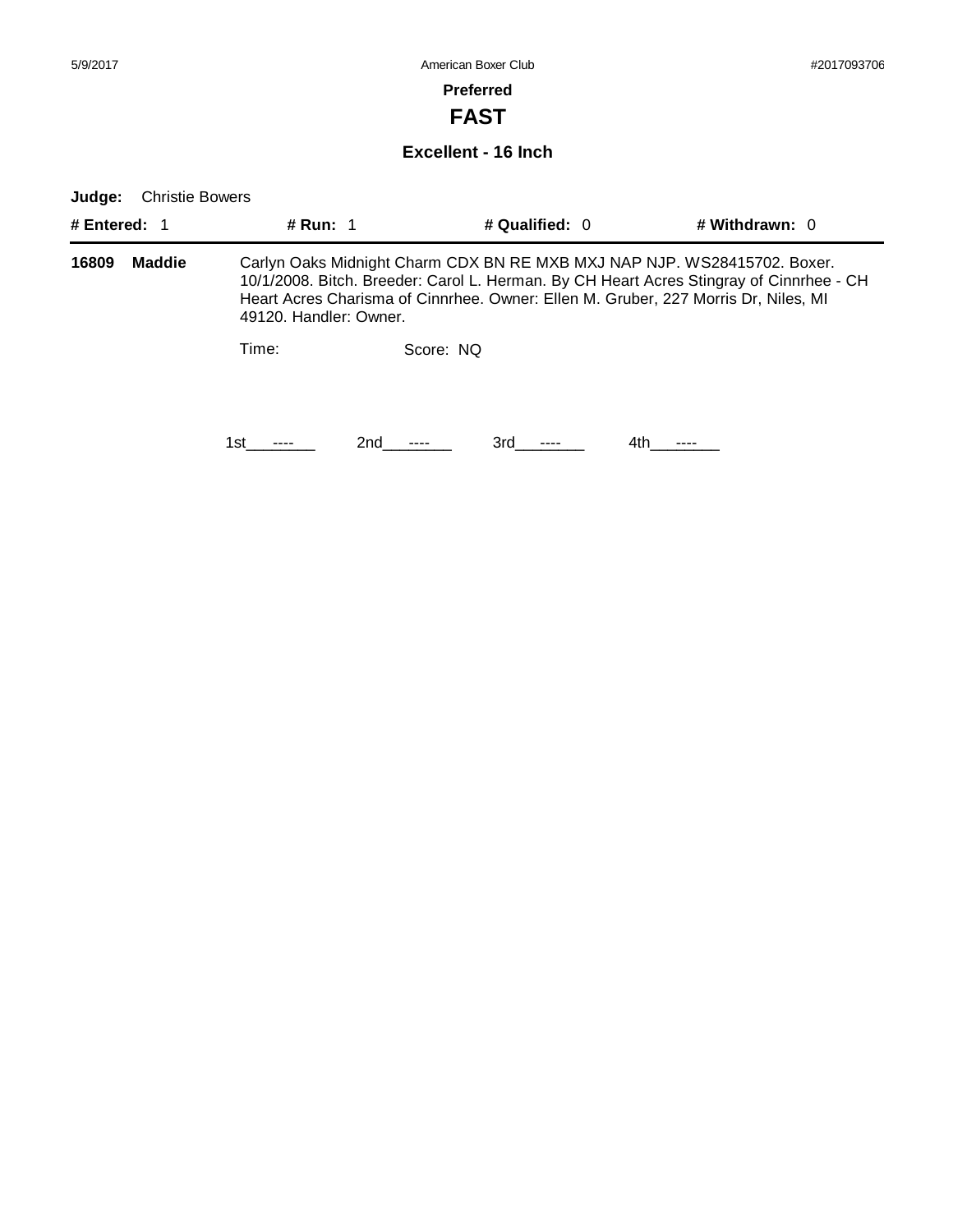# **FAST**

#### **Excellent - 20 Inch**

**Judge:** Christie Bowers

| # Entered: $2$ | # Run: $2$                                                                                                                                                                                                                                                                                 |           | # Qualified: 2   | # Withdrawn: $0$ |  |
|----------------|--------------------------------------------------------------------------------------------------------------------------------------------------------------------------------------------------------------------------------------------------------------------------------------------|-----------|------------------|------------------|--|
| 20827<br>Oscar | Caballero Vargas El Brujo NAP OJP NFP CGC. WS44460211. Boxer. 7/8/2013. Dog.<br>Breeder: Walter Vargas & Natalie Chaykina. By Sherlock - Miss Hudson. Owner: Nancy<br>Button, 531 Longview Drive, Antioch, IL 60002. Handler: Owner.                                                       |           |                  |                  |  |
| 2              | Time: 28.25                                                                                                                                                                                                                                                                                | Score: 74 | <b>QUALIFIED</b> |                  |  |
| 20833<br>Jet   | Boxnen's Jet von Waldstat CDX BN RE MX MXB MXJ MJB AXP OJP. WS38247401.<br>Boxer. 7/22/2011. Dog. Breeder: Minna Nousianinen-Becher & Ann Flegel. By Boxmann<br>Star Trek - Caelon Du Champ'Des Legendes. Owner: Renee Fulcer, 10170 Dickenson Rd,<br>Winnebago, IL 61088. Handler: Owner. |           |                  |                  |  |
|                | Time: 21.28                                                                                                                                                                                                                                                                                | Score: 74 | <b>QUALIFIED</b> |                  |  |
|                |                                                                                                                                                                                                                                                                                            |           |                  |                  |  |

1st\_20833 2nd\_20827 3rd\_\_\_\_\_\_ 4th\_\_\_\_\_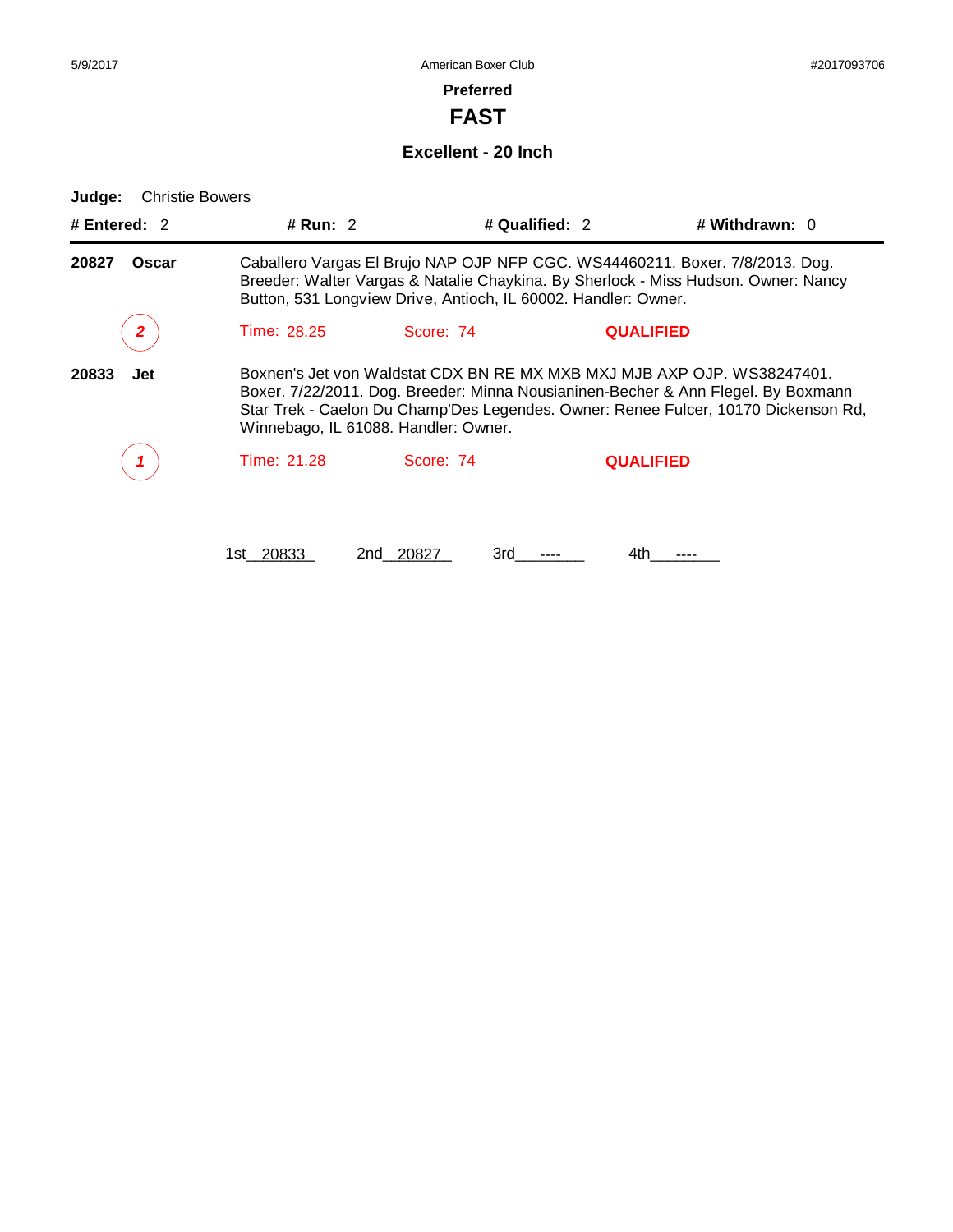# **FAST**

#### **Master - 16 Inch**

| # Entered: 1 | <b># Run: 1</b>                                                                                                                                                                                                                                                             | # Qualified: 0 | # Withdrawn: $0$ |  |  |  |
|--------------|-----------------------------------------------------------------------------------------------------------------------------------------------------------------------------------------------------------------------------------------------------------------------------|----------------|------------------|--|--|--|
| 16810<br>AJ. | MACH Ava Josephine von Waldstadt RN MXG MJG XF T2B3. WS20480305. Boxer.<br>1/4/2007. Bitch. Breeder: Renee Williams. By Arames vom Messingsberg - Josephine von<br>Bachbett VCD2 UD RE MX MXJ. Owner: Elisabeth Lonergan, 1465 Y Avenue, Ames, IA<br>50014. Handler: Owner. |                |                  |  |  |  |
|              | Time:                                                                                                                                                                                                                                                                       | Score: NO      |                  |  |  |  |
|              | 1st                                                                                                                                                                                                                                                                         | 2nd<br>3rd     | 4th              |  |  |  |